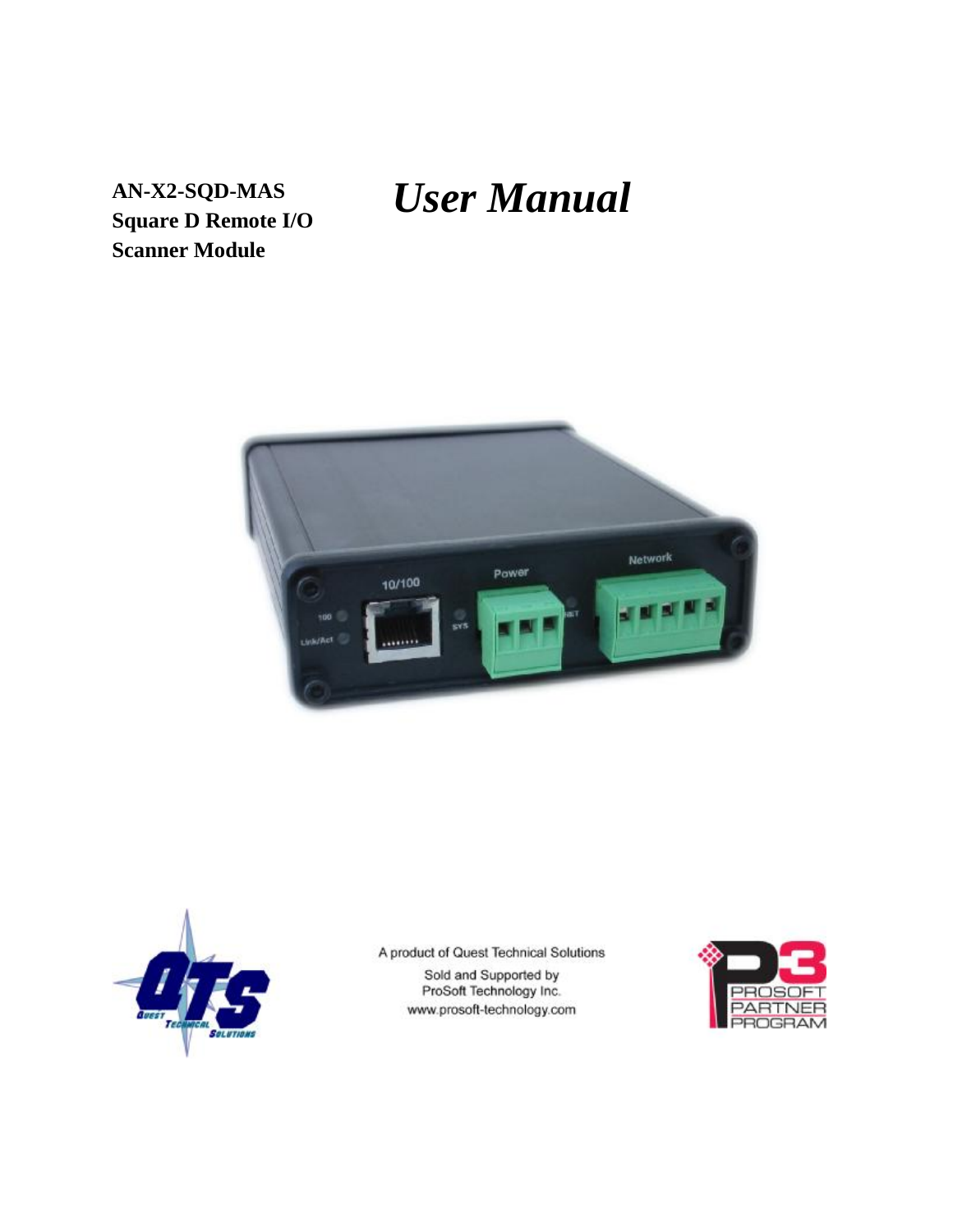Because of the variety of uses for the products described in this publication, those responsible for the application and use of these products must satisfy themselves that all necessary steps have been taken to assure that each application and use meets all performance and safety requirements, including any applicable laws, regulations, codes and standards. In no event will Quest Technical Solutions be responsible or liable for indirect or consequential damage resulting from the use or application of these products.

Any illustrations, charts, sample programs, and layout examples shown in this publication are intended solely for purposes of example. Since there are many variables and requirements associated with any particular installation, Quest Technical Solutions does not assume responsibility or liability (to include intellectual property liability) for actual use based upon the examples shown in this publication.

Throughout this manual we use notes to make you aware of safety considerations.

Identifies information about practices or circumstances that can lead to personal injury or death, property damage, or economic loss. These warnings help to:

#### WARNING!

- identify a hazard
- avoid the hazard
- recognize the consequences

| <b>IMPORTANT!</b> | Identifies information that is especially important for successful<br>application and understanding of the product. |  |
|-------------------|---------------------------------------------------------------------------------------------------------------------|--|
| TIP               | Identifies information that explains the best way to use the AN-X2-SQD-<br>MAS gateway                              |  |

Microsoft is a registered trademark of Microsoft Corporation.

Windows, Windows XP, Windows Vista and Windows 7 are trademarks of Microsoft Corporation.

ControlLogix, RSLinx and RSLogix 5000 are trademarks of the Allen-Bradley Company, Inc.



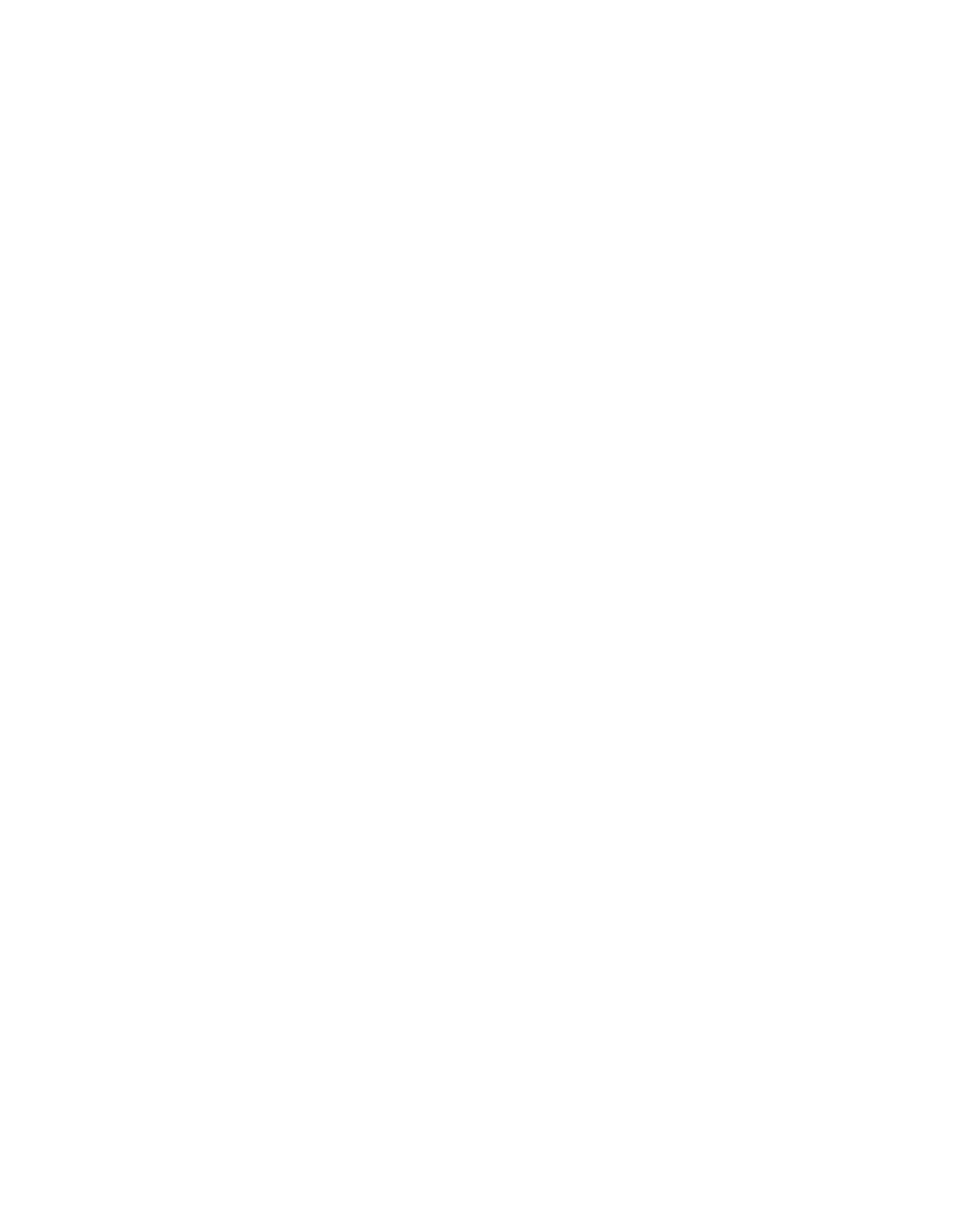| <b>MODULE OVERVIEW</b>                                            | $\mathbf{1}$            |
|-------------------------------------------------------------------|-------------------------|
| <b>Hardware Features</b>                                          | $\boldsymbol{2}$        |
| <b>Package Contents</b>                                           | $\boldsymbol{2}$        |
| <b>Using the MicroSD Card</b>                                     | $\mathbf{3}$            |
| <b>AN-X2 Modes of Operation</b>                                   | 3                       |
| <b>INSTALLATION</b>                                               | 4                       |
| <b>Prevent Electrostatic Discharge</b>                            | 4                       |
| <b>Power</b>                                                      | $\overline{\mathbf{4}}$ |
| <b>Remote I/O Cabling and Termination</b>                         | $\overline{\mathbf{4}}$ |
| <b>Ethernet Cabling</b>                                           | 5                       |
| <b>Software Installation</b>                                      | 5                       |
| <b>QUICK START</b>                                                | 6                       |
| ETHERNET CONFIGURATION                                            | 7                       |
| <b>Initial Ethernet Configuration</b>                             | 7                       |
| <b>DHCP</b>                                                       | 9                       |
| <b>Static IP Address</b>                                          | 9                       |
| Hostname<br>Firmware                                              | 10<br>10                |
| Submitting the Configuration                                      | 10                      |
| Reconfiguring an AN-X from an Unknown State                       | 11                      |
| <b>The Configuration File</b>                                     | 11                      |
| If the link-local address is not accessible                       | 12                      |
| <b>REMOTE I/O NETWORK CONFIGURATION</b>                           | 14                      |
| <b>Configuring the Remote Network</b><br><b>Supported Modules</b> | 14<br>14                |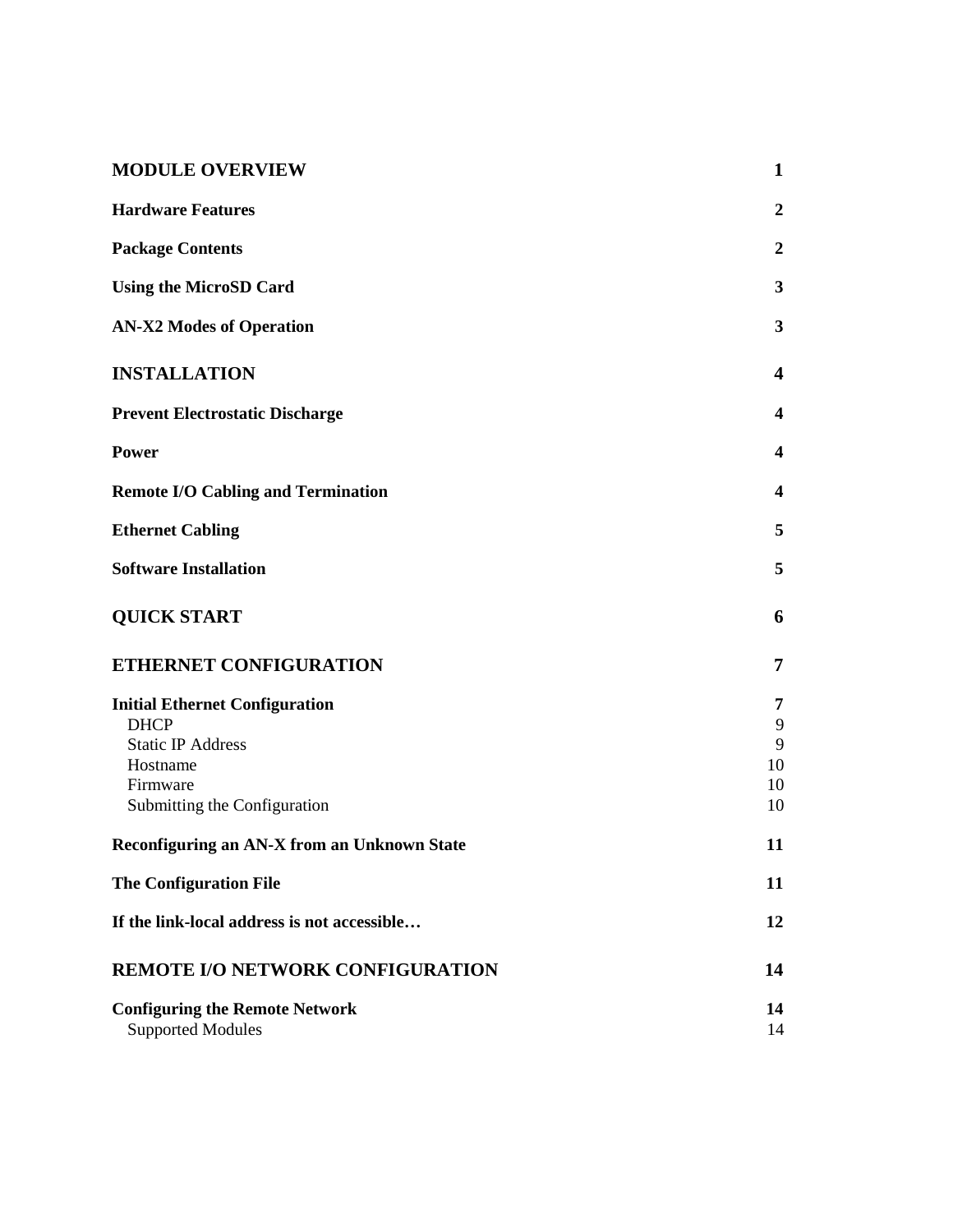| Autoconfiguration                                                                                                                                                                                                                                                                                                                                                 | 15                                                             |
|-------------------------------------------------------------------------------------------------------------------------------------------------------------------------------------------------------------------------------------------------------------------------------------------------------------------------------------------------------------------|----------------------------------------------------------------|
| <b>Manual Configuration</b>                                                                                                                                                                                                                                                                                                                                       | 16                                                             |
| <b>Remote I/O Configuration File Format</b>                                                                                                                                                                                                                                                                                                                       | 16                                                             |
| <b>Viewing the Current Configuration</b>                                                                                                                                                                                                                                                                                                                          | 18                                                             |
| <b>Saving the Current Configuration</b>                                                                                                                                                                                                                                                                                                                           | 18                                                             |
| <b>EXCHANGING SCHEDULED DATA WITH A CONTROLLOGIX</b>                                                                                                                                                                                                                                                                                                              | 19                                                             |
| <b>Mapping I/O Data</b>                                                                                                                                                                                                                                                                                                                                           | 19                                                             |
| <b>Other Options and Mapped Data</b><br><b>LED</b> Mode<br>Drop Error Table<br>Diagnostic Data<br>Diagnostic Counters<br><b>UDP Connection Diagnostics</b><br><b>Connection Statistics</b><br><b>Resetting Connection Statistics</b><br><b>Example Configuration File:</b><br><b>Viewing the Current Configuration</b><br><b>Saving the Current Configuration</b> | 21<br>21<br>21<br>21<br>22<br>22<br>23<br>23<br>23<br>24<br>24 |
| Configuring the AN-X Module in RSLogix 5000                                                                                                                                                                                                                                                                                                                       | 24                                                             |
| <b>ControlLogix Aliases</b>                                                                                                                                                                                                                                                                                                                                       | 27                                                             |
| <b>Using the ControlLogix Log</b>                                                                                                                                                                                                                                                                                                                                 | 27                                                             |
| <b>USING THE WEB INTERFACE</b>                                                                                                                                                                                                                                                                                                                                    | 29                                                             |
| <b>Automation Network</b><br><b>Remote Network</b><br>Configure ControlLogix Support<br><b>View Configuration Files</b><br>View Active Configuration                                                                                                                                                                                                              | 30<br>30<br>31<br>31<br>32                                     |
| <b>Log Files</b><br>Ethernet/IP Log<br>System Info Log<br><b>View All Logs</b>                                                                                                                                                                                                                                                                                    | 34<br>34<br>34<br>34                                           |



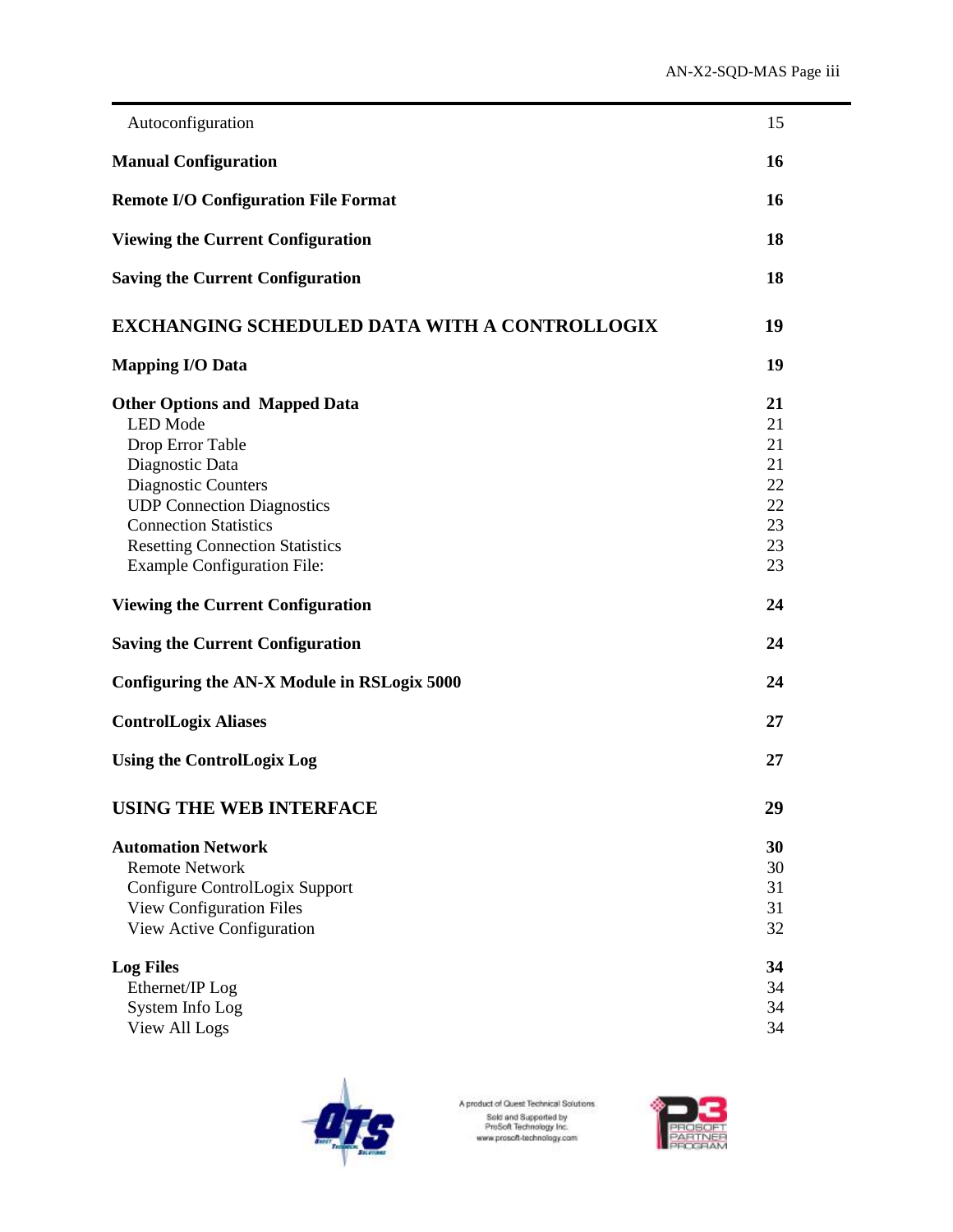| <b>Administration Menu</b>     | 34 |
|--------------------------------|----|
| <b>AN-X Configuration</b>      | 34 |
| Submitting the Configuration   | 35 |
| Archive Configuration          | 35 |
| Update AN-X Firmware           | 36 |
| <b>Restart AN-X Module</b>     | 37 |
| <b>Troubleshooting Menu</b>    | 38 |
| <b>TROUBLESHOOTING</b>         | 39 |
| <b>LEDs</b>                    | 39 |
| <b>Ethernet LEDs</b>           | 39 |
| <b>MS and NS LEDs: Startup</b> | 39 |
| <b>MS and NS LEDs: Runtime</b> | 40 |
| <b>Standard Mode</b>           | 40 |
| Debug Mode                     | 41 |
| <b>Fatal Errors</b>            | 41 |
| <b>UPDATING THE FIRMWARE</b>   | 42 |
| <b>SPECIFICATIONS</b>          | 43 |
| <b>SUPPORT</b>                 | 44 |
| <b>WARRANTY</b>                | 45 |



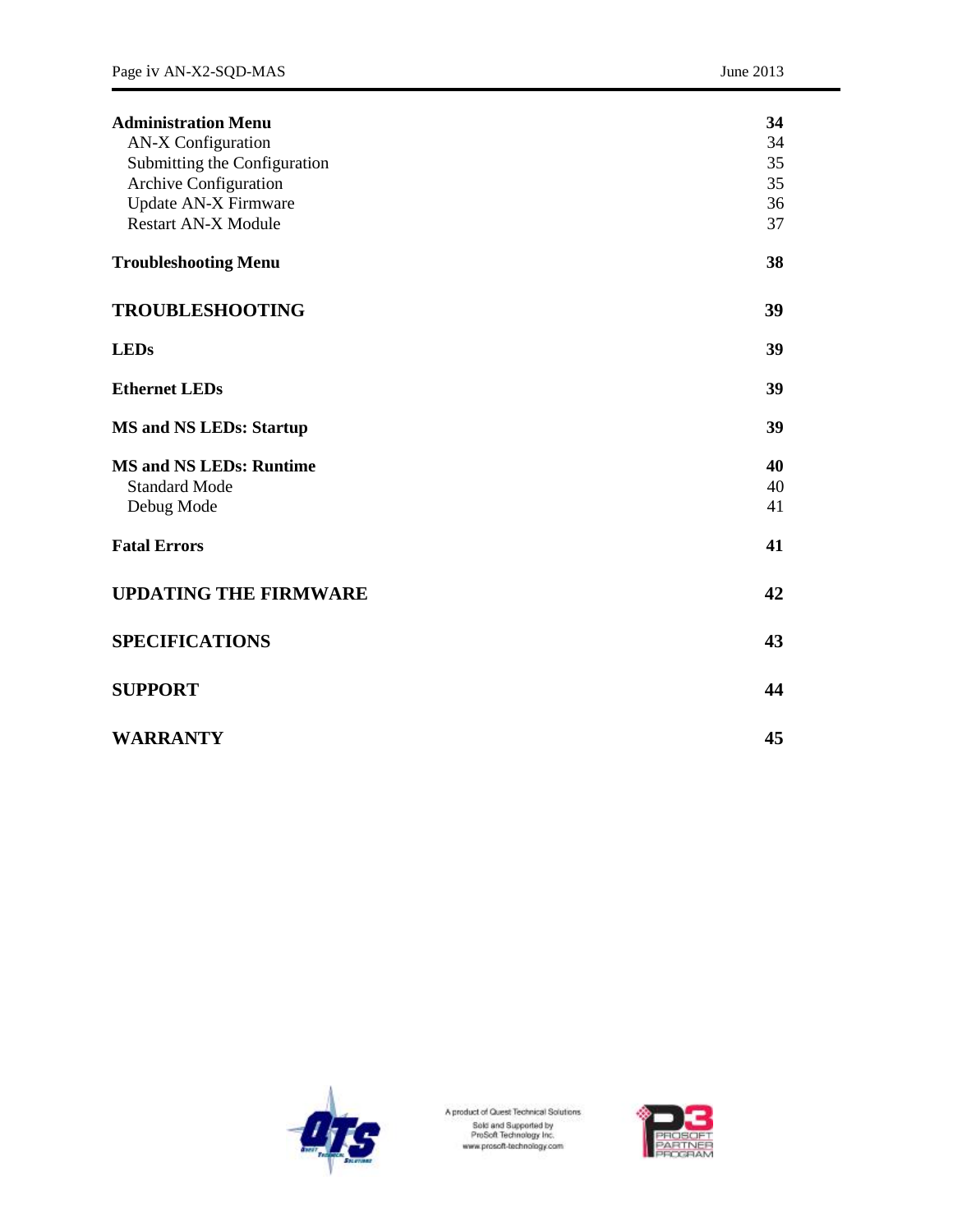# *Module Overview*



The AN-X2-SQD-MAS communications module connects to a ControlLogix PLC over Ethernet/IP and acts as a scanner on the Square D remote I/O network. It connects to CRM-220/222 adapter modules, NOT Passport I/O.

IMPORTANT! Unlike Square D scanners, AN-X has only one I/O channel.

The module supports scheduled connections with a ControlLogix processor so the ControlLogix processor can read inputs from the remote I/O network and write outputs.

The AN-X2-SQD-MAS module has a web interface for configuration, for monitoring logs, and for performing other administrative functions. You can communicate with the module using any standard web browser such as Internet Explorer.

The module firmware can be updated over Ethernet using the web interface. Refer to page 42 for details.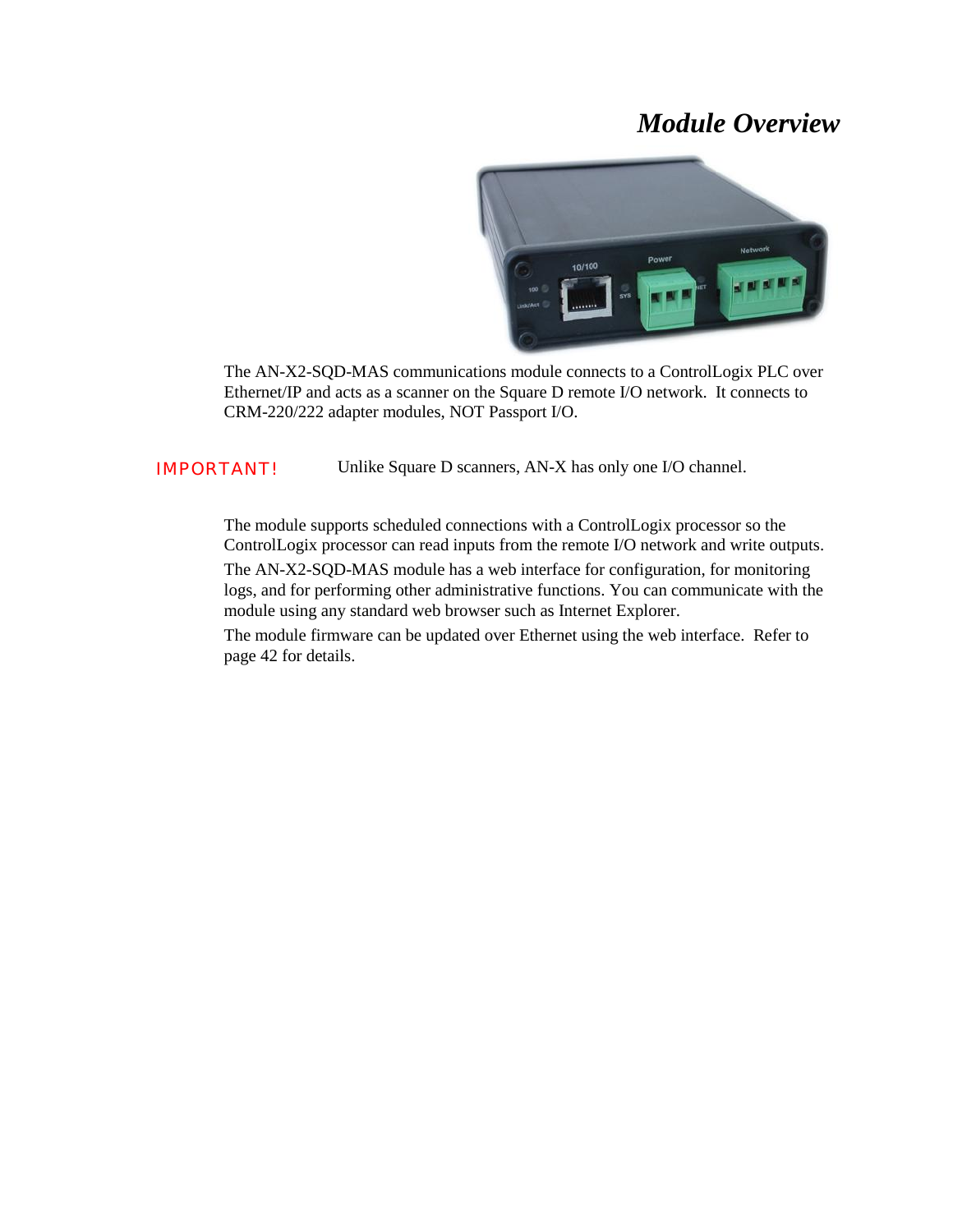# **Hardware Features**



The module has:

- LEDs to indicate the status of the connection to the Ethernet (100 and Link/Act)
- a LED to indicate the module's internal state (SYS or MS)
- a LED to indicate the state of communications on the remote I/O network (NET or NS)
- an Ethernet connector
- a power connector
- a connector to connect to the Square D remote I/O network

A watchdog timer is implemented in the module's hardware. If the firmware does not kick the watchdog within the timeout period the watchdog times out and places the module into a safe fatal failure state.

A jabber inhibit timer is implemented in the module's hardware. If the network transmitter is on longer than 150% of the longest network frame time, the transmitter is forced off and the module is placed into a safe fatal failure state.

# **Package Contents**

- AN-X2-SQD-MAS module
- CD containing software and documentation
- microSD to SD card adapter
- rubber feet for desktop use



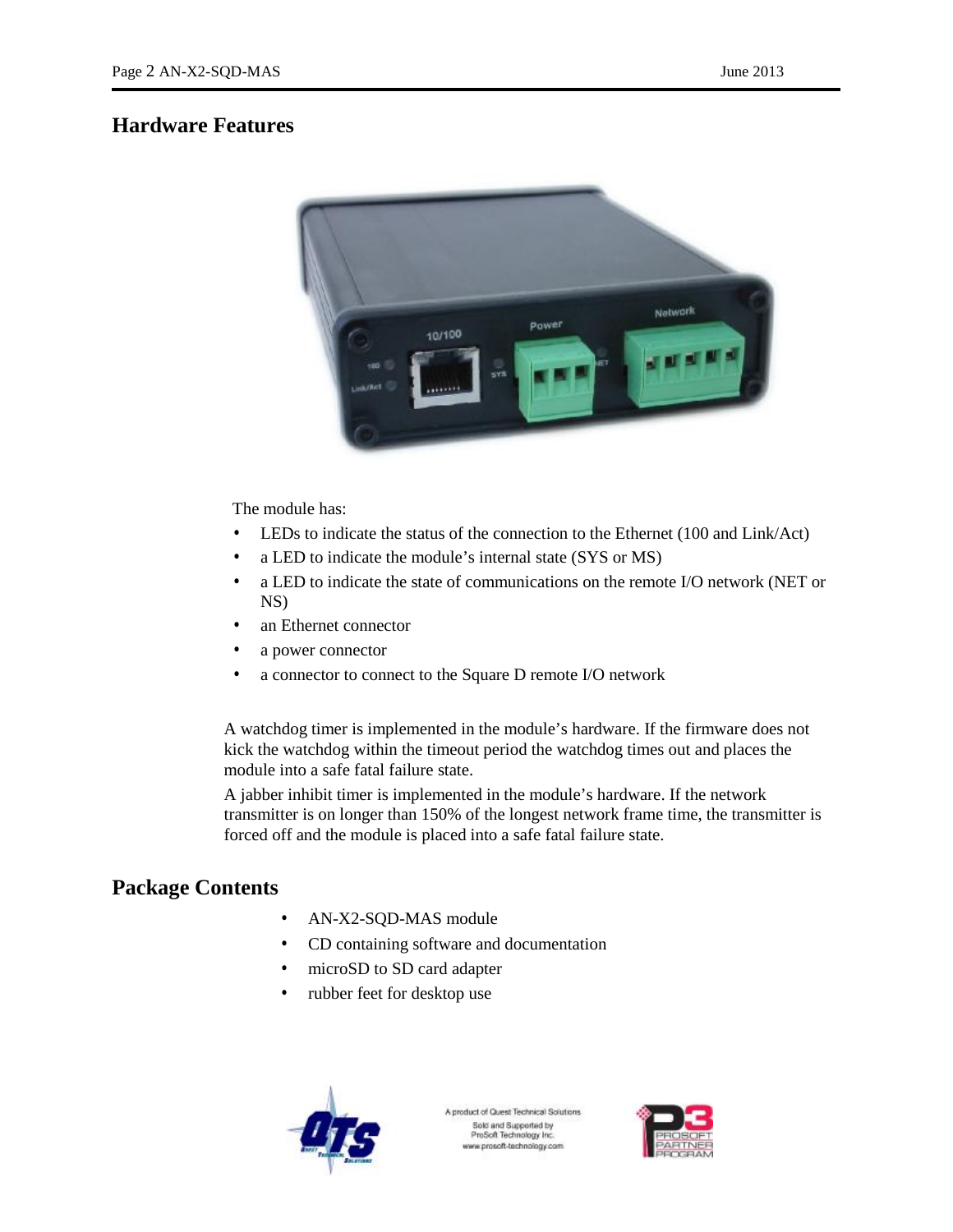# **Using the MicroSD Card**

The AN-X2 microSD card stores configuration data and firmware.

The are no restrictions on the size or speed of the card. The format must be FAT-16 or FAT-32.

An adapter is provided so you can insert the microSD card in an SD slot in your computer.

The card must be present while the AN-X2 is running.

WARNING! Do not remove the card while the AN-X2 is powered on!

If the AN-X2 is inaccessible from Ethernet because of its settings, you can remove the card and edit the file config.txt. Refer to page 11 for details.

Insert the card in the slot at the back of the AN-X2, with the pins facing up.

**WARNING!** If you remove the card to edit the configuration file, push the card in straight or the card might fall inside the case and you will have to disassemble the AN-X2 to retrieve it .

# **AN-X2 Modes of Operation**

There are two AN-X2 modes of operation:

- Maintenance mode. The AN-X2 runs the maintenance firmware at startup. It performs diagnostics (memory tests, etc), and copies any changes from the microSD card. If there are no errors, it starts the AN-X2 in production mode.
- Production mode. This is the normal runtime mode of operation.



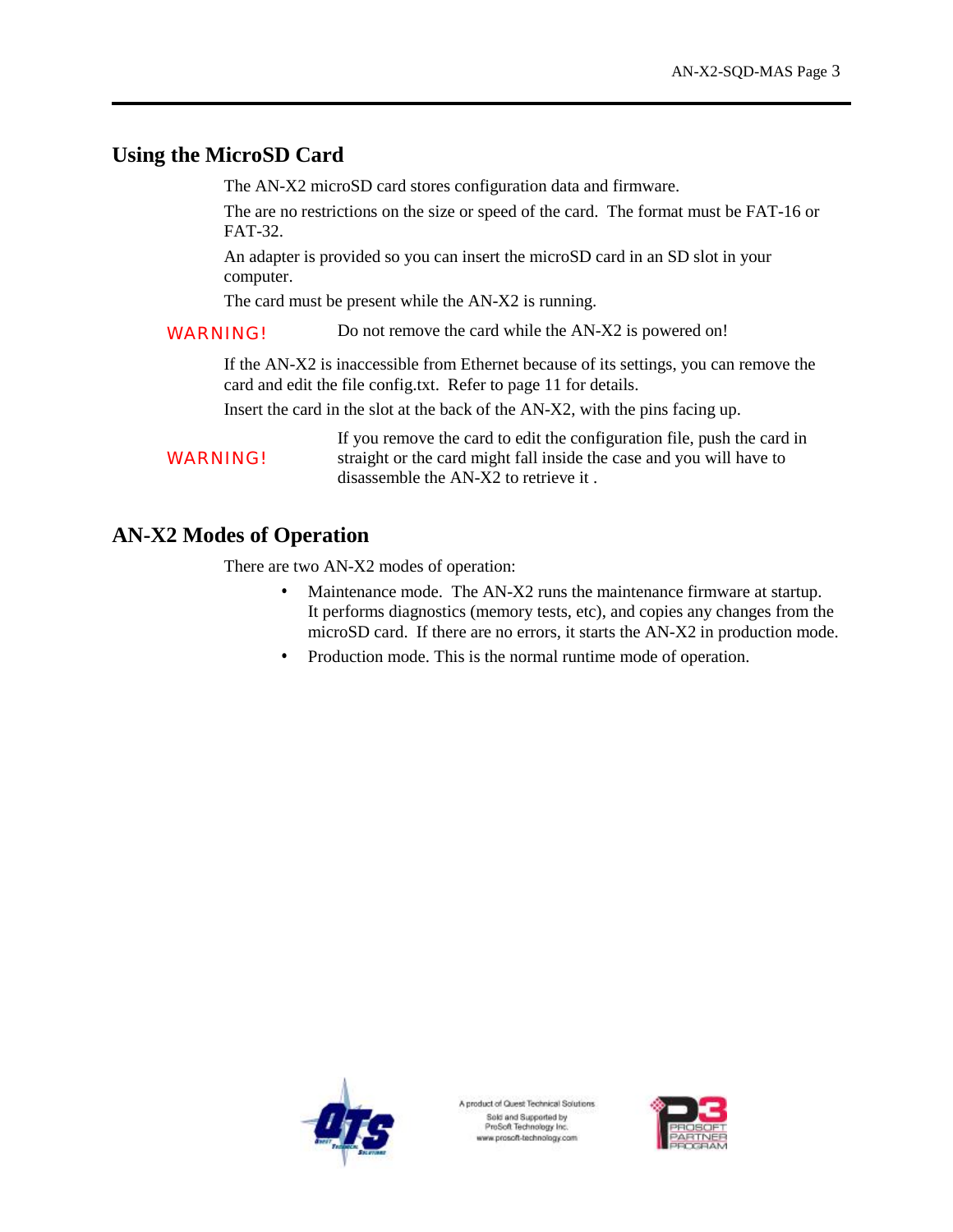# *Installation*

# **Prevent Electrostatic Discharge**

The module is sensitive to electrostatic discharge.

WARNING! Electrostatic discharge can damage integrated circuits or semiconductors. Follow these guidelines when you handle the module:

- Touch a grounded object to discharge static potential
- Do not touch the connector pins

# **Power**

AN-X requires DC power input from 12 to 24 VDC



Left to right the pins on the power connector are chassis ground, negative voltage and positive voltage. Pin 1 is closest to the Ethernet connector.

The chassis ground should be connected.

Power consumption internally is 225 mA @ 12VDC or 110 mA @ 24VDC.

The part number for the power connector is Phoenix MSTB 2.5/3-ST-5.08

# **Remote I/O Cabling and Termination**

Refer to the Square D Instruction Bulletin # 30598-247-01D2 Local/Remote Interface Class 8030 Types CRM-210, 211, 220, 222 for detailed information on remote I/O cabling and installation.

The module has a 5-pin Phoenix connector for connection to the remote I/O network. The part number for the remote I/O connector is Phoenix Contact MSTB 2.5/5-ST-5.08



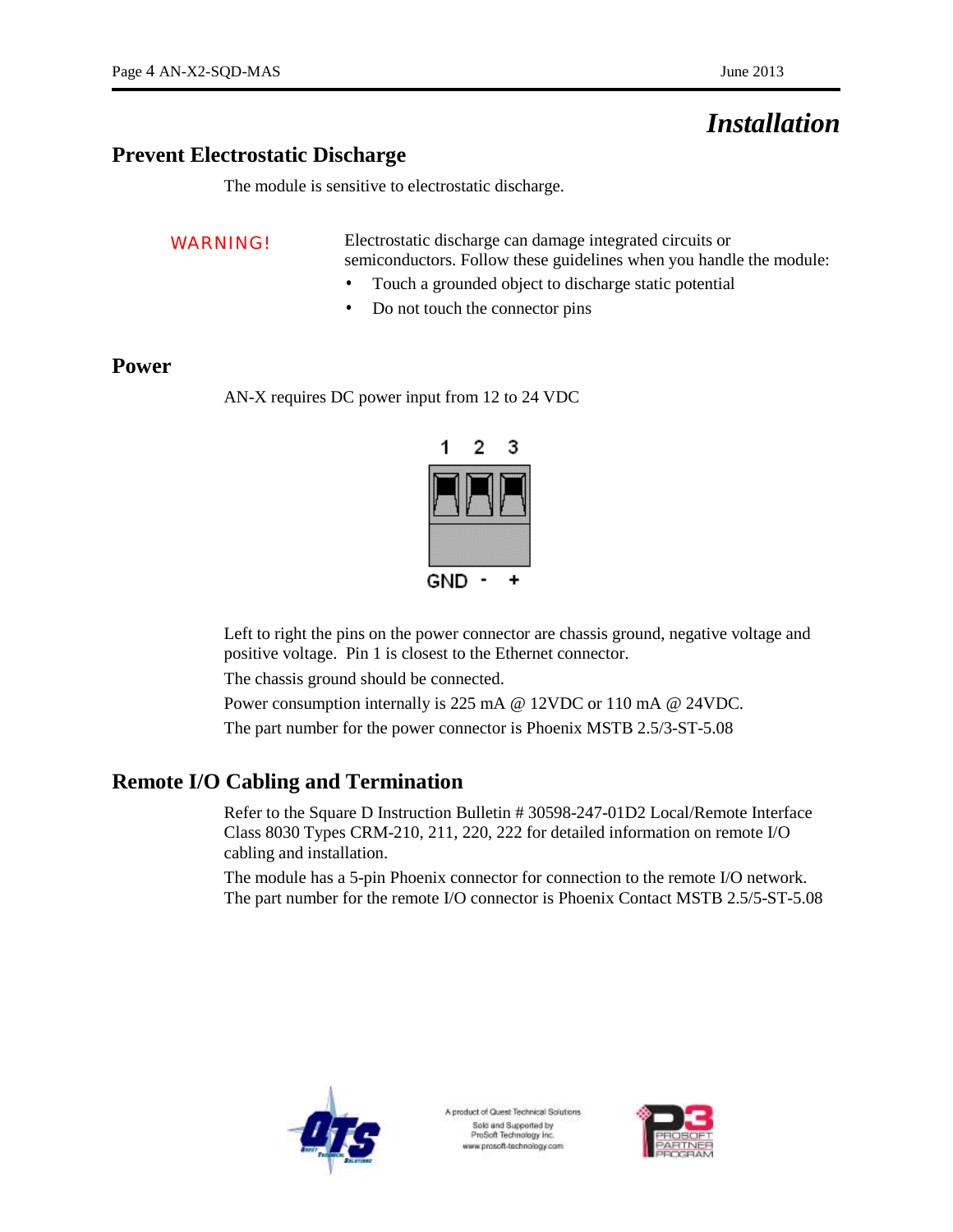

| Pin | Assignment       |
|-----|------------------|
|     | RIO <sub>2</sub> |
| 2   | $RIO$ 1          |
|     | shield           |
|     | RIO <sub>4</sub> |
|     | RIO <sub>3</sub> |

Ensure that the physical ends of the remote I/O network are properly terminated. The AN-X module does not have any internal termination.

A Square D scanner has a 220 ohm resistor built in across RIO1 & RIO2 (rx). Since the AN-X does not have a built-in terminator, add a 220 ohm resistor externally if it is being used as a scanner.

Square D adapters connect a 220 ohm resistor across RIO3 & RIO4 when the switch is turned on. If the AN-X is a monitor, add a 220 ohm resistor if it is at the end of the network, and shut off the switch for the node that was previously at the end.

# **Ethernet Cabling**

AN-X has a standard RJ-45 connector for connecting to Ethernet.

If you are connecting to the AN-X through a router or switch, use a standard Ethernet cable.

If you are connecting directly to the AN-X module, use a crossover cable.

# **Software Installation**

There is no required software installation for the AN-X2-SQD-MAS. All configuration is done using the web interface.



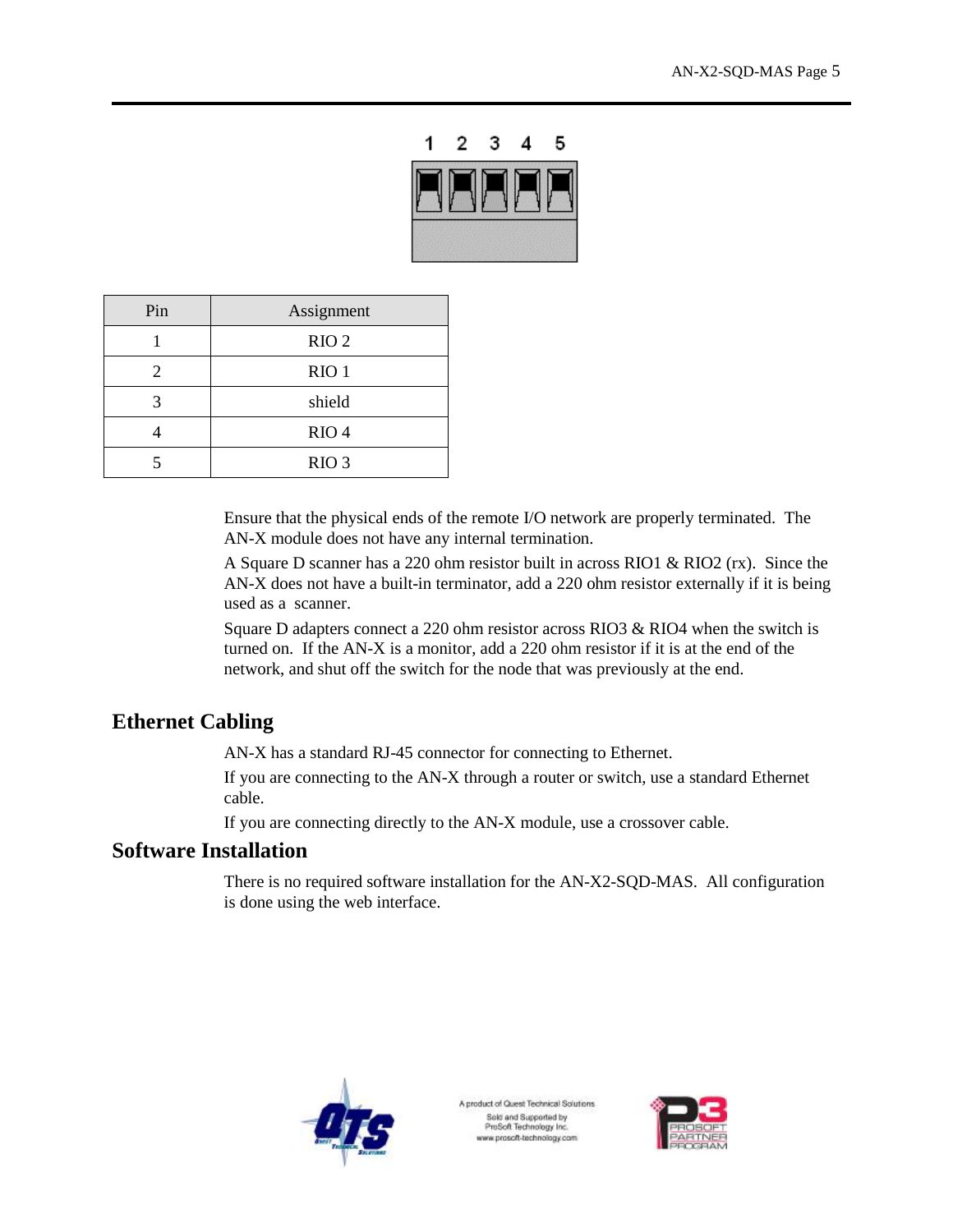# *Quick Start*

| <b>Step</b> |                                                                                                      | See page |
|-------------|------------------------------------------------------------------------------------------------------|----------|
| 1           | Power up the AN-X, connect it to Ethernet and assign it<br>an IP address                             | 6        |
| 2           | Connect $AN-X$ to the Remote I/O network                                                             | 4        |
| 3           | Use the AN-X web interface to autoconfigure the<br>Remote I/O network and ControlLogix configuration | 14       |
| 4           | Configure the AN-X in RSLogix 5000                                                                   | 24       |
| 5           | Use the web interface to obtain aliases for RSLogix<br>5000                                          | 27       |
| 6           | Import the aliases into RSLogix 5000                                                                 | 27       |
|             | Use the aliases to access data                                                                       |          |



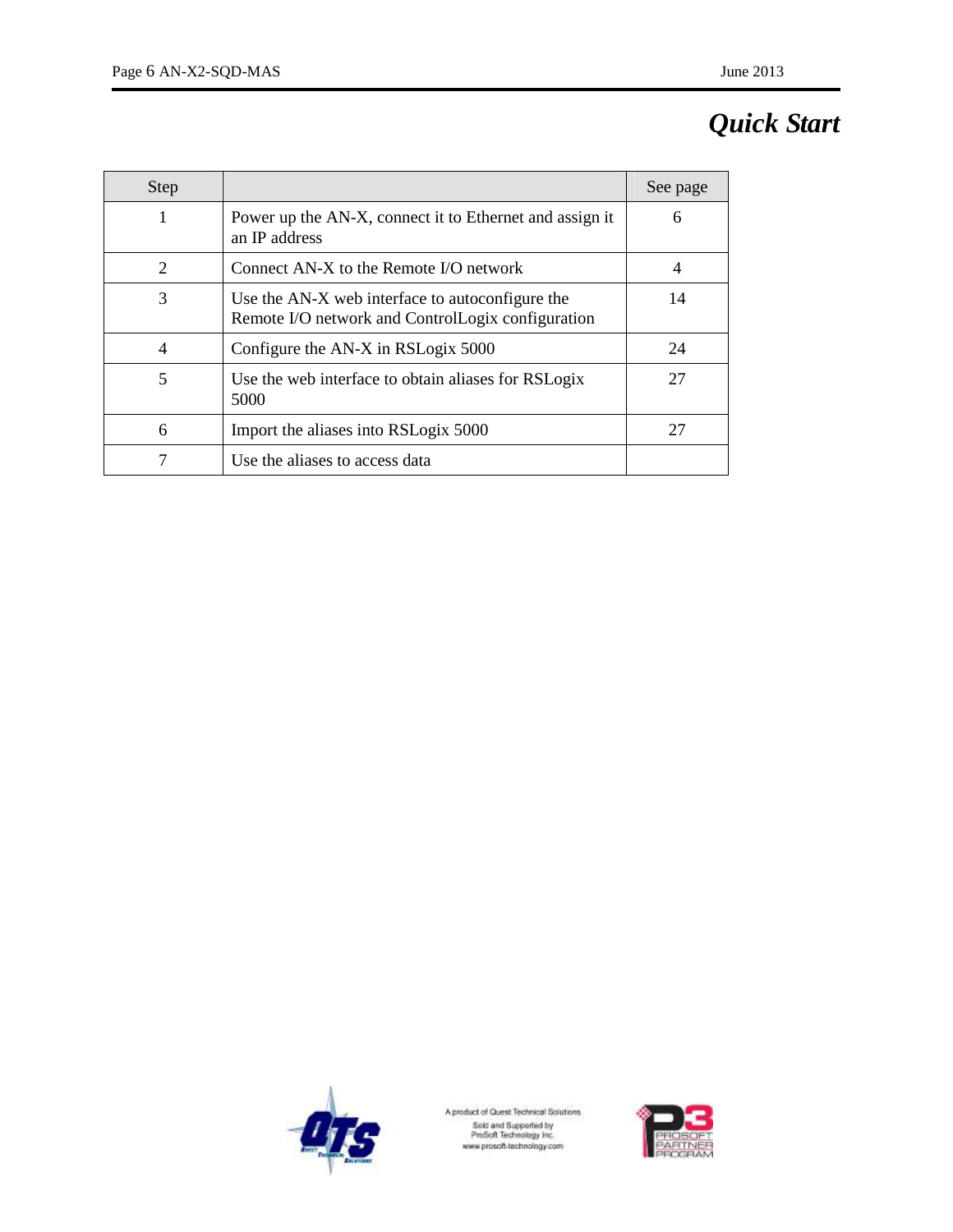# *Ethernet Configuration*

Before you can use the AN-X2-SQD-MAS, you must configure its network properties on Ethernet.

# **Initial Ethernet Configuration**

AN-X can be configured:

- · to use a static (unchanging) IP address
- · to obtain its IP address from a DHCP server
- · to use the fixed link-local address 169.254.42.84

AN-X modules are shipped with the link-local address 169.254.42.84.

Unless you have control of the DHCP server, in most applications you will assign the AN-X a static IP address. Otherwise the DHCP server may assign a different IP address each time AN-X powers up, and any software that accesses the AN-X module would have to be reconfigured.

If you are using multiple AN-X modules, connect and configure one at a time, since initially they will all be set to the same link-local IP address.

|                   | If you are connecting AN-X to an existing Ethernet network, consult the |
|-------------------|-------------------------------------------------------------------------|
| <b>IMPORTANT!</b> | network administrator to obtain information about how you should        |
|                   | configure AN-X or to obtain a static IP address for AN-X.               |

You configure the Ethernet properties using the web interface. Start a web browser and enter the address 169.254.42.84

TIP The AN-X2 must be on the same subnet as the computer to use the TIP link-local IP address. It cannot be connected through a router.



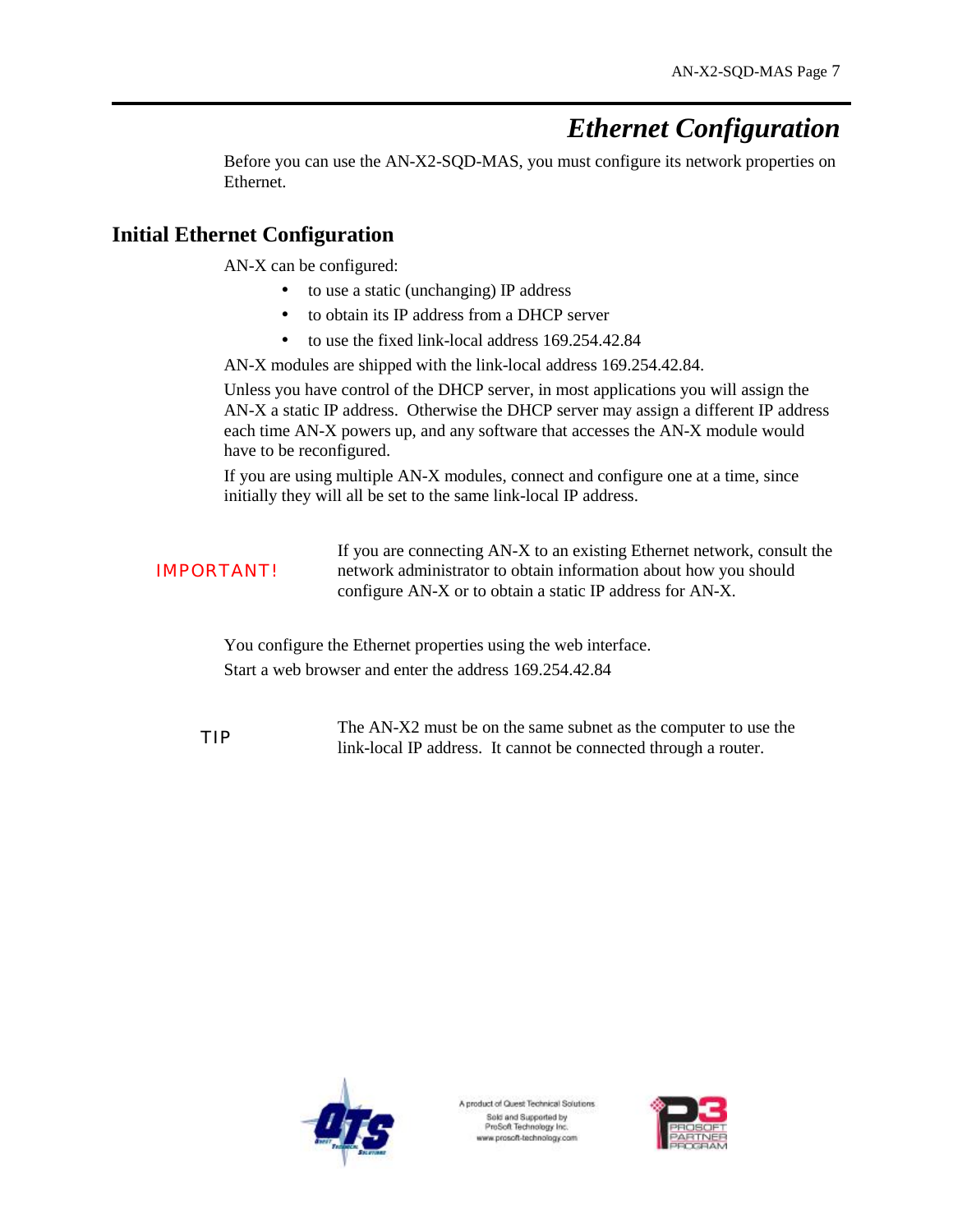Select *Administration/AN-X Configuration*.



The *AN-X2 Configuration* page appears.



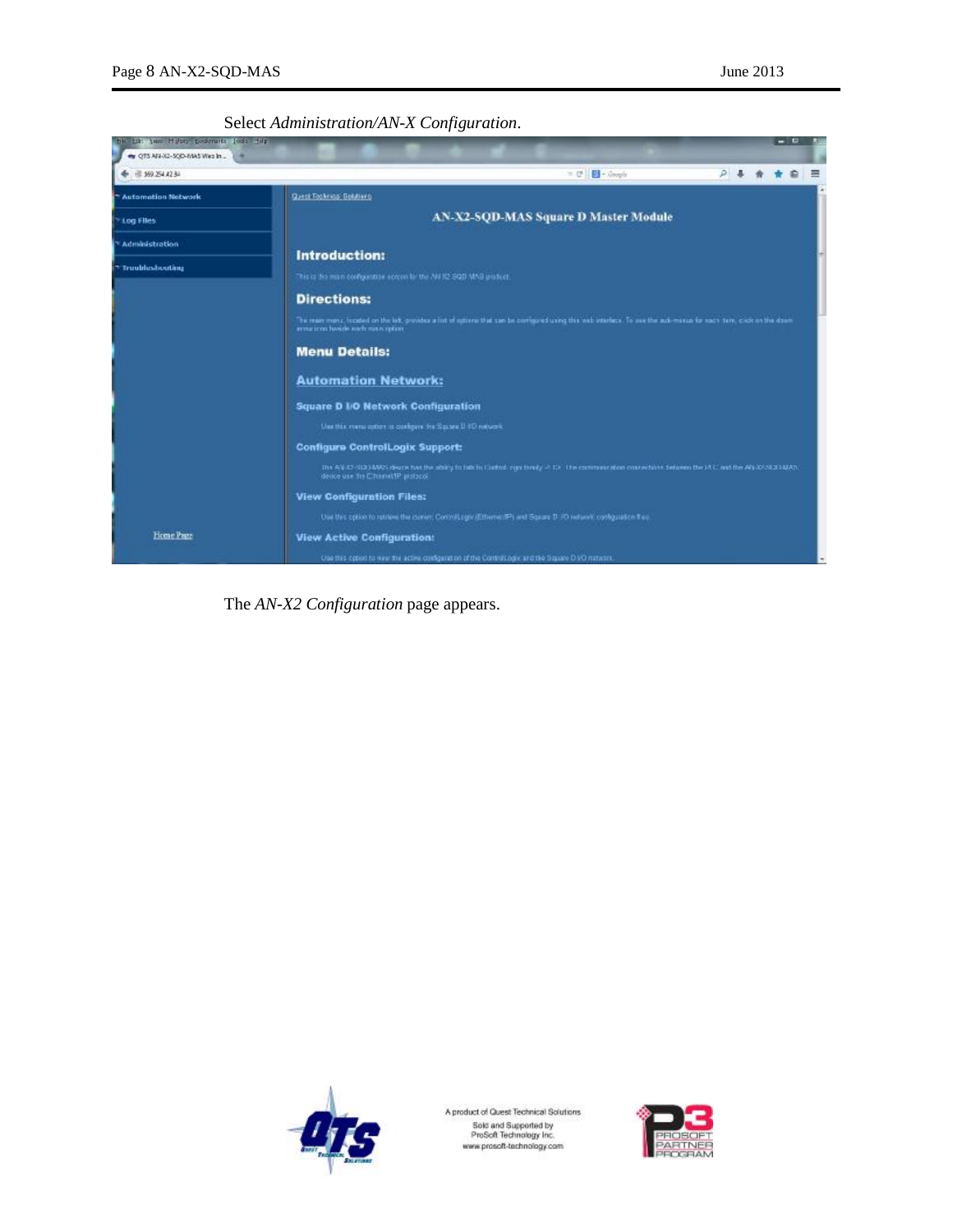

At the top the screen shows the serial number and MAC address of the AN-X being configured.

Check either DHCP or Static.

# **DHCP**

If the AN-X2 finds a DHCP server on the network, it obtains an IP address and other network parameters (netmask and default gateway) from the DHCP server.

To find the address assigned, you have to look at the DHCP server.

When you submit the changes, if the AN-X2 does not find a DHCP server, it reverts to the default link local address 169.254.42.84 and repeatedly flashes the SYS (or MS) LED 3 times red followed by a pause.

# **Static IP Address**

If you select static IP address, enter:

- the IP address for the AN-X.
- the netmask for the AN-X
- the default gateway for your network.

You must enter a valid default gateway address even if there is no device at the gateway address on the network.



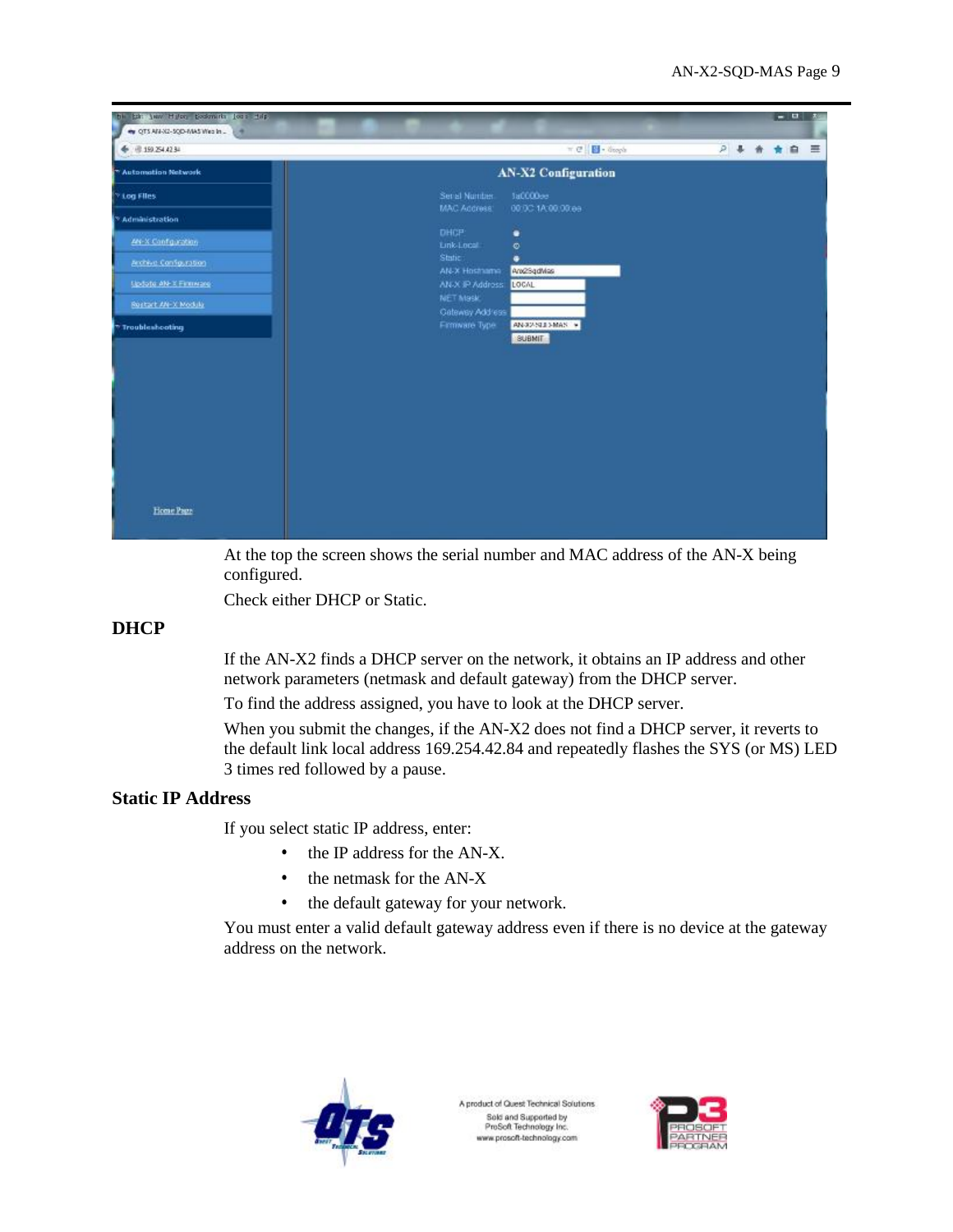#### **Hostname**

Enter a *Hostname* for the AN-X2. This name is used internally by AN-X and may be used to identify the AN-X if you have a DNS server on your network. The name can be from 1 to 30 characters long

### **Firmware**

Select the firmware the AN-X is to load from the list provided. AN-X builds the list from the firmware files on the microSD card that are compatible with the AN-X hardware. The firmware file for Square D Remote I/O scanner operation is AN-X2-SQD-MAS.

#### **Submitting the Configuration**

Once you have entered all required parameters, click SUBMIT to write the configuration to the file config.txt on the microSD card. The changes do not take effect until the AN-X restarts.

The following page appears when you click SUBMIT.



Click *Continue* to restart the AN-X2, then wait until the AN-X has completely restarted before continuing.

If you have changed the IP address, you will have to enter the new IP address in the browser's address field.



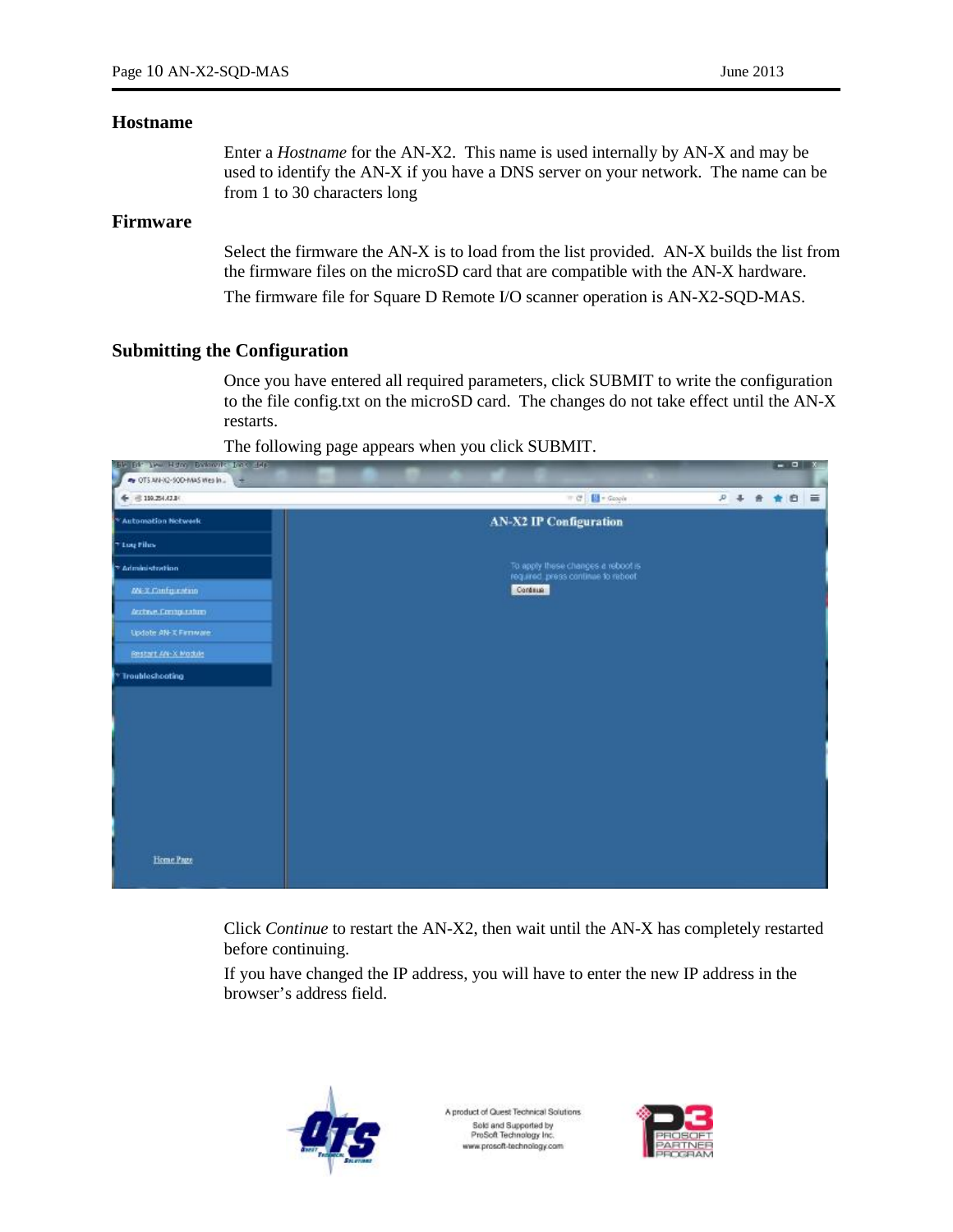# **Reconfiguring an AN-X from an Unknown State**

It sometimes happens that an AN-X has been previously configured with an IP address that causes it to be inaccessible on the current Ethernet network or the IP address is unknown.

Remove the microSD card and edit the file config.txt using a text editor such as Windows Notepad to set the AN-X2 to the desired configuration.

# **The Configuration File**

The Ethernet configuration and the name of the production firmware file to load are stored in the file config.txt on the microSD card.

The file config.txt is a text file that contains the Ethernet configuration and the name of the firmware file to load.

When you perform the *Administration/AN-X Configuration* command from the web interface, it writes the results to config.txt.

Each line consists of a keyword followed by a colon and then a value.

Example:

IP: 192.168.1.12

Anything after a semicolon on a line is treated as a comment.

| Keyword        | Possible Values                                                     |  |
|----------------|---------------------------------------------------------------------|--|
| <b>IP</b>      | <b>LOCAL</b>                                                        |  |
|                | <b>DHCP</b>                                                         |  |
|                | static IP address                                                   |  |
| <b>Netmask</b> | Ethernet netmask, used only if IP is a static IP address            |  |
| DefGtwy        | default gateway, used only if IP is a static IP address             |  |
| Hostname       | Ethernet host name, from 1 to 30 characters                         |  |
| Firmware       | Firmware file to run at startup, must be present on microSD<br>card |  |

If you edit the file and AN-X2 finds an error during startup, it flashes an error code on the SYS (or MS) LED, see page 41.

#### **Example config.txt files**

Example: Link- Local IP address

IP: LOCAL Hostname: ANX2SqdMas Firmware: AN-X2-SQD-MAS



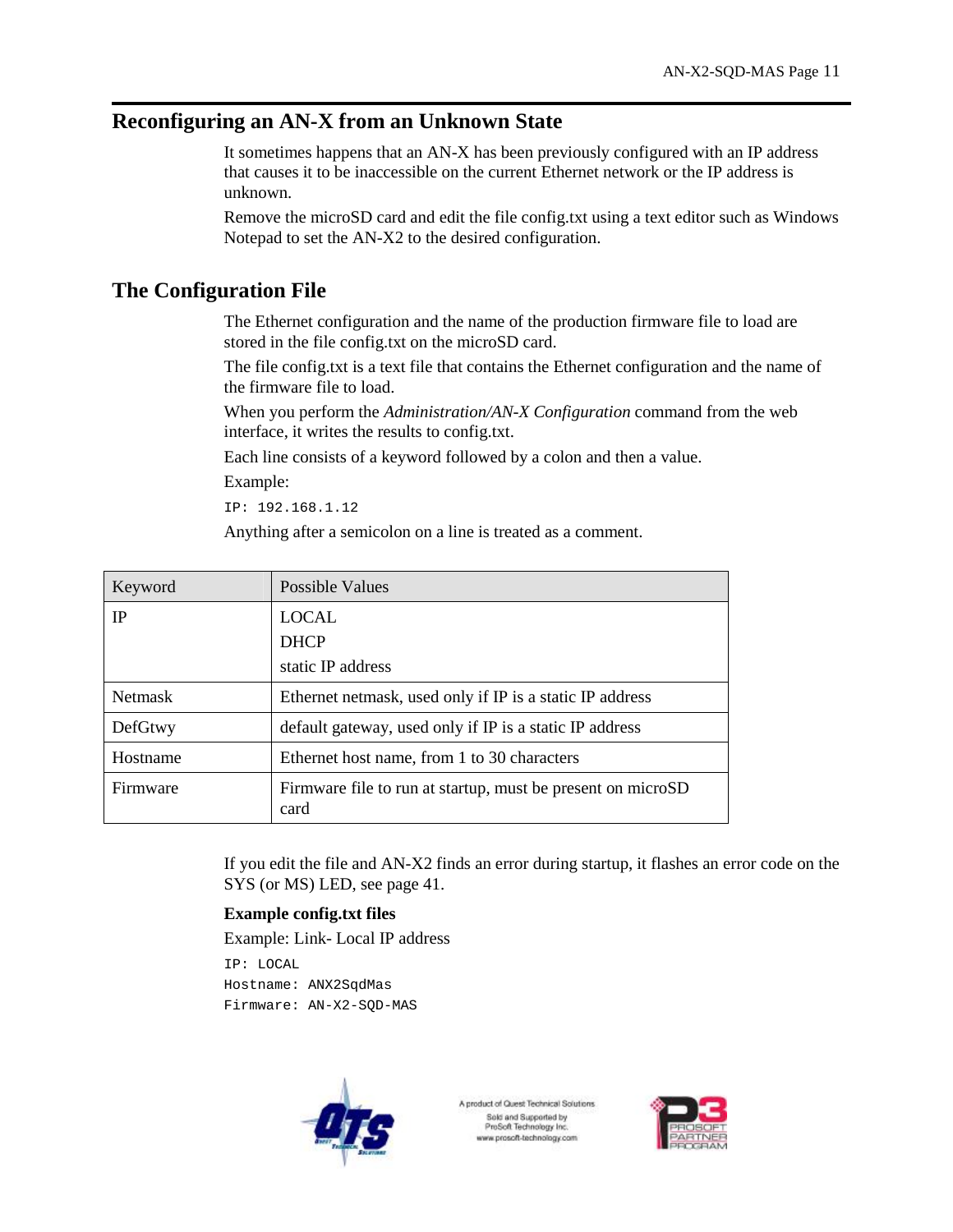#### Example: DHCP

```
IP: DHCP 
Hostname: ANX2SqdMas 
Firmware: AN-X2-SQD-MAS
```
#### Example: static IP address

```
IP: 192.168.1.14 
NetMask: 255.255.255.0 
DefGtwy: 192.168.1.1 
HostName: ANX2SqdMas 
Firmware: AN-X2-SQD-MAS
```
# **If the link-local address is not accessible…**

Addresses 169.254.1.0 to 169.254.254.255 are reserved for use on a local network. AN-X2 modules are shipped set to the address 169.254.42.84 for initial configuration. This address is almost always accessible from a computer on the same local Ethernet as the AN-X.

If you cannot access the AN-X2 at address 169.254.42.84 using a web browser, open a command prompt window and type

route print

The routing table appears

=========================================================================== Interface List 0x1 ........................... MS TCP Loopback interface 0x2 ...00 18 8b c5 9d f7 ...... Broadcom 440x 10/100 Integrated Controller - Packet Scheduler Miniport =========================================================================== =========================================================================== Active Routes: Network Destination Netmask Gateway Interface Metric 0.0.0.0 0.0.0.0 10.10.0.1 10.10.0.20 20 10.10.0.0 255.255.255.0 10.10.0.20 10.10.0.20 20 10.10.0.20 255.255.255.255 127.0.0.1 127.0.0.1 20 10.255.255.255 255.255.255.255 10.10.0.20 10.10.0.20 20 64.215.255.122 255.255.255.255 10.10.0.1 10.10.0.20 20 127.0.0.0 255.0.0.0 127.0.0.1 127.0.0.1 1 **169.254.0.0 255.255.0.0 10.10.0.20 10.10.0.20 20**  224.0.0.0 240.0.0.0 10.10.0.20 10.10.0.20 20 255.255.255.255 255.255.255.255 10.10.0.20 10.10.0.20 1



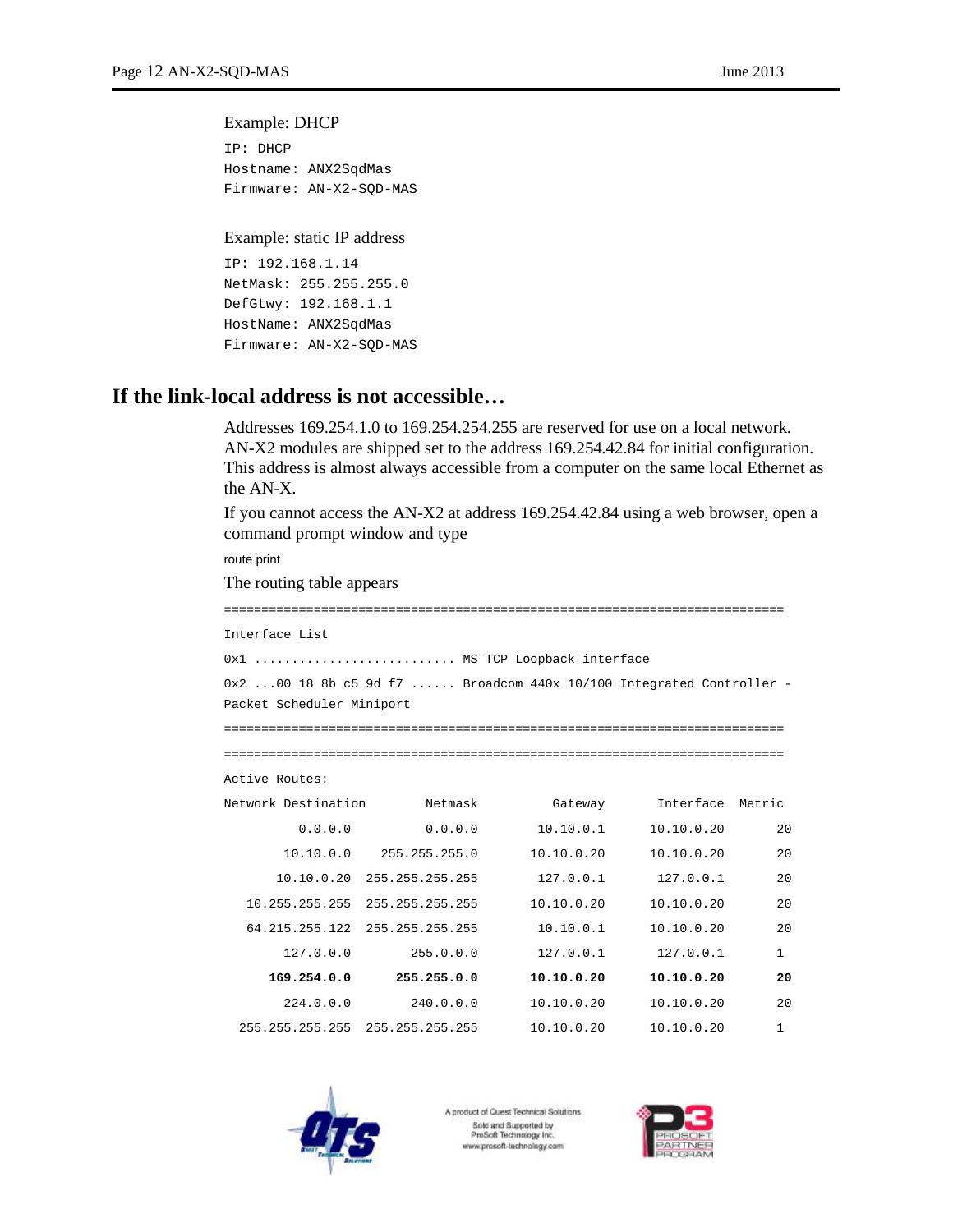Default Gateway: 10.10.0.1 =========================================================================== Persistent Routes:

None

If there is no entry in the network destination column that starts with 169.254.0.0 (highlighted above), add a route using

route add 169.254.0.0 mask 255.255.0.0 10.10.0.20 metric 20

where 10.10.0.20 is replaced with the IP address of the interface in your computer that is connected to the AN-X2.

IMPORTANT! You may need to run this command as administrator

Repeat the route print command and confirm that the table now has an entry similar to the one shown.

Now try pinging the AN-X2 at 169.254.42.84. You should now be able to access it using a browser to set the desired Ethernet configuration.



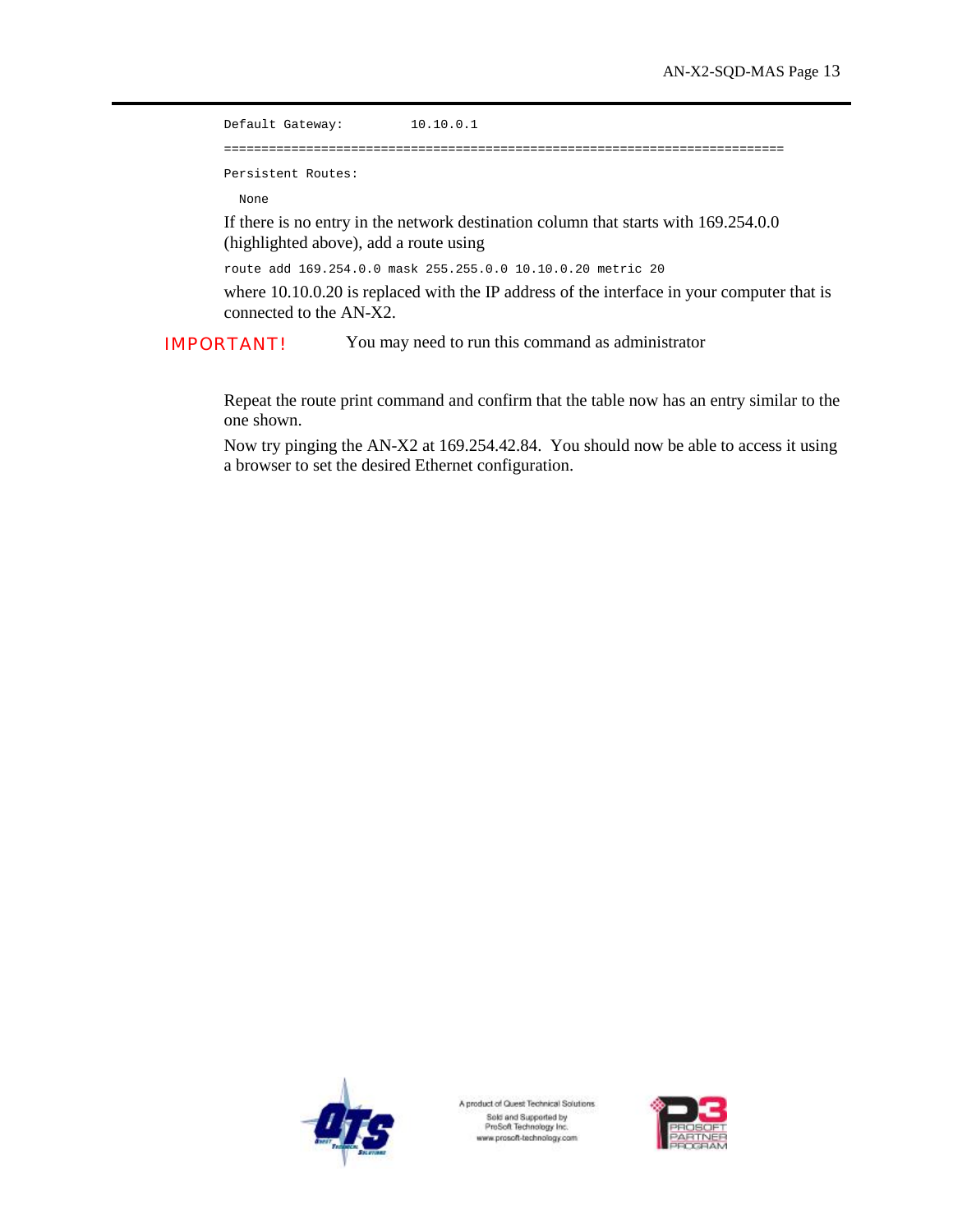# *Remote I/O Network Configuration*

Before you can scan a Square D Remote I/O network, you must configure the network in the AN-X2-SQD-MAS.

# **Configuring the Remote Network**

There are two methods of configuring the Remote I/O that the AN-X2-SQD-MAS is to scan:

- autoconfiguration. The AN-X2-SQD-MAS reads the network contents by sending messages to the attached network.
- manual configuration. You build a configuration file and send it to the AN-X2-SQD-MAS.

You can also use autoconfiguration to build an initial configuration file, edit the file to add features, then perform a manual configuration with the modified file.

# **Supported Modules**

| Description               | <b>Input Registers</b> | <b>Output Registers</b> | <b>Type Code</b> |
|---------------------------|------------------------|-------------------------|------------------|
| ROM121 4 OUT ANLG         | $\Omega$               | 4                       | 0x82             |
| ROM122 4 OUT ANLG         | $\Omega$               | 4                       | 0x84             |
| <b>ROM131 STEP CNTRLR</b> | 4                      | 12                      | 0x8A             |
| ROM141 MPLX OUT BCD       | $\theta$               | 16                      | 0x8E             |
| ROM221 16 OUT AC          | $\theta$               | 1                       | 0xA0             |
| ROM441 32 OUT DC          | $\Omega$               | $\overline{2}$          | 0xA1             |
| ROM421 16 OUT AC          | $\Omega$               | 1                       | 0xA5             |
| ROM871 64 OUT RELAY       | $\boldsymbol{0}$       | 4                       | 0xAD             |
| ROM271 16 OUT RELAY       | $\theta$               | 1                       | 0xAF             |
| ROM441 32 OUT DC (BF)     | $\Omega$               | 2                       | 0xBF             |
| RIM121 4/16 IN ANLG       | 16                     | $\Omega$                | 0xC1             |
| RIM123 8 IN HS ANLG       | 8                      | 0                       | 0xC3             |
| RIM144 MPLX IN BCD        | 16                     | $\Omega$                | 0xC6             |
| RIM126 8 IN ANLG TC       | 10                     | 2                       | 0xC7             |
| <b>RIM131 HS COUNTER</b>  | 4                      | 12                      | 0xC8             |
| <b>RIM127 12 IN RTD</b>   | 14                     | $\overline{2}$          | 0xCD             |

The following modules are supported by the AN-X2-SQD-MAS



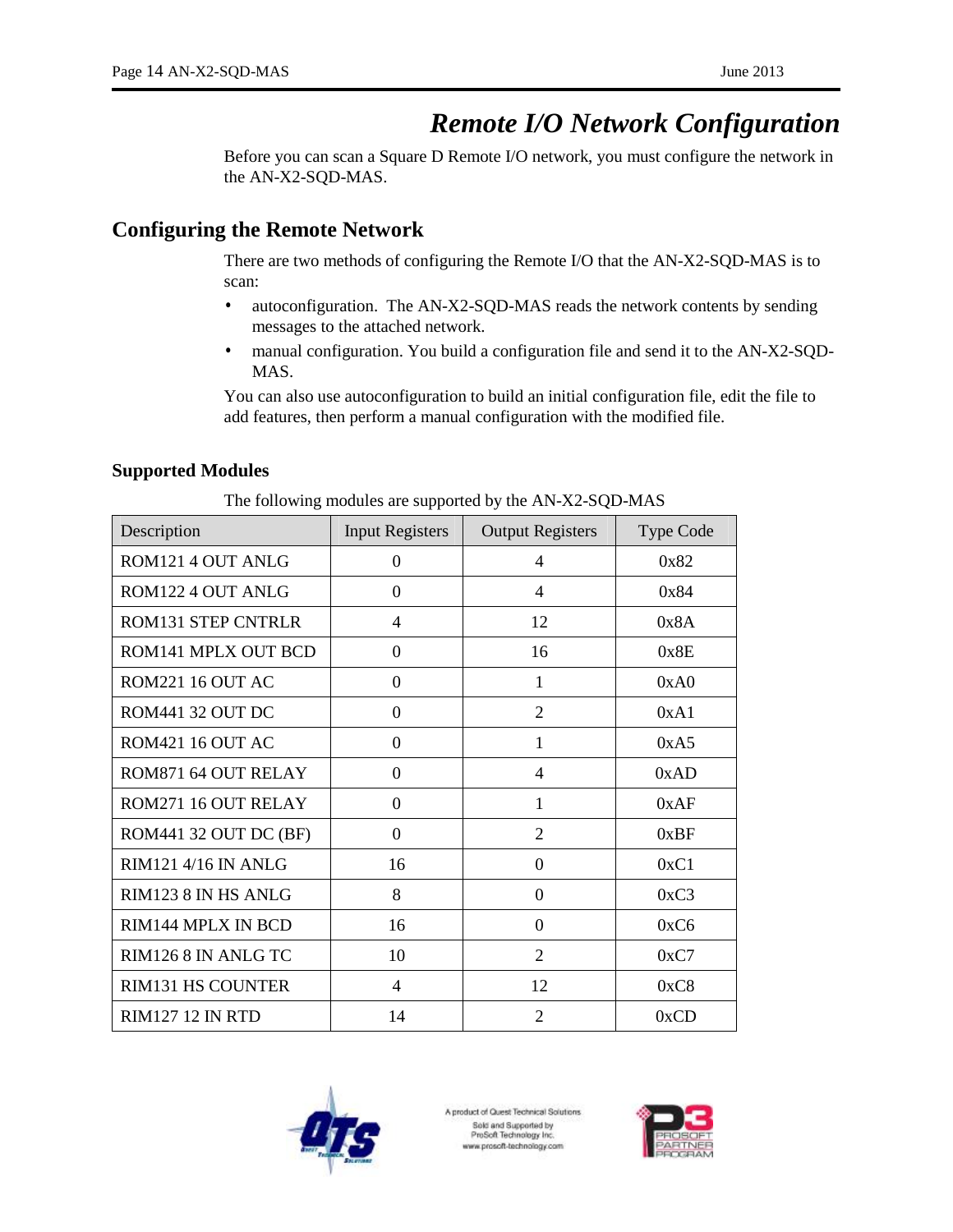| Description               | <b>Input Registers</b> | <b>Output Registers</b> | <b>Type Code</b> |
|---------------------------|------------------------|-------------------------|------------------|
| RIM331 32 IN DC (D5)      | 2                      |                         | 0xD5             |
| <b>RIM101 16 IN AC/DC</b> |                        |                         | 0xE0             |
| <b>RIM331 32 IN DC</b>    |                        |                         | 0xE1             |
| <b>SIM116 16 IN SIM</b>   |                        |                         | 0xE3             |
| <b>RIM301 16 IN AC</b>    |                        |                         | 0xE5             |
| <b>RIM731 64 IN AC/DC</b> |                        |                         | 0xED             |

# **Autoconfiguration**

Before you can perform an autoconfiguration, the Remote I/O network must be connected to the AN-X.

From the AN-X web interface, select *Automation Network/Square D I/O Network Configuration*.

| 图 192.168.1.14                    |                                                                | $= 0.1$<br><b>Ed</b> - Cough                                                                                                                                       | $\mathcal{P}$ $\mathcal{A}$ | 音 | 食良 | $=$ |
|-----------------------------------|----------------------------------------------------------------|--------------------------------------------------------------------------------------------------------------------------------------------------------------------|-----------------------------|---|----|-----|
| <b>Automation Network</b>         |                                                                | AN-X2-SQD-MAS Square D RIO Configuration                                                                                                                           |                             |   |    |     |
| Square B TO Notwork Configuration | <b>Square D RIO Configuration Instructions:</b>                |                                                                                                                                                                    |                             |   |    |     |
| Confours Cartrallogo: Support     |                                                                |                                                                                                                                                                    |                             |   |    |     |
| Vike Configuration Fike           | mode                                                           | All configuration constitutes result in a circupion in the Square D RIO nations and Edward R connectors. These should not be performed with the PLC in run.        |                             |   |    |     |
| View Active Configuration         | There are two ways to create a Square D RIO configuration for: |                                                                                                                                                                    |                             |   |    |     |
| Vitag Files                       |                                                                | Automatically edan the Square D RX2 network using the link below. This creates a new cay the or the AN-ID-SQD-MAS device and overwrites the current confusional of |                             |   |    |     |
| * Administration                  |                                                                | Me. The new configuration the is based on the RID slaves currently connected to your Square D RIO network.                                                         |                             |   |    |     |
| Troubleshooting                   |                                                                | Auto-configure Meteoro                                                                                                                                             |                             |   |    |     |
|                                   | OR                                                             |                                                                                                                                                                    |                             |   |    |     |
|                                   |                                                                | Manually create a car ils using your stim of choics and use the form selow to select the local file. Lise the Send butter to spply the configuration file.         |                             |   |    |     |
|                                   | Browser, No life subscript<br>Servet dia                       | Sand File to AN X                                                                                                                                                  |                             |   |    |     |
|                                   |                                                                |                                                                                                                                                                    |                             |   |    |     |
|                                   |                                                                |                                                                                                                                                                    |                             |   |    |     |
|                                   |                                                                |                                                                                                                                                                    |                             |   |    |     |
|                                   |                                                                |                                                                                                                                                                    |                             |   |    |     |
|                                   |                                                                |                                                                                                                                                                    |                             |   |    |     |
|                                   |                                                                |                                                                                                                                                                    |                             |   |    |     |

Click the *Auto-configure Network* button.

AN-X sends messages to all possible drops and builds a configuration based on the replies it receives. AN-X then displays the configuration it generated.



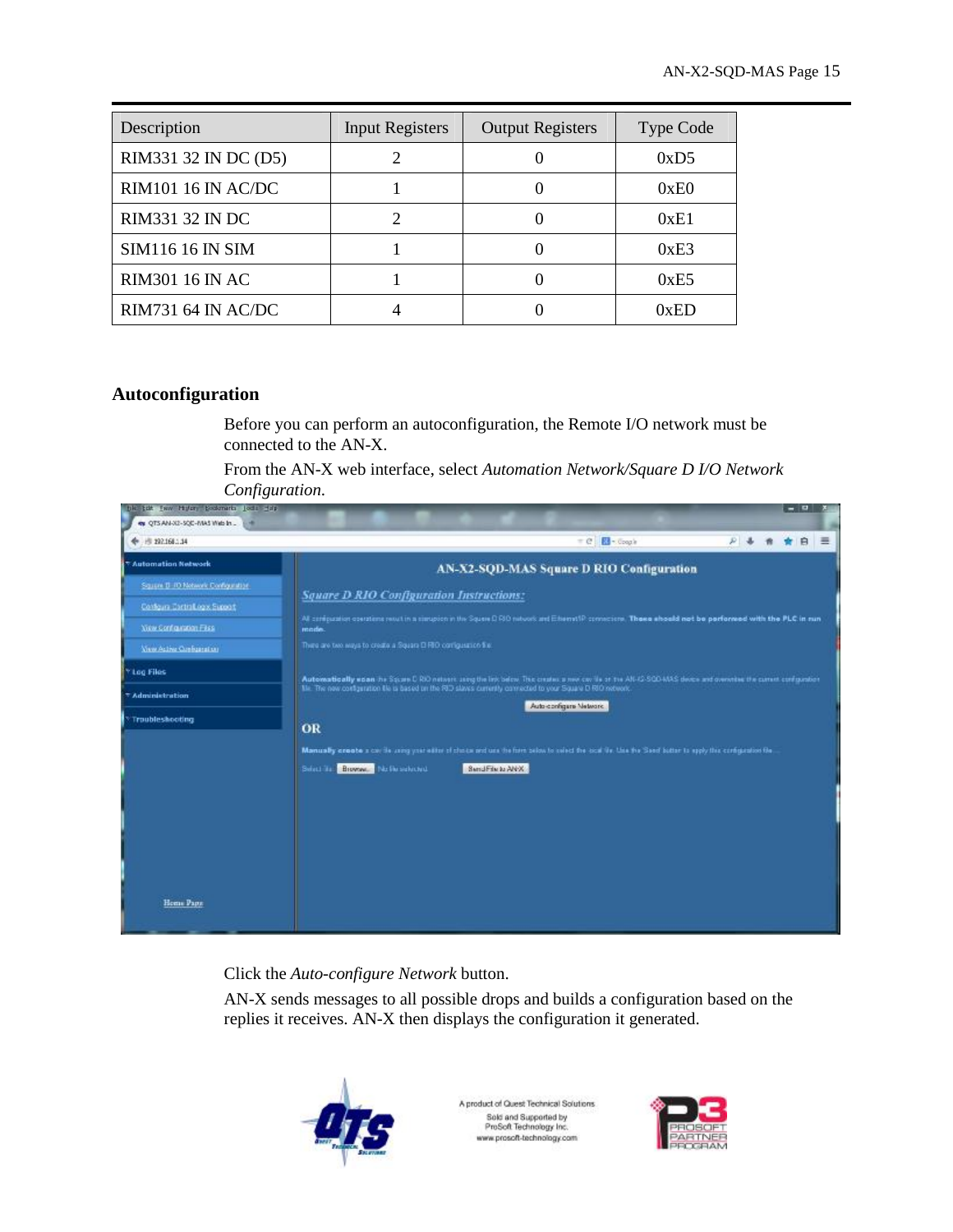AN-X also generates a ControlLogix data mapping configuration based on the I/O it finds (see page 19) and generates aliases for the I/O data that you can import to RSLogix 5000.

See page 18 for information on how to save the configuration to a file and upload it to the AN-X.

# **Manual Configuration**

Manual configuration is useful when the Remote network is not attached to the AN-X or when you need something other than the default configuration.

Create the configuration file using a text editor such as Windows Notepad and save it as a comma separated variable (CSV) file, with extension *csv*. The file format is described on page 16.

To send the configuration to AN-X:

- 1. From the AN-X web interface, select *Automation Network/Remote Network Configuration*.
- 2. Type or browse the configuration file name into the *Select file:* area
- 3. Click the *Send File To AN-X* button to send the file to AN-X.

AN-X parses the file and displays either the current configuration if the configuration was sent successfully or an error message if there was a problem with the file.

# **Remote I/O Configuration File Format**

The Remote I/O configuration file defines the contents of the Remote I/O network to be scanned.

It is a text file, which can be created and edited with a text editor such as Windows Notepad.

Anything after a semicolon on a line is treated as a comment. Comments can be inserted at the end of a line or on a separate line.

The file consists of blocks that define the contents of each drop.

#### **Drop Definitions**

Each drop definition begins with a line that defines the drop number of the drop being configured, for example, Drop=7. The drop number can be from 1 to 8.

The drop definition consists of lines that define the contents of each slot.

The slot definitions define the contents of the slot. They consist of the slot number (1 to 16), the number of input and output data registers, and a description.

You can find the required values for the number of data registers from the table on page 14.

The description for a module is defined by the keyword Desc= and can be from 1 to 95 characters long. The description text must be enclosed in double quotes, for example Desc="12/24VDC 32 Ckt Source I/O Block". AN-X uses the description only for comments. You can put whatever you want in the description.

Each drop definition ends with the keyword EndDrop, which is required.



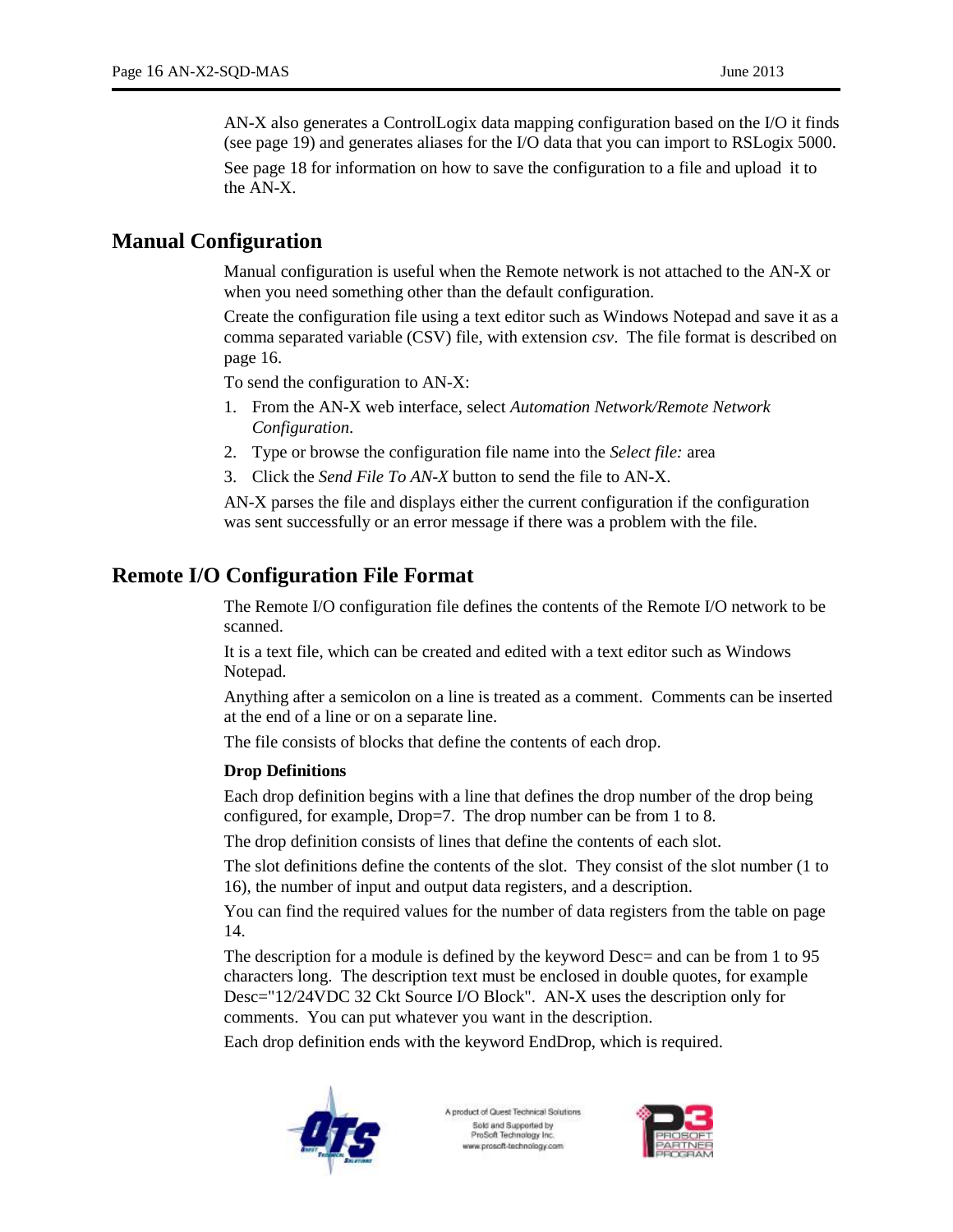| Parameter               | Keyword     | Valid entries                                       |
|-------------------------|-------------|-----------------------------------------------------|
| Drop number             | $Drop=$     | $1 - 8$                                             |
| Slot number             | $Slot =$    | $1 - 16$                                            |
| <b>Input Registers</b>  | $InpRegs =$ | Number of registers, 1 to 127                       |
| <b>Output Registers</b> | $OutRegs =$ | Number of registers, 1 to 127                       |
| Description             | $Desc=$     | Maximum 63 characters, enclosed in<br>double quotes |
| End of drop definition  | EndDrop     |                                                     |

Examples:

Slot=4 InpRegs=0 OutRegs=1 Desc="ROM221 16 OUT AC" ; ModType=a0 Slot=9 InpRegs=4 OutRegs=4 Desc="ROM121 4 OUT ANLG" ; ModType=82

When AN-X creates a Remote I/O configuration file after an autoconfiguration, it inserts part numbers and descriptions from its internal module database.

#### **Sample Remote Configuration File**

; QTS AN-X SQD MAS Auto Configuration Utility ;Copyright (c) 2012 Quest Technical Solutions ;Auto Config Sqd Mas File 4.1.3

#### Drop=1

Slot=2 InpRegs=1 OutRegs=0 Desc="RIM101 16 IN AC/DC" ; ModType=e0 Slot=3 InpRegs=1 OutRegs=0 Desc="RIM101 16 IN AC/DC" ; ModType=e0 Slot=4 InpRegs=1 OutRegs=0 Desc="RIM101 16 IN AC/DC" ; ModType=e0 EndDrop ; MaxSlot=4 NumInpRegs=3 NumOutRegs=0

#### Drop=8

|  | Slot=2 InpRegs=0 OutRegs=1 Desc="ROM221 16 OUT AC"; ModType=a0   |
|--|------------------------------------------------------------------|
|  | Slot=3 InpRegs=0 OutRegs=1 Desc="ROM221 16 OUT AC"; ModType=a0   |
|  | Slot=4 InpRegs=0 OutRegs=1 Desc="ROM221 16 OUT AC" ; ModType=a0  |
|  | Slot=9 InpRegs=0 OutRegs=4 Desc="ROM121 4 OUT ANLG" ; ModType=82 |
|  | EndDrop; MaxSlot=9 NumInpRegs=0 NumOutRegs=7                     |



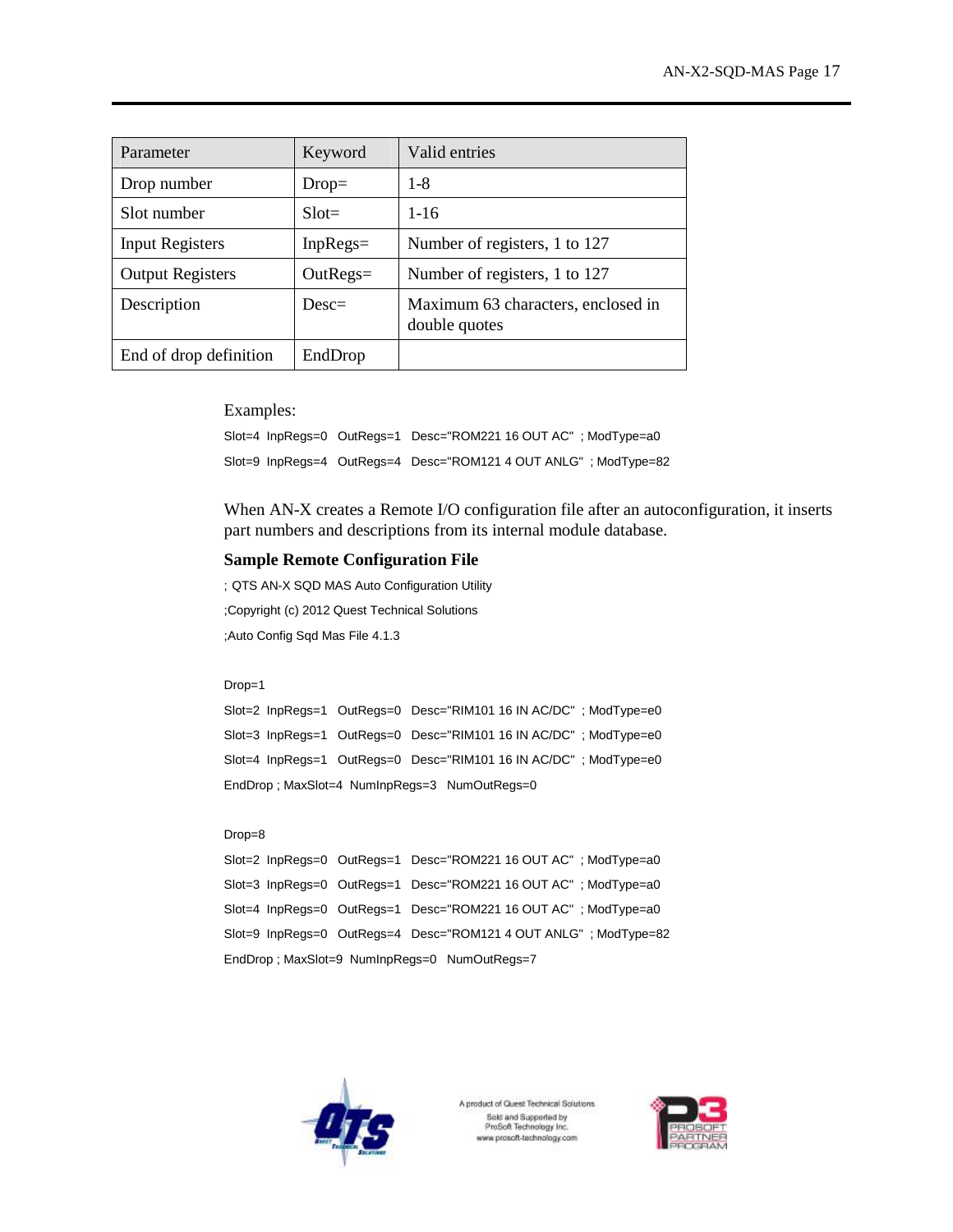# **Viewing the Current Configuration**

To view the Remote I/O configuration currently in AN-X, access the web interface and select *Automation Network/View Active Configuration*.

You can also view the configuration file by accessing the web interface and selecting *Automation Network/View Configuration Files*. Click on the *AN-X2-SQD-MAS RIO Network Configuration File* link.

# **Saving the Current Configuration**

To save the configuration currently in AN-X to a file, access the web interface and select *Automation Network/View Configuration Files*.

Right click on the *AN-X2-SQD-MAS Remote Network Configuration File* link and save the file.



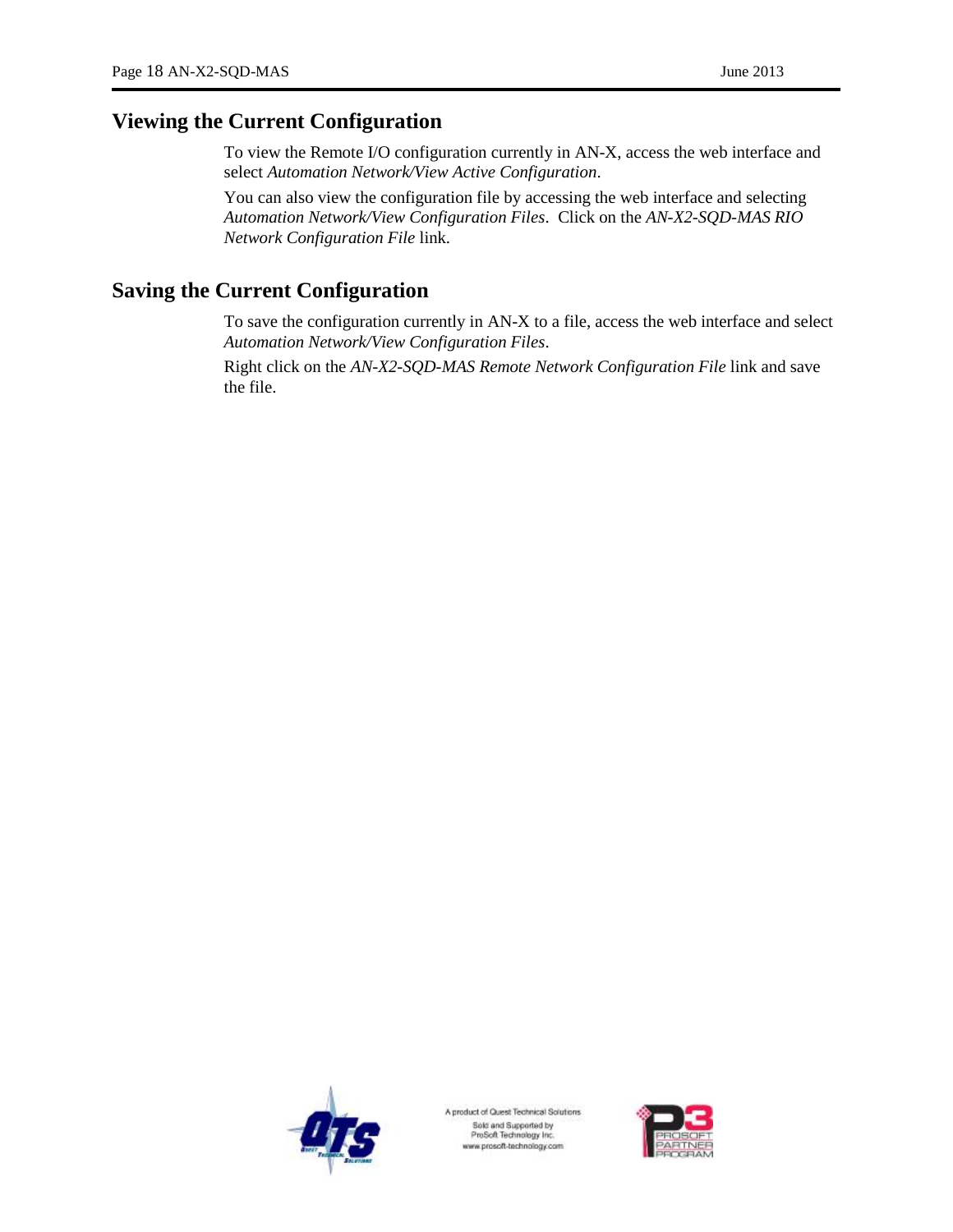# *Exchanging Scheduled Data with a ControlLogix*

The AN-X2-SQD-MAS supports multiple scheduled connections with a ControlLogix processor over Ethernet.

The AN-X2-SQD-MAS behaves like a 17-slot ControlLogix rack with an ENBT/A module in slot 16 and generic modules in slots 0 to 15. I/O data can be mapped to slots 0 to 14. Slot 15 is reserved for diagnostics.

A ControlLogix processor can open a scheduled connection to each of these 16 generic modules. Each scheduled connection consists of up to 248 words of output data from the ControlLogix processor to the AN-X and up to 250 words of input data from the AN-X to the ControlLogix processor.

Each connection can have a different RPI.

In general, keep the number of connections small. There is significant overhead in opening and maintaining each connection.

You map the inputs and outputs for the Remote I/O blocks to these scheduled connections. AN-X can create the mappings automatically or you can create a mapping configuration manually.

You can let AN-X create a mapping file automatically, then edit the file to better suit your application. For example, in order to make the most efficient use of the available Ethernet bandwidth, you can organize the data so that items that must update quickly are mapped to connections with short RPIs and items that are less time critical are mapped to connections with longer RPIs.

In addition, the AN-X module has diagnostic data that can be mapped to ControlLogix scheduled input data.

# **Mapping I/O Data**

You map input and output data to the ControlLogix scheduled data by creating a comma separated variable file that defines the mappings and sending the file to the AN-X.

The file contains sections for each scheduled connection. Within each scheduled connection are the definitions for the input and output data for that connection. These definitions refer to the drop and slot where the data is to be found.

When you create a mapping, all the input or output data for the drop and slot is mapped; you cannot map individual registers.

AN-X automatically creates a mapping file when you autoconfigure I/O. See page 15 for details.

Anything after a semicolon on a line is treated as a comment.

# **ClxName**

The first line in the file identifies the AN-X module. AN-X uses this name in the address portion of the ControlLogix aliases for the Remote data.



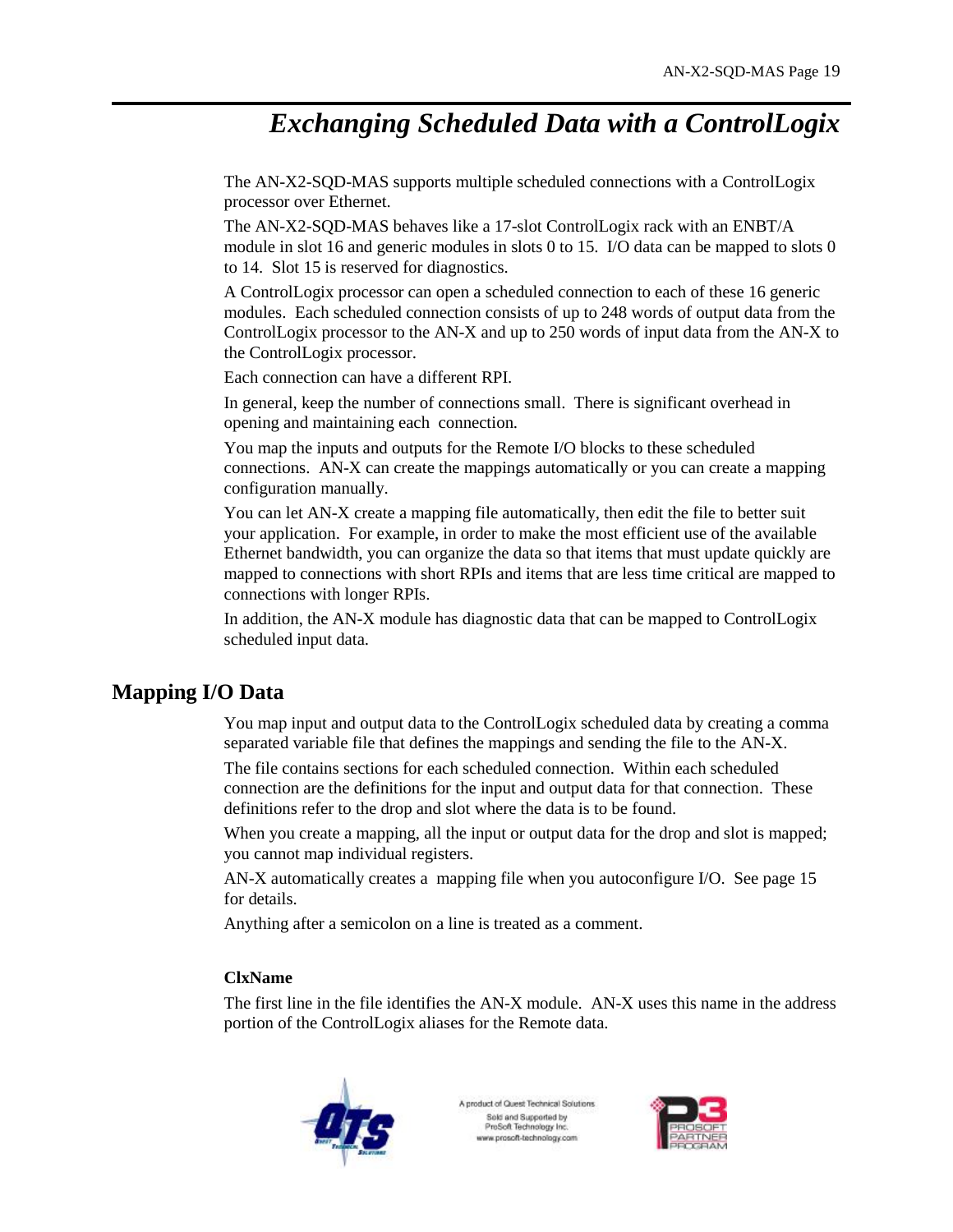The ClxName consists of a line with the keyword ClxName, followed by a comma and the name you give the emulated ENBT (see page 24)

Example:

ClxName, AnxSqdMas

### **ClxPrefix**

The ClxPrefix is used in the alias names AN-X creates for import into RSLogix 5000. AN-X prefixes each name with the ClxPrefix. The ClxPrefix can be used to distinguish aliases for the same drop and slot on two different remote I/O networks when the ControlLogix processor has connections to more than one AN-X2-SQD-MAS.

For example, if the ControlLogix has connections to two AN-X2-SQD-MAS modules, each controlling a different network, each network could have a block with the same drop and slot. Using a different ClxPrefix in the configuration file for each AN-X2-SQD-MAS makes the aliases for the two AN-X modules distinct.

The ClxPrefix consists of a line with the keyword ClxPrefix, followed by a comma and the prefix text.

Example:

ClxPrefix,SQD\_

#### **Scheduled Connections**

Each scheduled connection to the AN-X begins with a line that consists of the keyword ClxSlot followed by a comma and then a number from 0 to 14.

Example:

ClxSlot, 0

Each scheduled connection consists of output data and input data.

The section that defines the scheduled outputs from the ControlLogix processor for that connection begin with a line with just the keyword DataOutput.

The section that defines the scheduled inputs to the ControlLogix processor for that connection begin with a line with just the keyword DataInput.

Data definitions consist of lines that define the mapping between the ControlLogix data table and the Remote module.

They consist of lines of the form

CLX\_offset (optional), Location

The CLX\_offset is the offset into the data for the connection. You can select the offset where the data is located or you can leave it blank and AN-X will automatically assign the offset.

The Remote\_location consists of the drop and slot in the form dxsy where x is the drop number and y is the slot number.



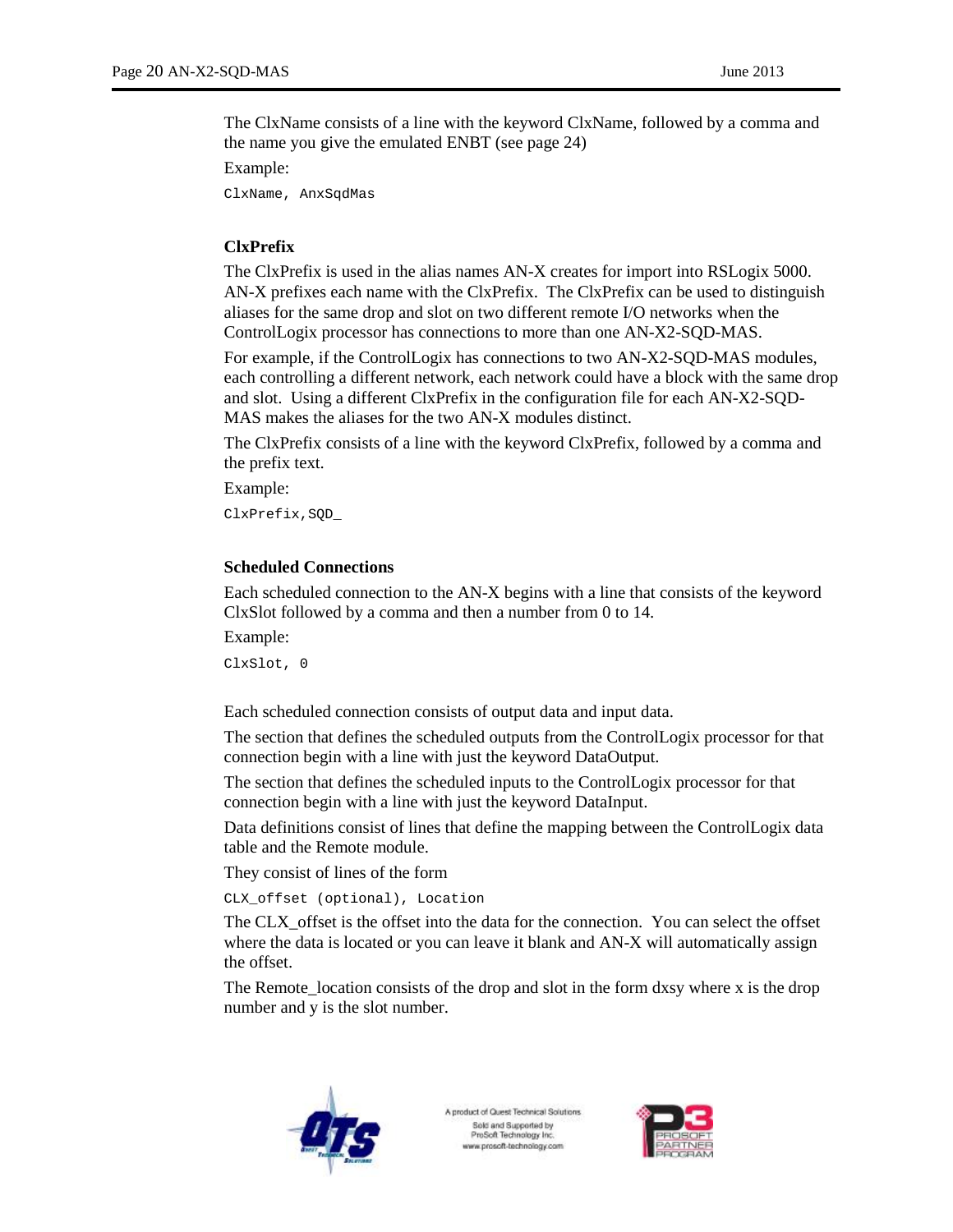Example:

To map the outputs from drop 1 slot 4 to ControlLogix offset 27, add the following line to the DataOutput section of the connection

27, d1s4

Example:

To map the inputs from the drop 3 slot 11 to the next available ControlLogix location, add the following line to the DataInput section of the connection

, d3s11

# **Other Options and Mapped Data**

### **LED Mode**

To set debug mode, enter a line with the keyword LedModeDebug in the ControlLogix configuration file. See page 40 for details.

# **Drop Error Table**

The drop error table consists of 8 bits in one 16-bit word, one bit per drop. Bit 0 corresponds to drop 1, bit 1 corresponds to drop 2, and so on.

If a configured drop is not active on the network, the bit is 1. If a configured drop is active on the network, the bit is 0. The bit is always 0 for an unconfigured drop. The drop error table is automatically mapped to the first word of input data for ControlLogix connection 0.

# **Diagnostic Data**

In addition to the I/O data, there are other items that are automatically mapped by the AN-X2-SQD-MAS to connection 15.

TIP If you use connection 15 to monitor diagnostic data, set a long RPI to reduce the Ethernet traffic, since the diagnostics do not need to be updated as frequently as I/O data.

The items are found at the locations shown and are described in detail in the sections that follow.

| <b>Starting Offset</b> | Description                       |
|------------------------|-----------------------------------|
|                        | Diagnostic counters               |
| 35                     | <b>UDP</b> connection diagnostics |
| 40                     | Connection 0 statistics           |



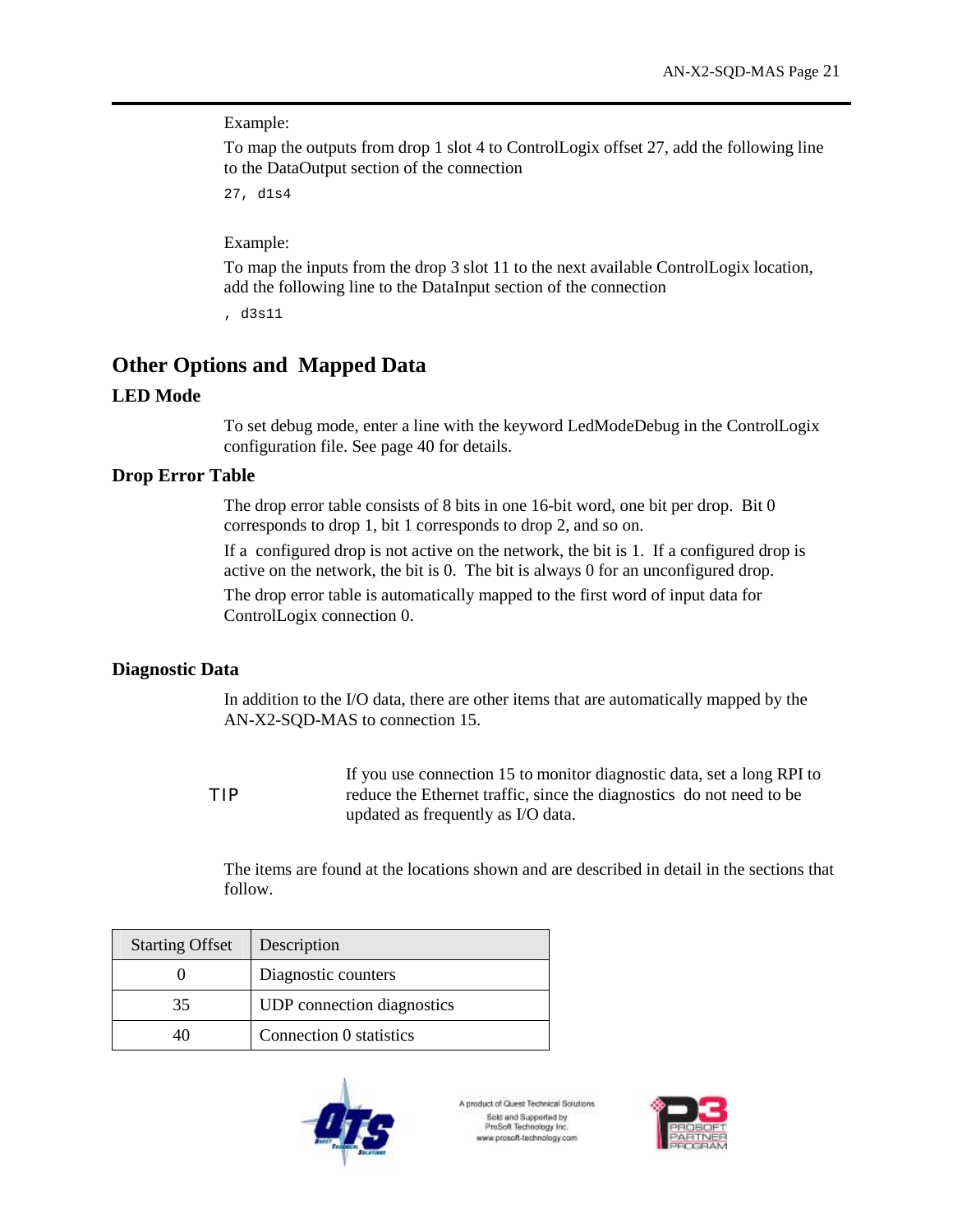| <b>Starting Offset</b> | Description              |
|------------------------|--------------------------|
| 50                     | Connection 1 statistics  |
| .                      |                          |
| 1 Q (                  | Connection 15 statistics |

# **Diagnostic Counters**

The AN-X2-SQD-MAS maintains the following diagnostic counters.

| Counter                  | Offset                   | Description                                                                         |
|--------------------------|--------------------------|-------------------------------------------------------------------------------------|
| <b>Tx Frames</b>         | $\theta$                 | Transmitted network frames                                                          |
| Rx Frames Good           | 1                        | Received good network frames                                                        |
| Rx Stop Errors           | 2                        | Received frames with a stop error                                                   |
| Rx ChkSum Errors         | 3                        | Received frames with a checksum error                                               |
| Rx Loopback Errors       | $\overline{\mathcal{A}}$ | Received frames with a loopback error                                               |
| <b>Rx Timeout Errors</b> | 5                        | Received frames with a timeout error                                                |
| Rx Protocol Errors/Type  | 6                        | Received frames with a protocol error (high<br>vyte), and the error type (low byte) |
| <b>Scan Counter</b>      |                          | $IO Scans$                                                                          |

The diagnostic counters are automatically mapped to connection 15. If you are using the diagnostic counters, set a long RPI for connection 15 since diagnostics don't need to update frequently.

# **UDP Connection Diagnostics**

The AN-X2-SQD-MAS maintains diagnostics related to the UDP traffic to and from the module.

| Offset                | They consist of:<br>Counter       |
|-----------------------|-----------------------------------|
|                       | <b>UDP</b> Tx count               |
|                       | <b>UDP</b> Rx count               |
| $\mathcal{D}_{\cdot}$ | UDP Eth Error, Ctr (lo) Typ (Hi)  |
|                       | UDP PrtErr, Ctr (Lo) Typ/Slt (Hi) |



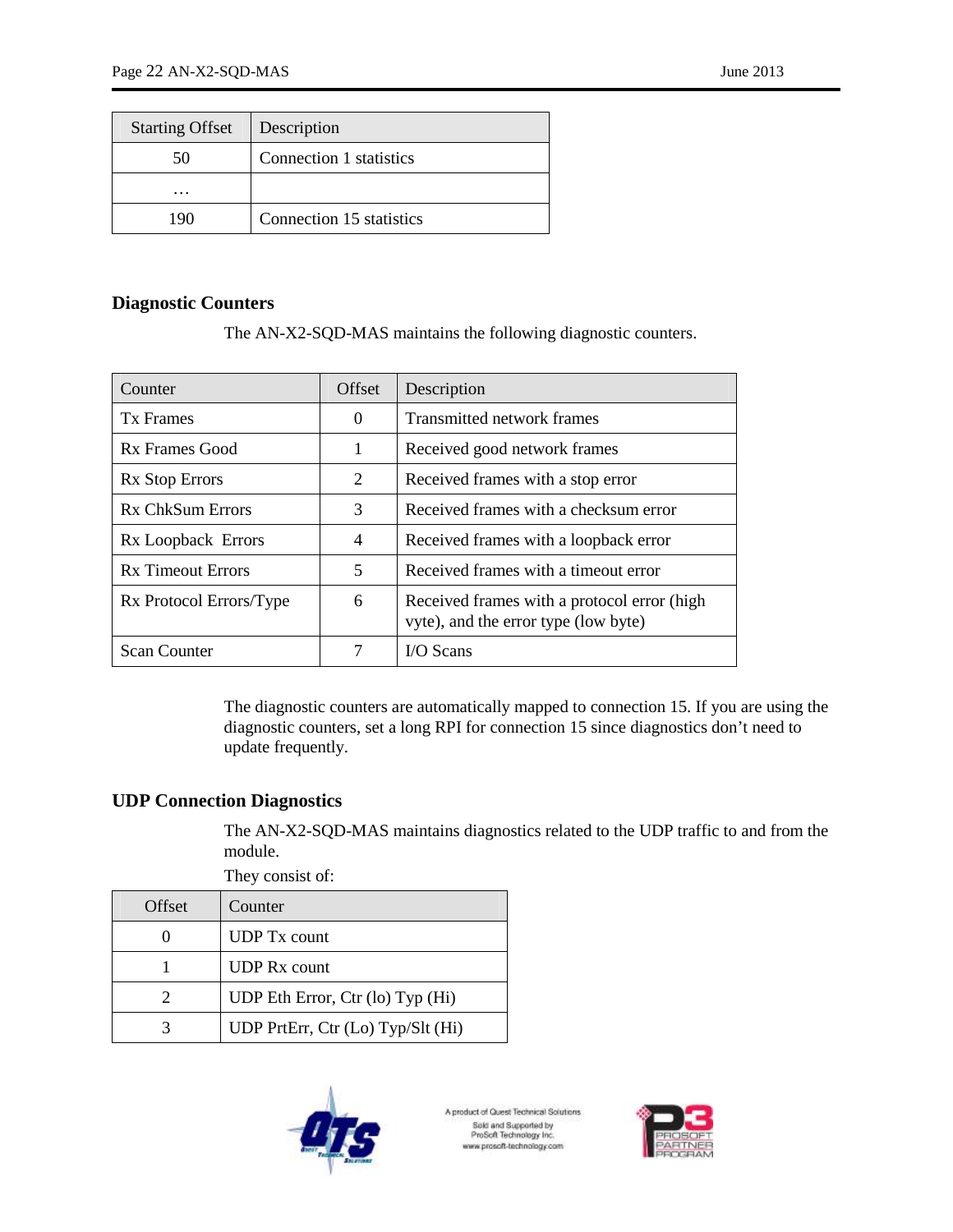| Offset | Counter            |
|--------|--------------------|
|        | <b>UDP</b> Tx Busy |
|        | <b>UDP Rx Busy</b> |

### **Connection Statistics**

The AN-X module maintains statistics for each scheduled connection.

The statistics for each connection consists of 10 words of data. Only three words in the ten word block are used.

| Offset | Description                                                  |
|--------|--------------------------------------------------------------|
|        | Average time for last 32 updates                             |
|        | Minimum time since the connection statistics were reset      |
|        | Maximum time since the connection statistics were last reset |

The units for the times are 0.1 milliseconds. A value of 87 means 8.7 ms.

Values update at a rate equal to 100 times the RPI for the connection. Averages are calculated for the last 100 updates.

#### **Resetting Connection Statistics**

To reset the connection statistics, set bit 0 of output word 0 of connection 15. AN-X resets the statistics on the transition from 0 to 1.

This does not reset the UDP diagnostics.

# **Example Configuration File:**

;QTS AN-X SQD MAS Auto Configuration Utility

;Copyright (c) 2012 Quest Technical Solutions

;Auto Config Ethernet/IP File

ClxName Anx2SqdMas

ClxPrefix SQD\_

LedModeDebug

ClxSlot 0

DataInput ; Inputs to ControlLogix

- 2 d1s02 ; 2->2 ( 1) "RIM101 16 IN AC/DC"
- 3 d1s03 ; 3->3 ( 1) "RIM101 16 IN AC/DC"
- 4 d1s04 ; 4->4 ( 1) "RIM101 16 IN AC/DC"
- 5 d8s09 ; 5->8 ( 4) "ROM121 4 OUT ANLG"



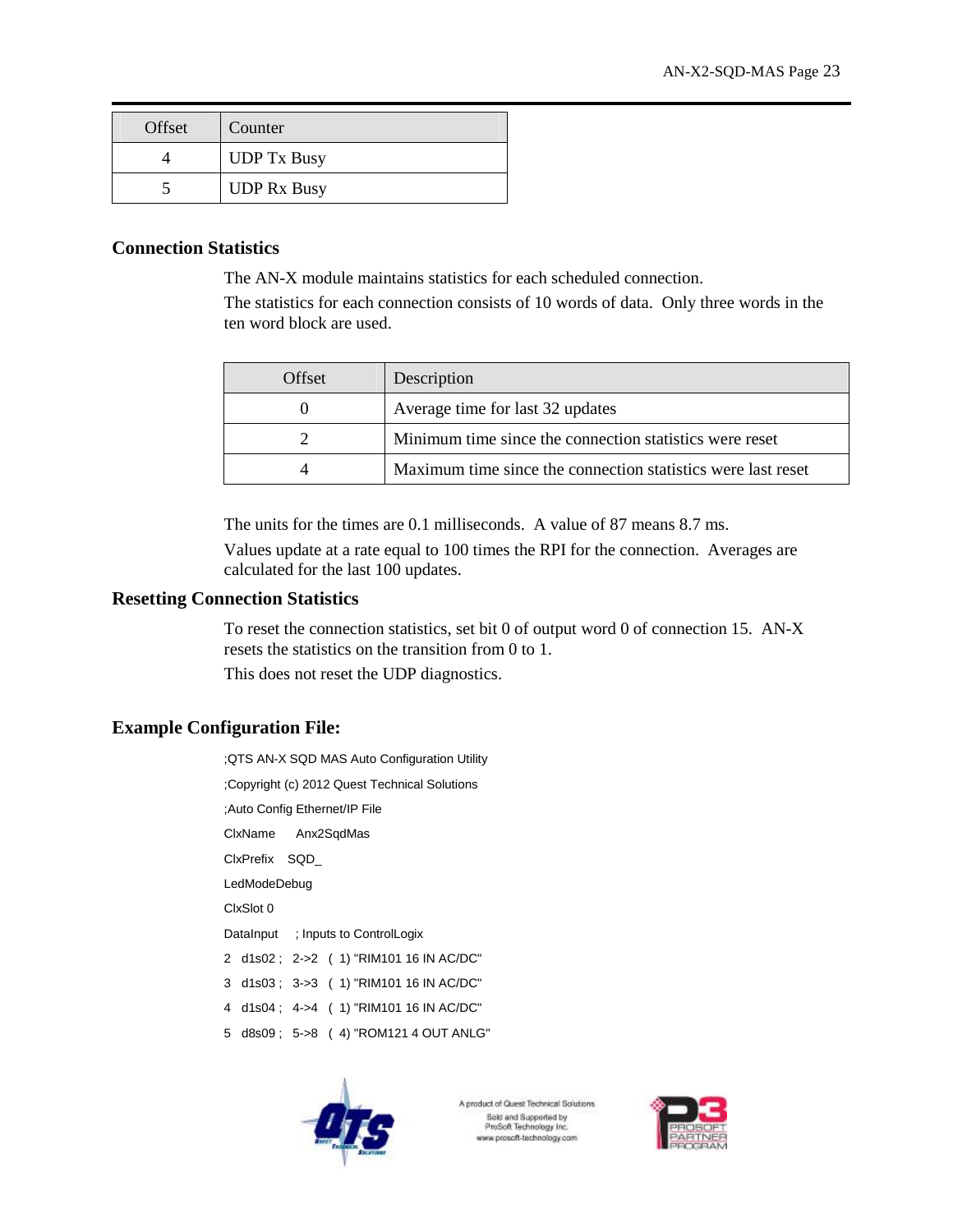DataOutput ; Outputs from ControlLogix

0 d8s02 ; 0->0 ( 1) "ROM221 16 OUT AC" 1 d8s03 ; 1->1 ( 1) "ROM221 16 OUT AC" 2 d8s04 ; 2->2 ( 1) "ROM221 16 OUT AC" 3 d8s09 ; 3->6 ( 4) "ROM121 4 OUT ANLG"

# **Viewing the Current Configuration**

To view the ControlLogix configuration currently stored in the AN-X, start the web interface and select *View Active Configuration*.

Click the *Ethernet/IP* link to view the current ControlLogix scheduled data configuration.

Each line begins with a line number, from the original ControlLogix configuration file. Each mapping line shows the offset and length of the data in the ControlLogix data connection.

# **Saving the Current Configuration**

To save the ControlLogix configuration currently stored in the AN-X to a file, start the web interface and select *Automation Network/View Active Configuration*.

Right click the *Ethernet/IP* link and select *Save target* to save the current ControlLogix scheduled data configuration to a file.

You can also save the ControlLogix configuration by selecting *Automation Network/View Configuration Files*. Right click on the AN-X2-SQD-MAS ControlLogix Configuration File link and select *Save target* to save the current ControlLogix scheduled data configuration to a file.

# **Configuring the AN-X Module in RSLogix 5000**

To configure the AN-X in RSLogix 5000:

- 1. Right click on the ControlLogix Ethernet module that will be communicating to the AN-X and select *Add Module*. Add a 1756-ENBT/A module.
- 2. Set the Major Rev to 1.



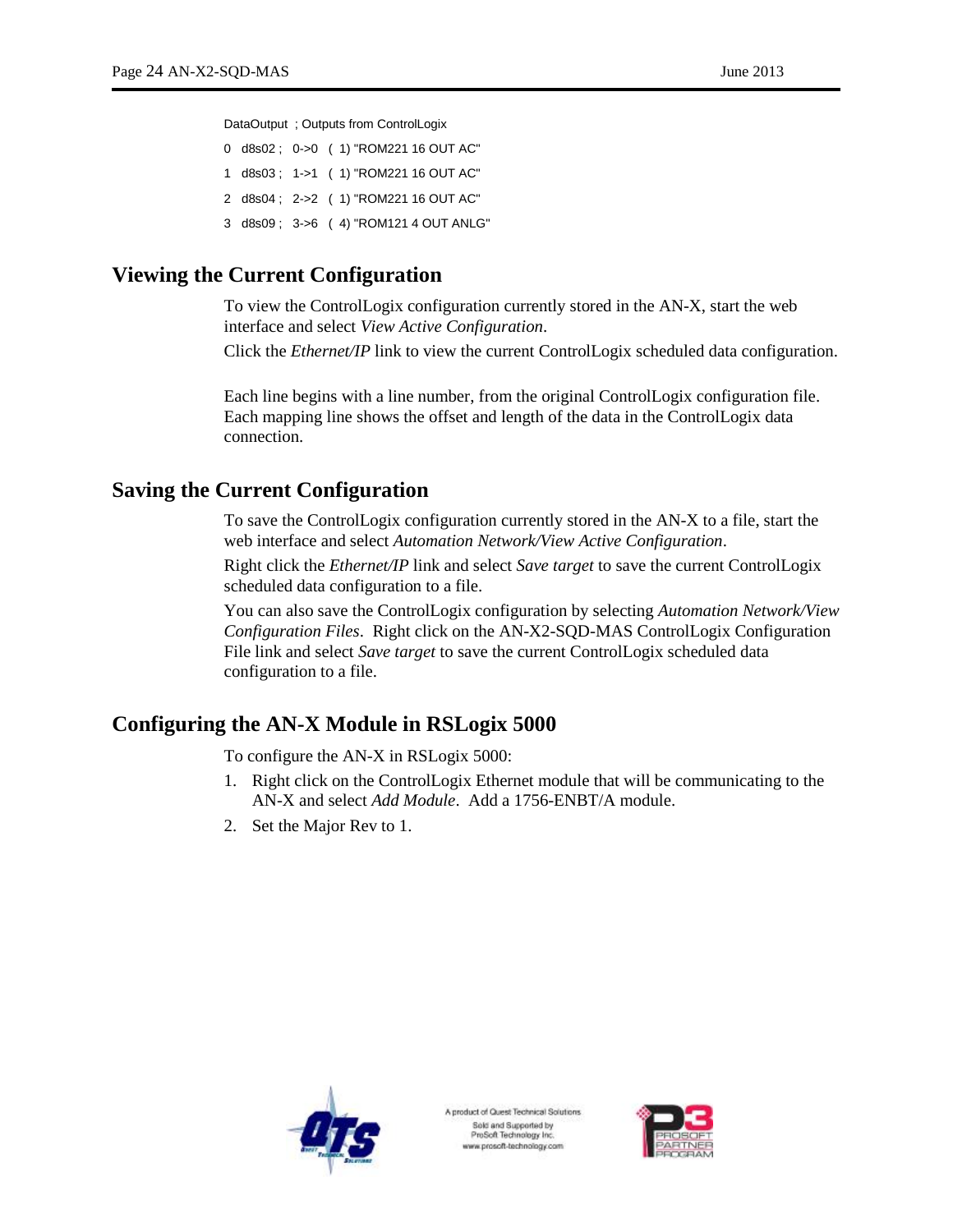|                                                                                                                                                                            | Connection*<br>Module Info*                                                      | Internet Protocol* | Port Configuration*                                                                                                                                                      |                                              |                                                |
|----------------------------------------------------------------------------------------------------------------------------------------------------------------------------|----------------------------------------------------------------------------------|--------------------|--------------------------------------------------------------------------------------------------------------------------------------------------------------------------|----------------------------------------------|------------------------------------------------|
| Type:<br>Vendor:<br>Parent:<br>Name:<br>Description:<br>Module Definition<br>Revision:<br>Electronic Keying:<br>Rack Connection:<br>Time Sync Connection:<br>Chassis Size: | Allen-Bradley<br>LocalENBT<br>ANX<br>1.1<br>Disable Keying<br>None<br>None<br>17 | à.<br>Change       | 1756-ENBT 1756 10/100 Mbps Ethernet Bridge, Twisted-Pair Media<br><b>Ethernet Address</b><br><b>O</b> Private Network:<br><sup>1</sup> P Address:<br>Host Name:<br>Slot: | 192.168.1.<br>KOL<br><b>CONTRACTOR</b><br>16 | $12\frac{4}{7}$<br>$\mathcal{F}_{\mathcal{A}}$ |
|                                                                                                                                                                            |                                                                                  |                    |                                                                                                                                                                          |                                              |                                                |

Set the *Name* to match the hostname of the AN-X in the Ethernet configuration.

Set the chassis size to 17 and the Slot to 16.

Set the revision to 1.1

Set the *Comm Format* or *Rack Connection* to None.

Set the IP address to match the AN-X module.

Set *Electronic Keying* to *Disable Keying*.

3. Add Generic modules for each required connection



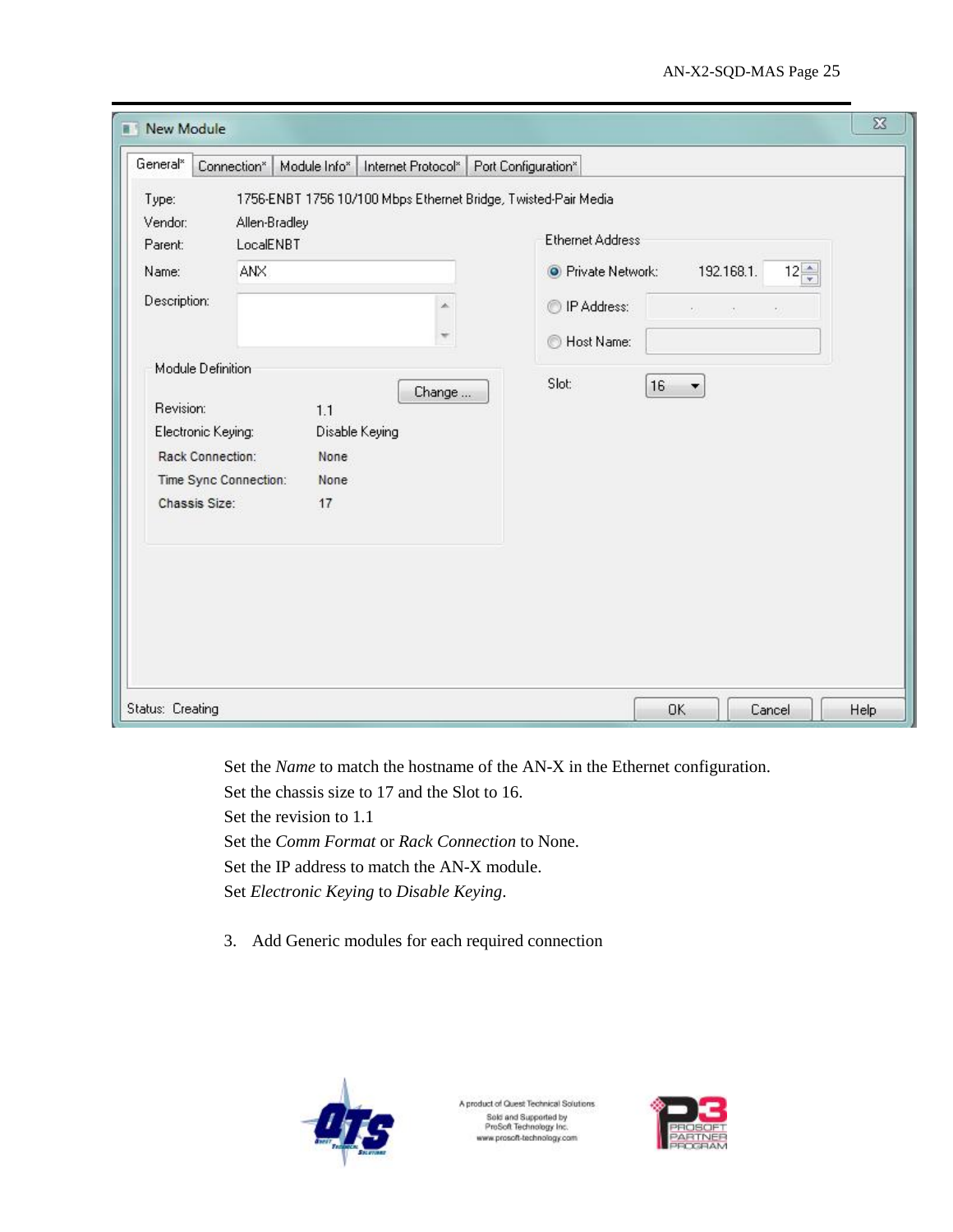| New Module                      |                                         |                          |                              |                       |              | $\Sigma$                      |  |
|---------------------------------|-----------------------------------------|--------------------------|------------------------------|-----------------------|--------------|-------------------------------|--|
| Type:<br>Parent:                | 1756-MODULE Generic 1756 Module<br>ANX. |                          | <b>Connection Parameters</b> |                       |              |                               |  |
| Name:                           | AnxSlot0                                |                          | Input:                       | Assembly<br>Instance: | Size:<br>250 | $\frac{1}{\pi}$<br>$(16-bit)$ |  |
| Description:                    |                                         | À.                       | <b>Output:</b>               | $\bar{Z}$             | 248          | ÷<br>$(16-bit)$               |  |
|                                 |                                         | <b>Spring</b>            | Configuration:               | 4                     | $\mathbf 0$  | $\frac{1}{\pi}$<br>$(8-bit)$  |  |
| Comm Format:                    | Data - INT                              | $\overline{\phantom{a}}$ | Status Input:                |                       |              |                               |  |
| Slot:                           | $\mathbf{0}$<br>÷,                      |                          | Status Output:               |                       |              |                               |  |
| <b>V</b> Open Module Properties |                                         |                          | OK.                          | Cancel                |              | <b>Help</b>                   |  |

Set the parameters as shown. Set the Slot to 0 for the first connection, 1 for the second connection, and so on.

4. Set the RPI for each connection.

| Module Properties: ANX:0 (1756-MODULE 1.1)<br>$\Sigma$                                                   |
|----------------------------------------------------------------------------------------------------------|
| Connection<br>Module Info<br>General<br><b>Backplane</b>                                                 |
| $5.0$   $\frac{2}{3}$   ms (0.2 - 750.0 ms)<br>Requested Packet Interval (RPI):<br><b>Inhibit Module</b> |
| Major Fault On Controller If Connection Fails While in Run Mode                                          |
| V Use Unicast Connection over EtherNet/IP                                                                |
| Module Fault                                                                                             |
|                                                                                                          |
| DK.<br>Cancel<br>Apply<br>Help.<br>Status: Offline                                                       |



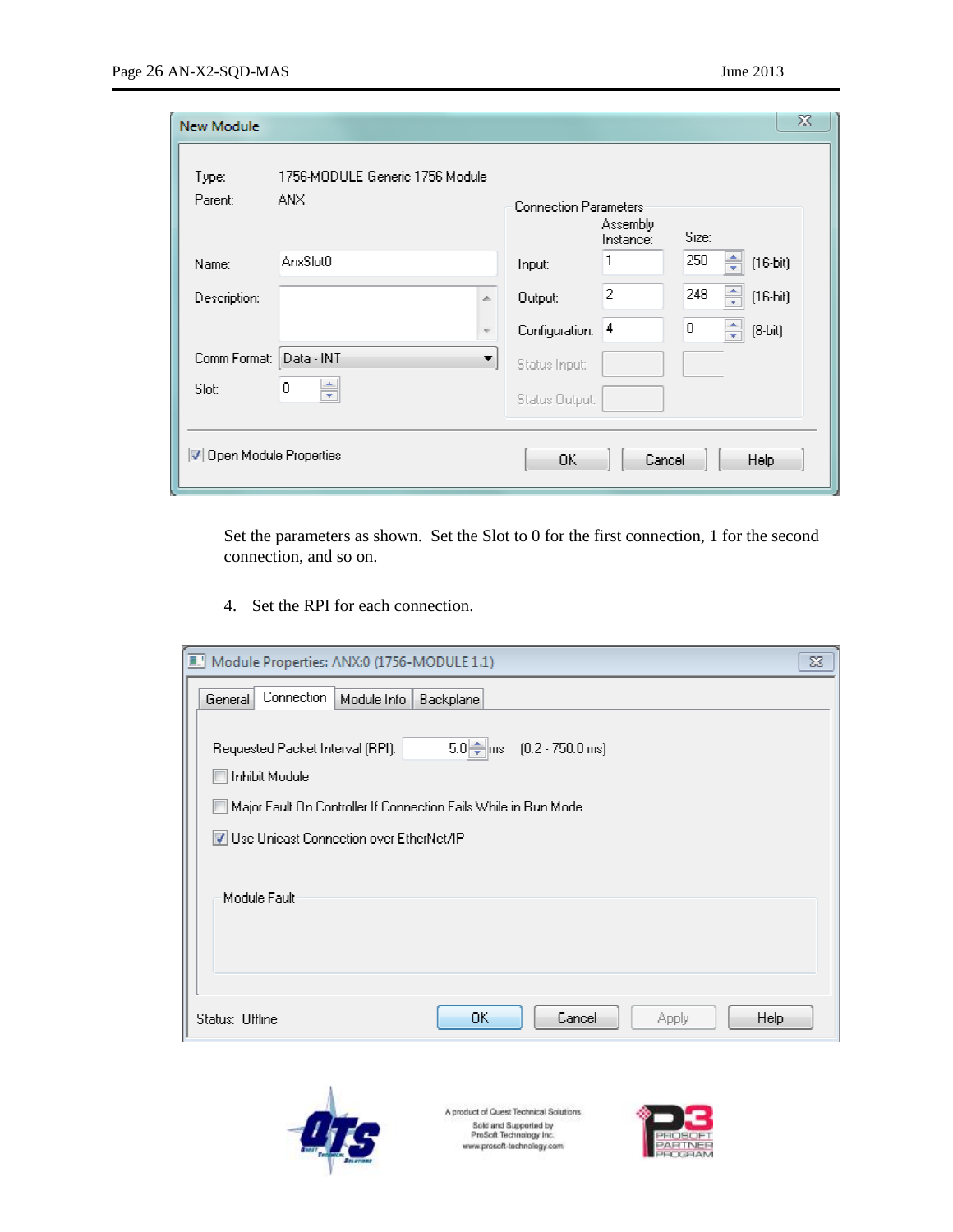# **ControlLogix Aliases**

AN-X uses the Ethernet/IP configuration to create aliases that can be imported into RSLogix 5000. Use these alias tags in your RSLogix 5000 program to access the data on the AN-X.

There are two sets of alias files, one for exclusive owner connections and one for listen only connections.

In the web interface, select *Automation Network/View Configuration Files*.

To view the files, click either *AN-X2-SQD-MAS Ethernet/IP ControlLogix I/O Data Tags* or *AN-X2-SQD-MAS Ethernet/IP ControlLogix Input Only Data Tags*.

To save the file to your computer, right click on the link and select *Save Target As…*



#### **Importing Tags in RSLogix 5000**

To import the tags into RSLogix 5000, you must be offline. Select *Tools/Import Tags* and import the file.

# **Using the ControlLogix Log**

If there are problems with scheduled connections to the AN-X, use the ControlLogix log to identify the cause.

From the web interface, select *Log Files/ControlLogix Log* to display the log. Look for error messages that describe in detail the cause of any problem with the current configuration.



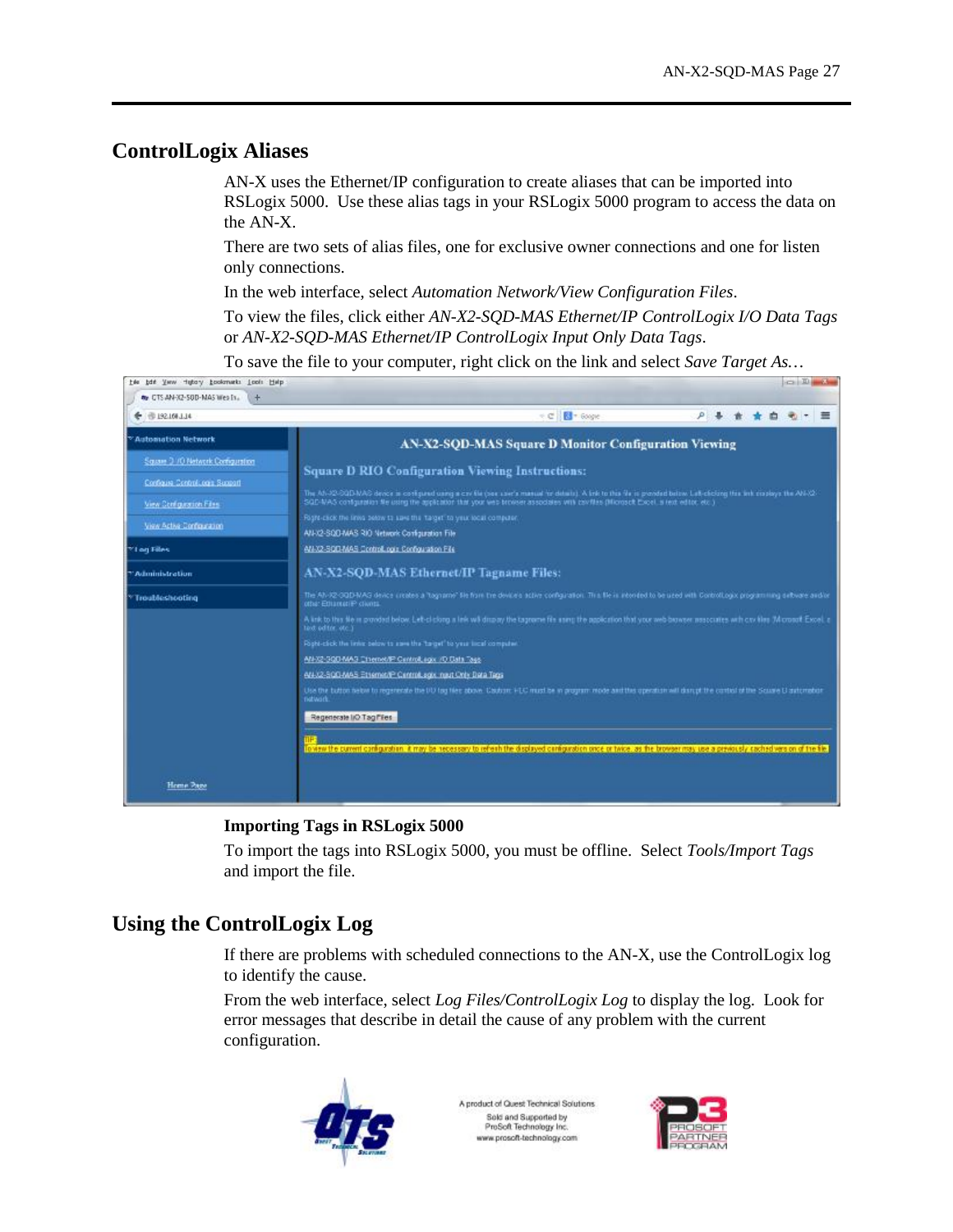

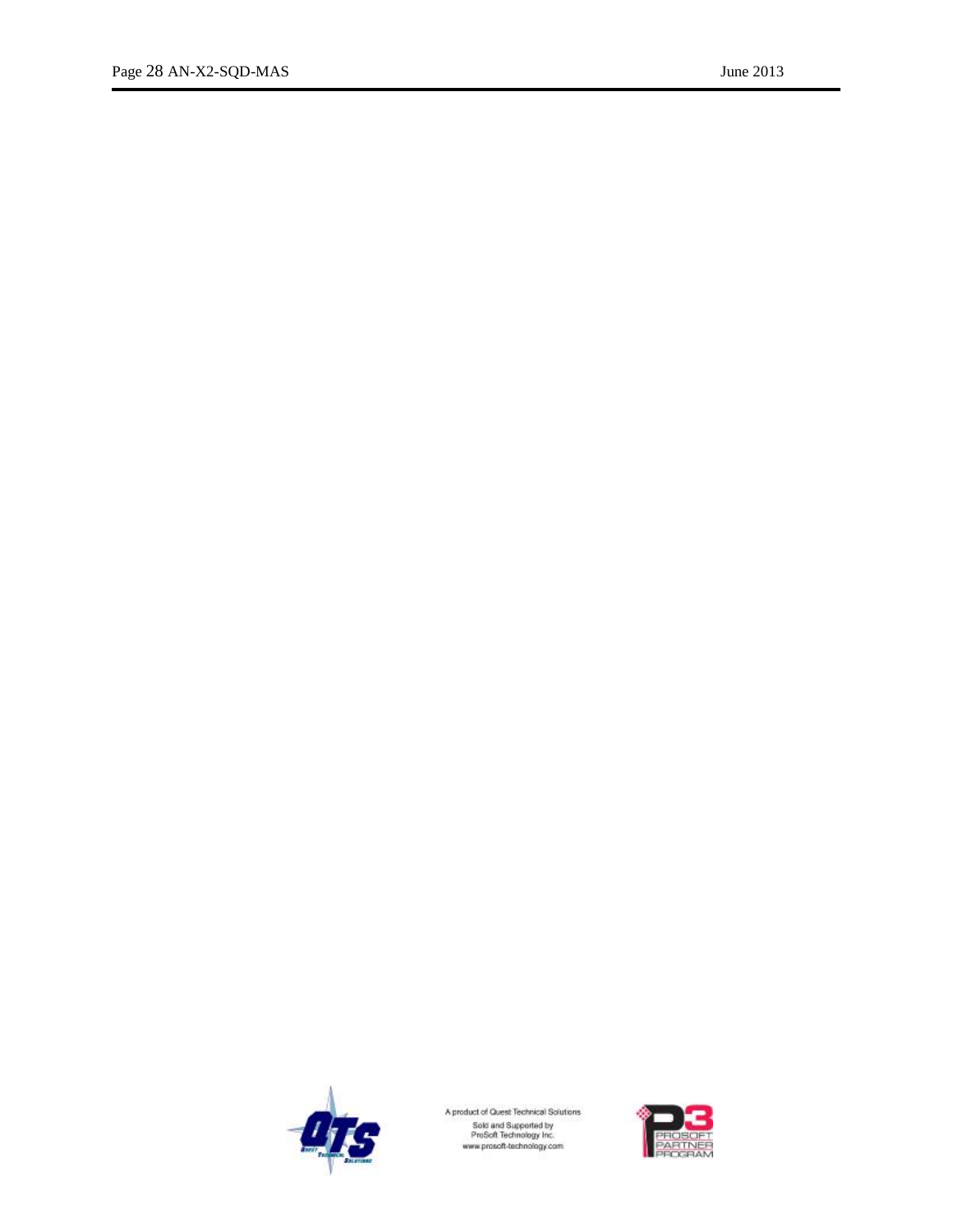# *Using the Web Interface*

The AN-X module contains a webserver capable of communicating with standard web browsers such as Internet Explorer.

The AN-X module contains a webserver capable of communicating with standard web browsers such as Internet Explorer.

Use the web interface to:

- set the Remote I/O network configuration
- · set the ControlLogix scheduled data configuration
- · view the current configuration
- · view AN-X logs

It also contains contact information for support.

To use the web interface, you must know the IP address of the AN-X. To access the web interface, start your web browser and type the AN-X IP address where you normally enter web addresses in the browser.



The left pane contains commands. Click on the arrows at the left of the main headings to expand or contract the sections.

The contents of the right pane depend on the current command being executed.

TIP

Browsers may return cached data rather than rereading data that has changed on the AN-X.

Run the browser in the mode where it doesn't cache data (incognito in



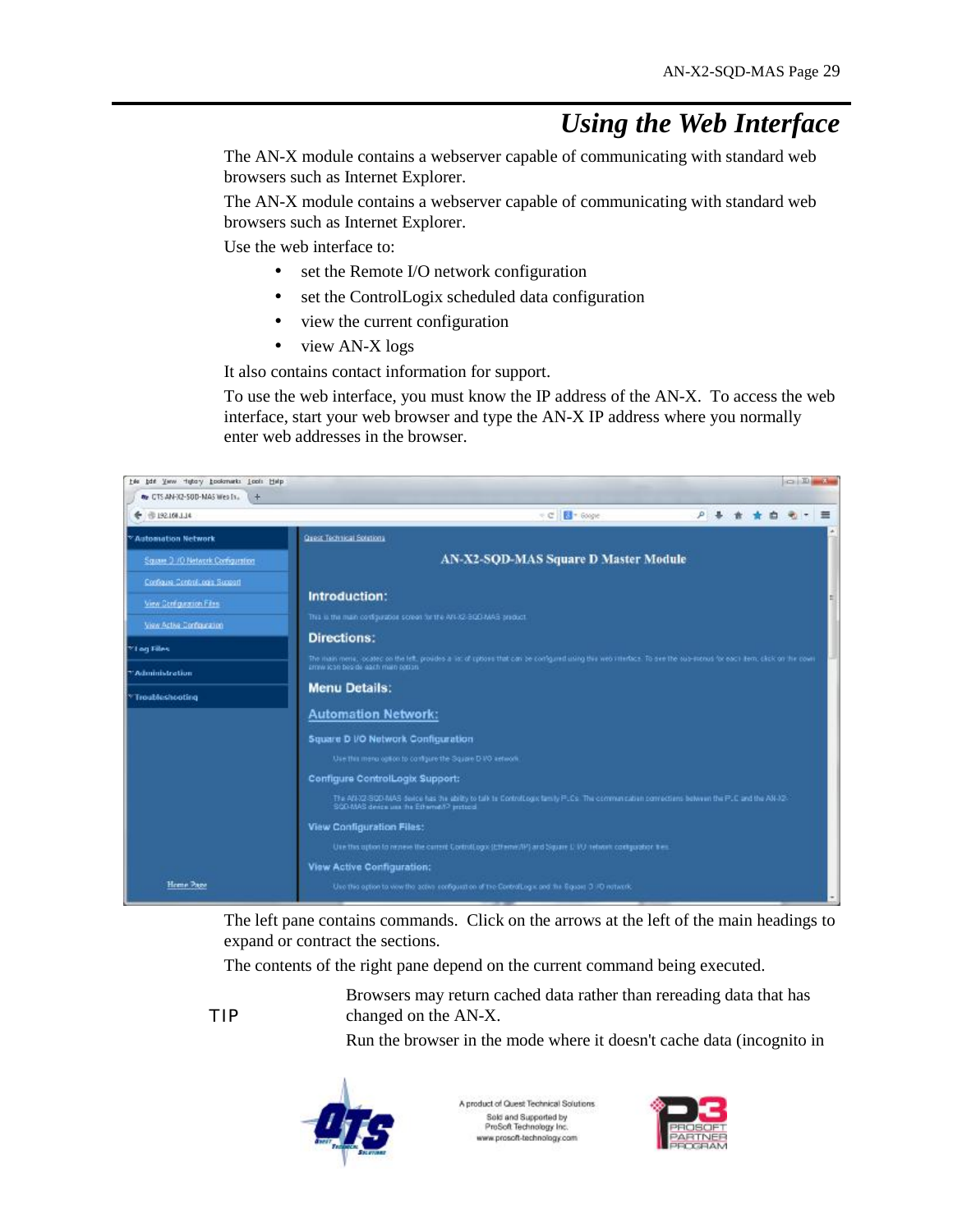Chrome, Private browsing in Firefox and Safari, etc.)

# **Automation Network**

#### **Remote Network**

Select *Automation Network/Remote I/O Network Configuration* to configure the I/O the AN-X2-SQD-MAS is to scan.

| ← 图 192.100 LJ4                  | ÷ C <b>B</b> + Gogle<br>户县食业<br>油<br>$\equiv$                                                                                                                                                                                                                                 |
|----------------------------------|-------------------------------------------------------------------------------------------------------------------------------------------------------------------------------------------------------------------------------------------------------------------------------|
| * Automation Network             | AN-X2-SQD-MAS Square D RIO Configuration                                                                                                                                                                                                                                      |
| Square 3 / 0 Network Comguration | <b>Square D RIO Configuration Instructions:</b>                                                                                                                                                                                                                               |
| Configure Control.com Support    | All computation operations result in a disruption in the Seuere D RO network and Strains/S' connections. These should not be performed with the PLC in run.                                                                                                                   |
| View Scritovation Files          | mode.                                                                                                                                                                                                                                                                         |
| View Active Conferenzion         | There are two ways to create a Square D.RIO configuration fire:                                                                                                                                                                                                               |
| * Log Files                      | Automatically scan the Scuare D RIO instead; using the link brian. This creates a new cor \$ c on the AN 12 SQC MAS down and overantes the current configuration<br>The The Few configuration Serie Search or the RIO shows currently connected to your Square D RIO nations? |
| Administration                   | Auto-comigura Natwork                                                                                                                                                                                                                                                         |
| Troubleshooting                  | OR                                                                                                                                                                                                                                                                            |
|                                  | Manually create a cordio using your stitor of choice and also the form below to celect the local file. Use the Sond' button to squily the configuration file.<br>Send File to ANX<br>Browse. No financiacted<br>Select fig.                                                   |

#### **Autoconfiguration**

To autoconfigure, first connect the Remote network to the AN-X2-SQD-MAS. To configure just the I/O, check *Auto-configure Remote network*. Autoconfiguration also generates a ControlLogix configuration on the AN-X.

#### **Manual Configuration**

Manual configuration does not require that the network be online. Create a configuration file. Refer to page 19 for details on the file format. Browse the file name and click the *Send File to AN-X* button.



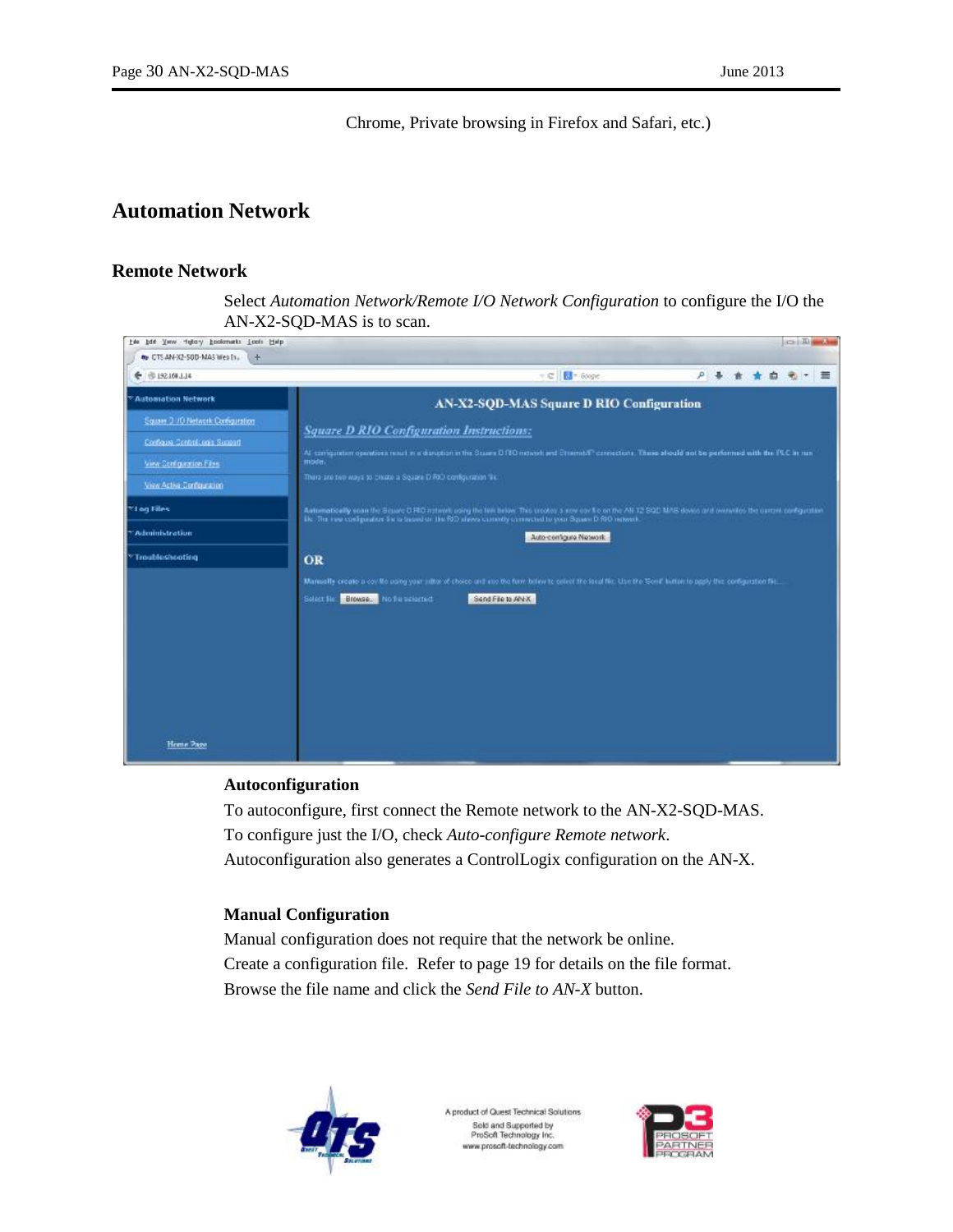# **Configure ControlLogix Support**

AN-X exchanges scheduled data with a ControlLogix processor over Ethernet. Refer to section Exchanging Scheduled Data with a ControlLogix on page 19 for information on configuring scheduled data exchange.

Select *Automation Network/Configure ControlLogix Support* in the web interface to upload the configuration.

| tile bot Yew Highay bookmarks Look Help | <b>COLLEGE AND</b>                                                                                                                                                                                                                                                   |
|-----------------------------------------|----------------------------------------------------------------------------------------------------------------------------------------------------------------------------------------------------------------------------------------------------------------------|
| Av CTS AN-X2-50D-MAS Wes In.<br>$+$     |                                                                                                                                                                                                                                                                      |
| 4LL001.56 号                             | <b>Ed</b> - Google<br>$<\mathcal{C}$<br>户县食<br>$\equiv$<br>直                                                                                                                                                                                                         |
| <sup>*</sup> Automation Network         | AN-X2-SQD-MAS ControlLogix Configuration                                                                                                                                                                                                                             |
| Square 3 / 0 Network Comiguration       | <b>ControlLogix Scheduled Data Configuration Instructions:</b>                                                                                                                                                                                                       |
| Configure Control.com Support           | The Control Light scheduled data communications feature of the AN-32-SQC-MAS denote in configured using a cavilla (comme delimined the format experted by programs,                                                                                                  |
| View Configuration Files                | the Microsoft's Canal.                                                                                                                                                                                                                                               |
| View Active Configuration               | Create a Control opy scheduled data communication configuration using your editor of choice. To apply this configuration to this ANAZ-SQD-MAS-orvice, use the form<br>below to select the local file. Use the 'Send Tr. AN-X' button to apply this comparation file. |
| <b>Til og Files</b>                     | Browse No Ensuring<br>Send To AN-X<br>Salect file                                                                                                                                                                                                                    |
| Administration                          |                                                                                                                                                                                                                                                                      |
| Troubleshooting                         |                                                                                                                                                                                                                                                                      |
|                                         |                                                                                                                                                                                                                                                                      |
|                                         |                                                                                                                                                                                                                                                                      |
|                                         |                                                                                                                                                                                                                                                                      |
|                                         |                                                                                                                                                                                                                                                                      |
|                                         |                                                                                                                                                                                                                                                                      |
|                                         |                                                                                                                                                                                                                                                                      |
|                                         |                                                                                                                                                                                                                                                                      |
|                                         |                                                                                                                                                                                                                                                                      |
| Home Page                               |                                                                                                                                                                                                                                                                      |
|                                         |                                                                                                                                                                                                                                                                      |

Type or browse the configuration file name into the *Select file:* area. Then click the *Send To AN-X* button to send the file to AN-X.

Check the ControlLogix Log to determine if there have been any errors with the upload.

# **View Configuration Files**

Select *View Configuration Files* to view the Remote and ControlLogix configuration files.



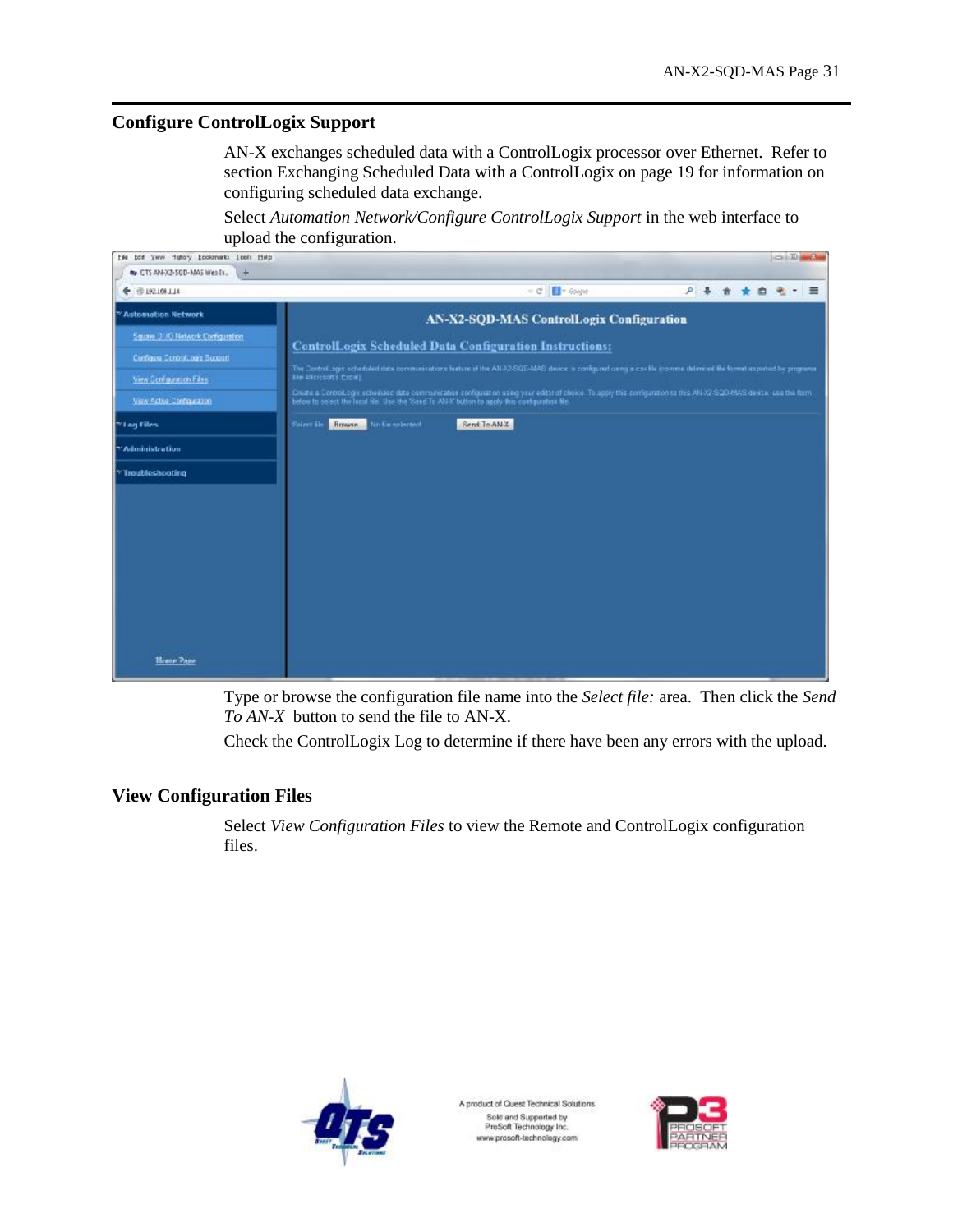| bdd Yww Hubory bookmarks Look Help<br>tés<br>my CTS AN-X2-50D-MAS Wes Ix.<br>$+$             | $rac{1}{2}$ $\frac{1}{2}$ $\frac{1}{2}$ $\frac{1}{2}$ $\frac{1}{2}$ $\frac{1}{2}$ $\frac{1}{2}$                                                                                                                                                                                                                                                                                 |  |  |  |  |
|----------------------------------------------------------------------------------------------|---------------------------------------------------------------------------------------------------------------------------------------------------------------------------------------------------------------------------------------------------------------------------------------------------------------------------------------------------------------------------------|--|--|--|--|
| 4LL001.52 参                                                                                  | <b>Ed</b> - Google<br>÷.eli                                                                                                                                                                                                                                                                                                                                                     |  |  |  |  |
| <b>Automation Network</b>                                                                    | <b>AN-X2-SQD-MAS Square D Monitor Configuration Viewing</b>                                                                                                                                                                                                                                                                                                                     |  |  |  |  |
| Square 3 / 0 Network Comparation<br>Configure Control.com Support<br>View Scritovation Files | <b>Square D RIO Configuration Viewing Instructions:</b><br>The AN-X2-DQD-MAC device is configured using a cav file (see user's manual for details). A link to this file is provided below. Let-obclong this link casebys the AN-X2-<br>SQD-MAS configuration file using the application that your web browser associates with covillas (fillcroscit Excel, a rest editor, etc.) |  |  |  |  |
| View Active Conferencian<br><b>Yi og Files</b>                                               | Foget-click the lines below to says the Target' to your local computer.<br>AN-X2-SQC-MAS RIO Network Configuration File<br>AN-X2-SOD-MAS ControlLogic Configuration File<br>AN-X2-SQD-MAS Ethernet/IP Tagname Files:                                                                                                                                                            |  |  |  |  |
| Administration                                                                               |                                                                                                                                                                                                                                                                                                                                                                                 |  |  |  |  |
| Troubleshooting                                                                              | The AN-X2-OQD-MAG device creates a "tograme" file from the device's active configuration. This file in interded to be used with Controllogix programming subvare and/or<br>other Ethaniati Projects.                                                                                                                                                                            |  |  |  |  |
|                                                                                              | A link to this Ne in provided below. Let-clicking a link will drap ay the tagrame file annig the application that your web browser associates with ony kies (Microsoft Excel, in<br>text editor, etc.)                                                                                                                                                                          |  |  |  |  |
|                                                                                              | Right-click the inter below to asset the "target" to your lice/computer.                                                                                                                                                                                                                                                                                                        |  |  |  |  |
|                                                                                              | AN-X2-SQD-MAS Chenet/IP Centrol, ago: 70 Data Tags                                                                                                                                                                                                                                                                                                                              |  |  |  |  |
|                                                                                              | 604.02-SQCI-MAS Ethernet/IP Cantroll ages mayt Only Data Tags                                                                                                                                                                                                                                                                                                                   |  |  |  |  |
|                                                                                              | Use the button helps to regenerate the UO (ag files above Caubon: HLC must be in program reade and this operation will disrupt the control of the Source D automobile<br>ristwark.                                                                                                                                                                                              |  |  |  |  |
|                                                                                              | Regenerate I/O Tagiffes                                                                                                                                                                                                                                                                                                                                                         |  |  |  |  |
|                                                                                              | owew the current configuration of may be necessary to refresh the displayed configuration once of twice, as the browser may use a previously cached version of the file.                                                                                                                                                                                                        |  |  |  |  |
| Home Page                                                                                    |                                                                                                                                                                                                                                                                                                                                                                                 |  |  |  |  |

Click on the links to view the files.

Right click on the links to retrieve the files from AN-X and store them on your computer.

# **View Active Configuration**

Select *View Active Configuration* to view the Remote or ControlLogix configuration file in the web browser.

Click the Square D *RIO network* link to view the current Remote I/O network configuration.



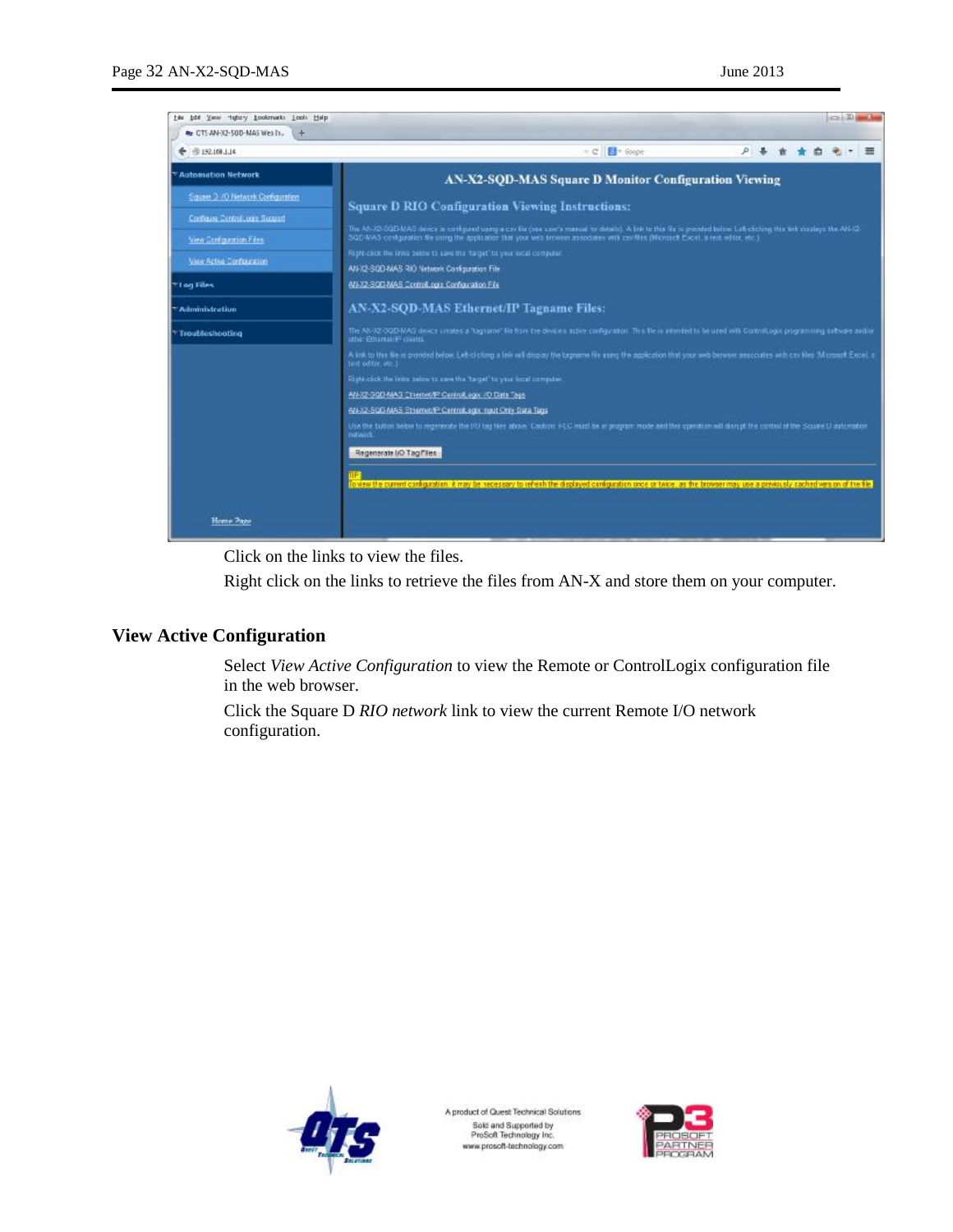

Click the *Ethernet/IP* link to view the current ControlLogix configuration.



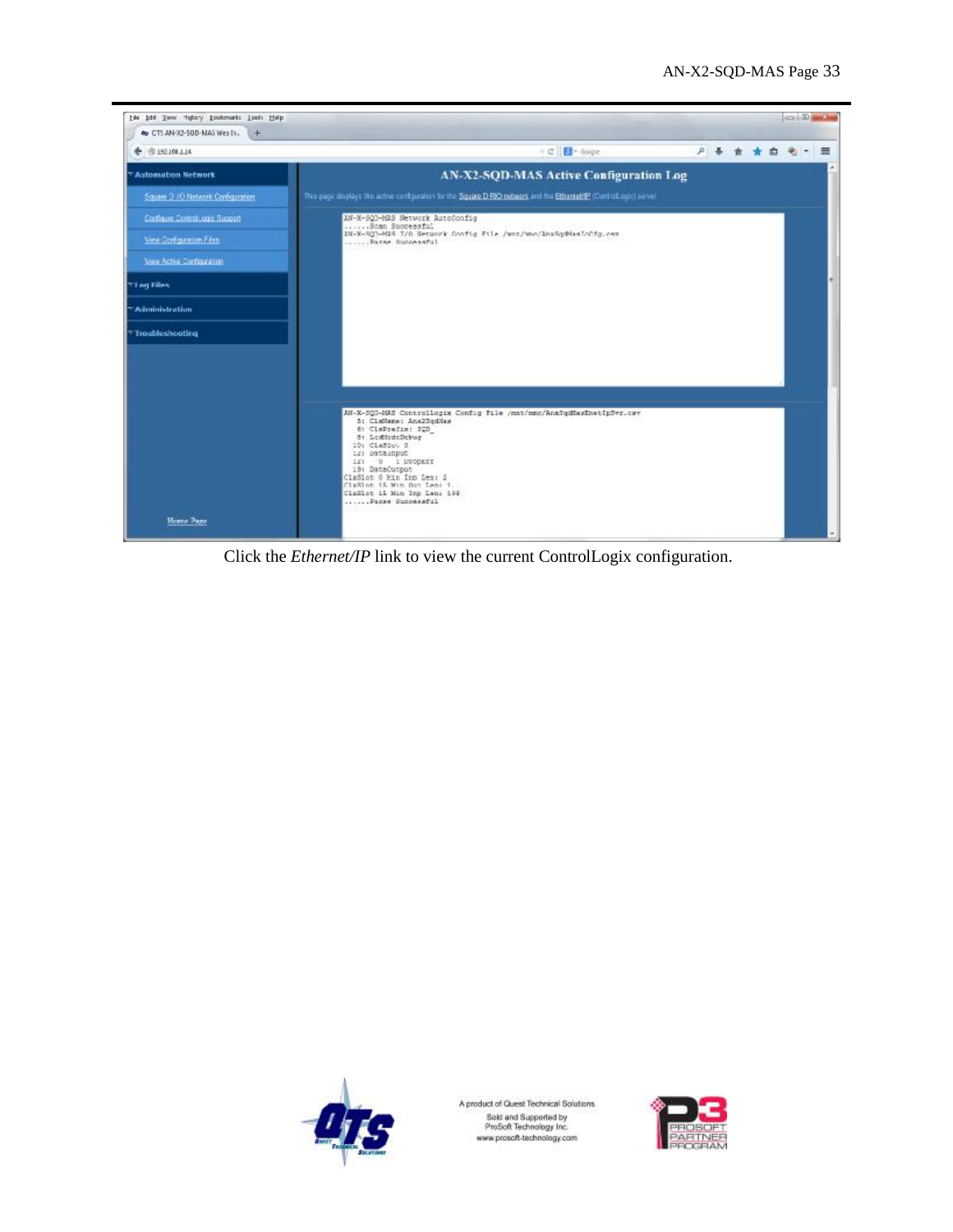# **Log Files**

AN-X maintains various logs to record diagnostic and error messages. Use the *Log Files* menu in the web interface to view these logs.

#### **Ethernet/IP Log**

The Ethernet/IP log shows messages and errors associated with the Ethernet communication.

### **System Info Log**

The System Info log records informational messages during startup and normal operation.

#### **View All Logs**

Use *View All Logs* to list and view all the AN-X logs. To view a log file, click on the file name.

# **Administration Menu**

The *Administration* menu contains items used to configure, control and update the AN-X.

### **AN-X Configuration**

Use *AN-X Configuration* to set the AN-X Ethernet properties and to select the firmware the AN-X is to run.





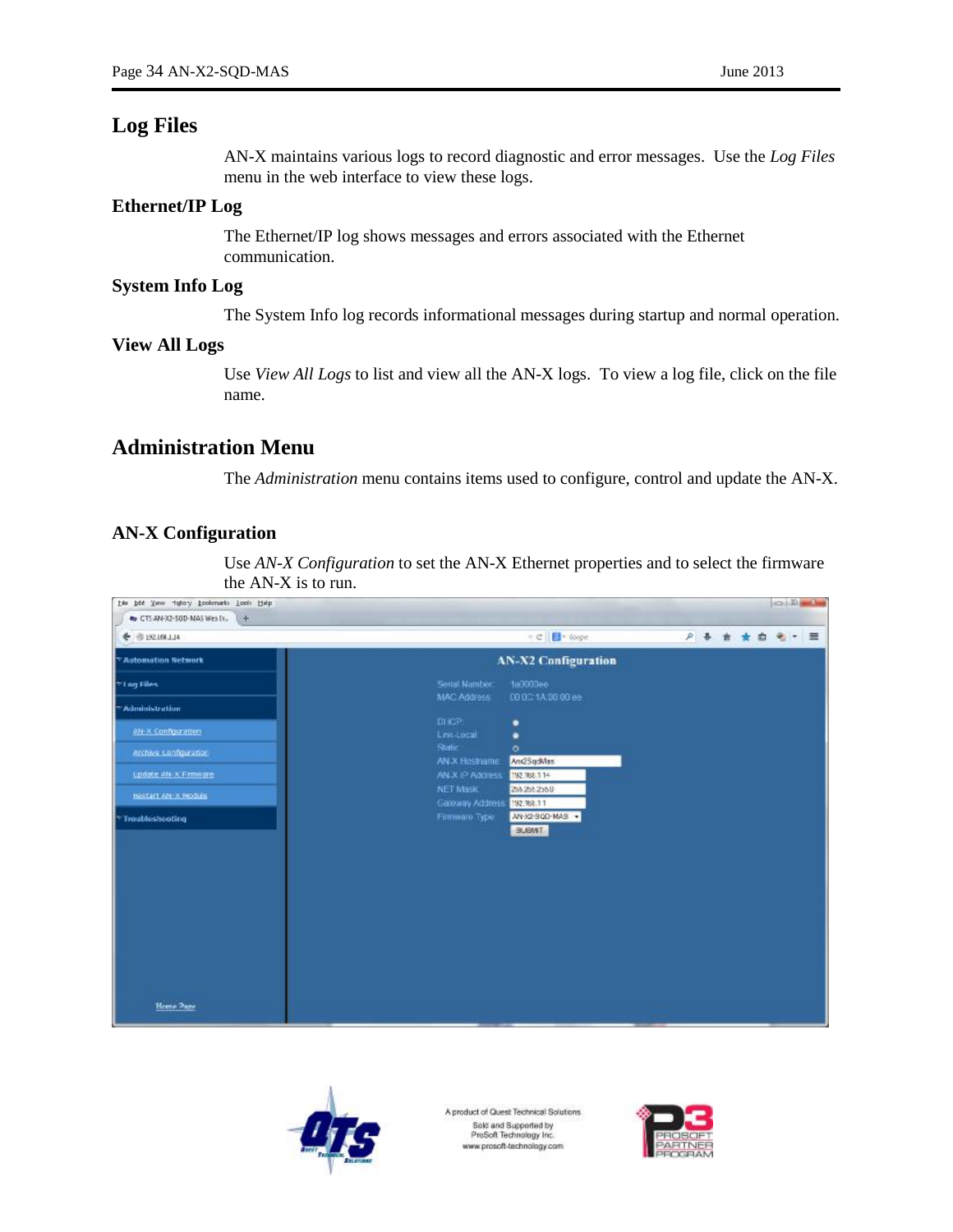The top of the screen shows the serial number and MAC Address of the AN-X2 being configured.

Check either DHCP or Static.

### **DHCP**

If the AN-X2 finds a DHCP server on the network, it obtains an IP address and other network parameters (netmask and default gateway) from the DHCP server.

To find the address assigned, you have to look at DHCP server.

When you submit the changes, if the AN-X2 does not find a DHCP server, it reverts to the default link local address 169.254.42.84 and repeatedly flashes the SYS (or MS) LED 3 times red followed by a pause.

#### **Static IP Address**

If you select static IP address, enter:

- the IP address for the AN-X.
- the netmask for the AN-X
- the default gateway for your network.

You must enter a valid default gateway address even if there is no device at the gateway address on the network.

#### **Hostname**

Enter a *Hostname* for the AN-X2. This name is used internally by AN-X and may be used to identify the AN-X if you have a DNS server on your network. The name can be from 1 to 30 characters long

#### **Firmware**

Select the firmware the AN-X is to load from the list provided. AN-X builds the list from the firmware files on the microSD card that are compatible with the AN-X hardware.

# **Submitting the Configuration**

Once you have entered all required parameters, click SUBMIT to write the configuration to the file config.txt on the microSD card. The changes do not take effect until the AN-X restarts.

### **Archive Configuration**

Use *Archive Configuration* to create an archive that contains the current AN-X configuration and logs, for use by technical support.



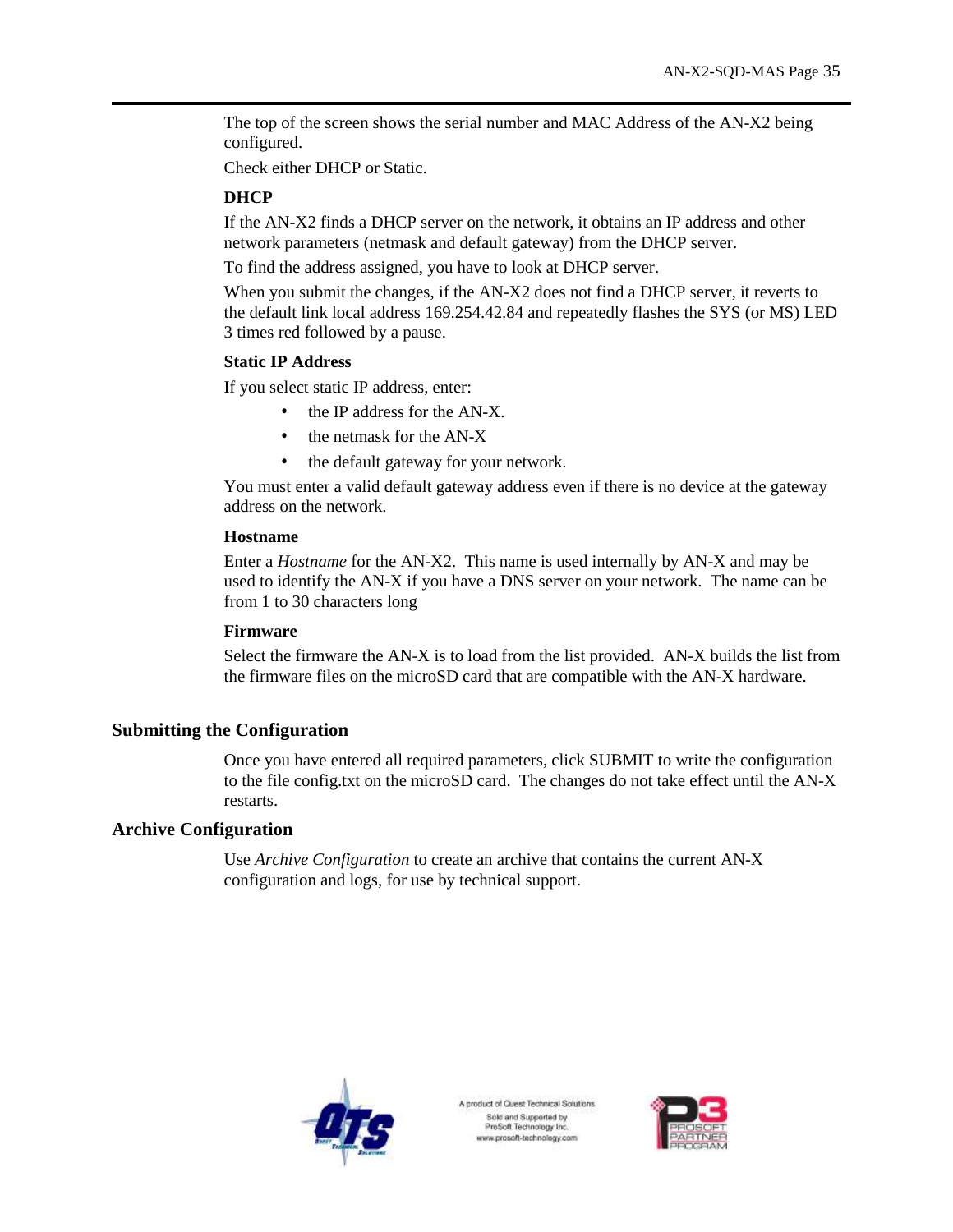| his bot year righty bookmarks jook histp | <b>COLLEGE</b>                                                                                                                                                                                                                                                                                      |
|------------------------------------------|-----------------------------------------------------------------------------------------------------------------------------------------------------------------------------------------------------------------------------------------------------------------------------------------------------|
| $+$<br>Connecting                        |                                                                                                                                                                                                                                                                                                     |
| ← 市192.100 J.J4                          | <b>Ed</b> - Google<br>户县食<br>7.36<br>$\equiv$<br>a.<br>-Mu<br>٠                                                                                                                                                                                                                                     |
| <sup>*</sup> Automation Network          | AN-X Configuration and Log Archiver                                                                                                                                                                                                                                                                 |
| 7'll ag Filés                            | <b>Instructions:</b>                                                                                                                                                                                                                                                                                |
| "Administration                          | Use the link provided below to get the newly created archive tile. This tile contains all the current configuration information, top and position minority during files                                                                                                                             |
| AN-X Configuration                       | The archive file is a standard gain compressed for withire. Therefore, the configuration files contained in the archive file can be extracted and used to restore an AN-X.<br>configuration. See the Users Manual for details an using configuration thas to configure your perticular AN-X module. |
| Archive Configuration                    | <b>Archive File</b>                                                                                                                                                                                                                                                                                 |
| Update 4N-X Firmware                     |                                                                                                                                                                                                                                                                                                     |
| HESTALT AN: X Module                     |                                                                                                                                                                                                                                                                                                     |
| Troubleshooting                          |                                                                                                                                                                                                                                                                                                     |
|                                          |                                                                                                                                                                                                                                                                                                     |
|                                          |                                                                                                                                                                                                                                                                                                     |
|                                          |                                                                                                                                                                                                                                                                                                     |
|                                          |                                                                                                                                                                                                                                                                                                     |
|                                          |                                                                                                                                                                                                                                                                                                     |
|                                          |                                                                                                                                                                                                                                                                                                     |
|                                          |                                                                                                                                                                                                                                                                                                     |
| Home Page<br>Vieting for EW.168.1.14.    |                                                                                                                                                                                                                                                                                                     |

Click the *Archive File* link and enter a filename and location.

# **Update AN-X Firmware**

Use *Update AN-X Firmware* to download a firmware file to the microSD card on the AN-X. Firmware files for the AN-X2 have names that begin with AN-X2 and have extension \*.qtf.

WARNING! Do not download firmware to the AN-X while applications that use the AN-X are running.



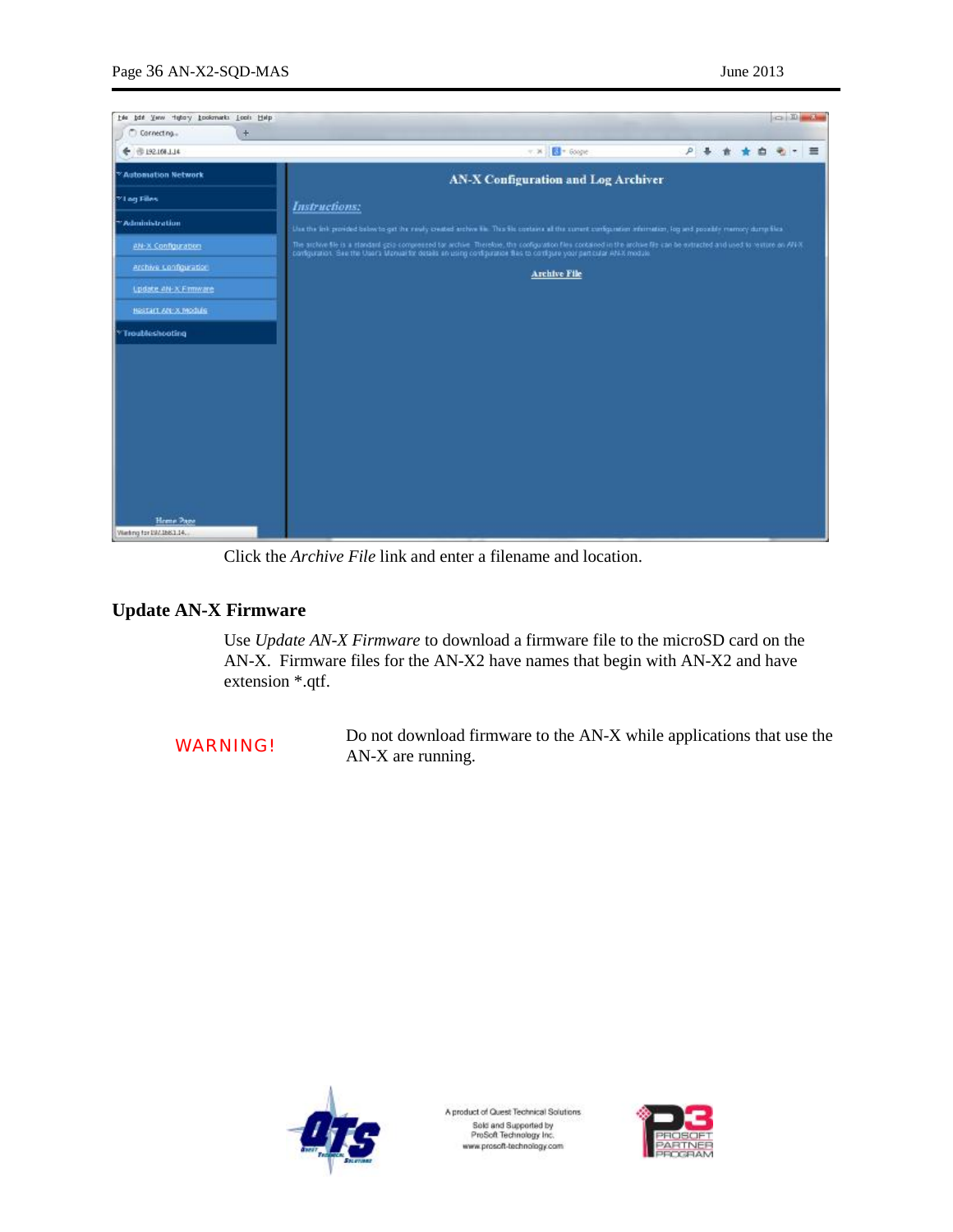| tile bot Yew Hijtory bookmarks Look Help<br>Av CTS AN-X2-50D-MAS Wes In.<br>$+$ |                                                                                                                                   | $\frac{1}{2}$   |
|---------------------------------------------------------------------------------|-----------------------------------------------------------------------------------------------------------------------------------|-----------------|
| ← @192.108.1.14                                                                 | ÷ C <b>B</b> + Goge                                                                                                               | 户 县 食 食 自 电 一 图 |
| <sup>*</sup> Automation Network                                                 | <b>AN-X Firmware Update Utility</b>                                                                                               |                 |
| Villag Files                                                                    | Use this will page to uptate the 781X firmings.                                                                                   |                 |
| <b>Administration</b>                                                           | Caution, this operation could result in an AN-X module reset and disrupt the function of all AN-X controlled automation networks. |                 |
| AN-X Configuration                                                              |                                                                                                                                   |                 |
| erchive configuration                                                           | Select a Firmware File to Upload<br>Drawse. No file selected                                                                      |                 |
| Update 4N-X Firmware                                                            | Update l'imware                                                                                                                   |                 |
| HESTALT AN: X Modula                                                            |                                                                                                                                   |                 |
| Troubleshooting                                                                 |                                                                                                                                   |                 |
|                                                                                 |                                                                                                                                   |                 |
|                                                                                 |                                                                                                                                   |                 |
|                                                                                 |                                                                                                                                   |                 |
|                                                                                 |                                                                                                                                   |                 |
|                                                                                 |                                                                                                                                   |                 |
|                                                                                 |                                                                                                                                   |                 |
|                                                                                 |                                                                                                                                   |                 |
| Home Page                                                                       |                                                                                                                                   |                 |
|                                                                                 |                                                                                                                                   |                 |

Browse to select the file, then click the *Update Firmware* button to transfer the file.

It is essential that you do not disrupt power while downloading firmware, especially maintenance firmware, to the AN-X2 or while the AN-X2 is restarting following a firmware download.

WARNING!

Interrupting power at some points in the update process could render the AN-X inoperative and it will have to be returned to the factory for reinitialization.

AN-X displays status messages in the lower left corner of the page. When the download is complete, AN-X displays a message that indicates the success or failure of the download.

Restart the AN-X in order to run the downloaded firmware.

# **Restart AN-X Module**

Use the *Restart AN-X Module* command to restart the AN-X module, for example, after changing Ethernet parameters or after downloading firmware.



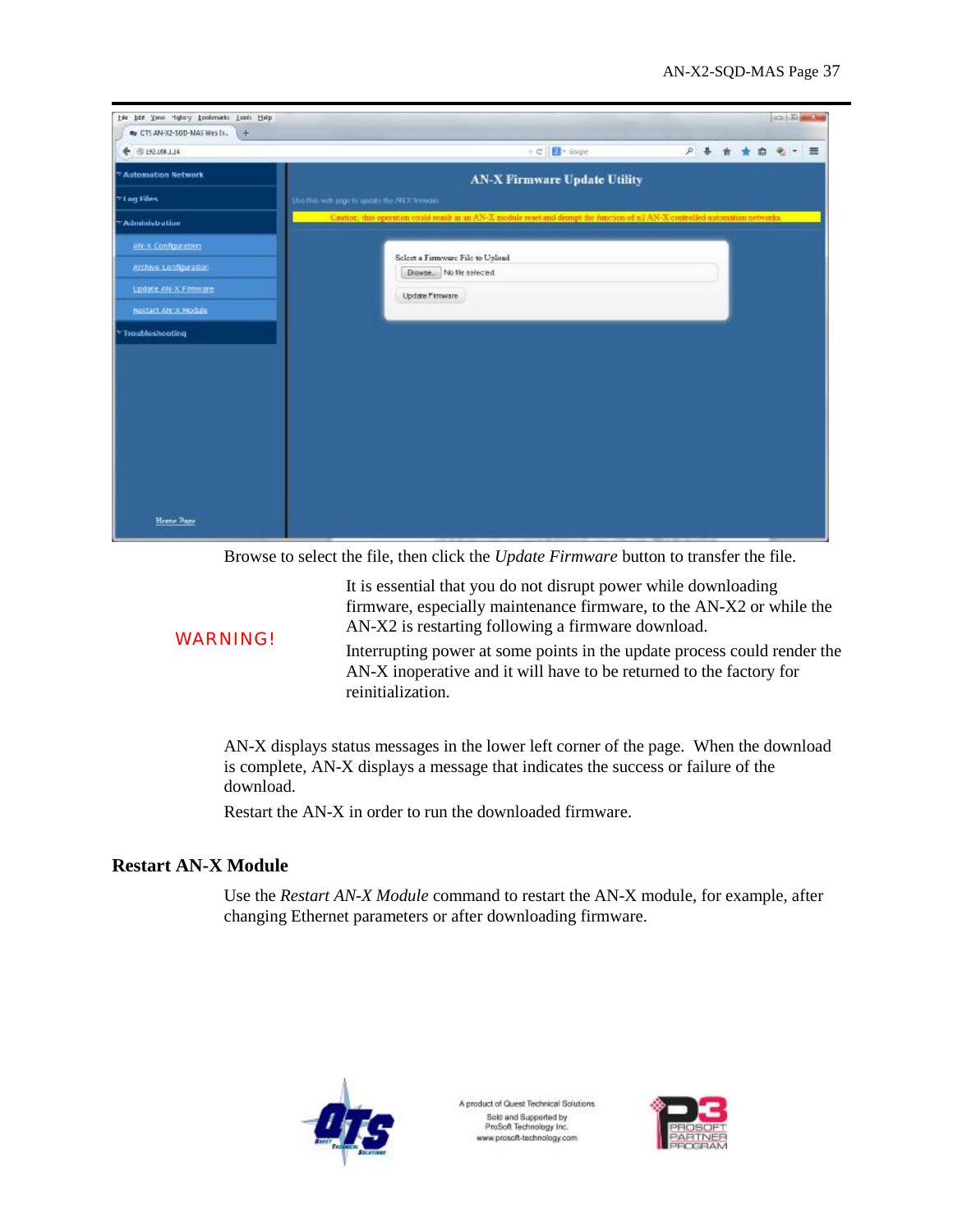.

| his bit you righty hookmarks jook Help<br>Av CTS AN-X2-50D-MAS Wes In.<br>$+$ |                                                                                                                                                 |                |  |  | <b>COLLEGE</b> |  |
|-------------------------------------------------------------------------------|-------------------------------------------------------------------------------------------------------------------------------------------------|----------------|--|--|----------------|--|
| ← @192.108.1.14                                                               | ÷ C B + Goge                                                                                                                                    | 户事 食 食 自 电 一 图 |  |  |                |  |
| <sup>*</sup> Automation Network                                               |                                                                                                                                                 |                |  |  |                |  |
| Villag Files                                                                  | <b>AN-X Module Restart</b>                                                                                                                      |                |  |  |                |  |
| <b>Administration</b>                                                         | To restart the ANK module of the Restart Now Inc.                                                                                               |                |  |  |                |  |
| AN-X Configuration                                                            | Restart Now                                                                                                                                     |                |  |  |                |  |
| Archive Configuration                                                         | Warning: Hotting the 'Restart Now' link will cause the AN-X module to restart. All communications with automation networks. HMI stations or PLC |                |  |  |                |  |
| Lodate 4N-X Firmware                                                          | razles will be interespted.                                                                                                                     |                |  |  |                |  |
| HESTALT AN: X Module                                                          |                                                                                                                                                 |                |  |  |                |  |
| Troubleshooting                                                               |                                                                                                                                                 |                |  |  |                |  |
|                                                                               |                                                                                                                                                 |                |  |  |                |  |
|                                                                               |                                                                                                                                                 |                |  |  |                |  |
|                                                                               |                                                                                                                                                 |                |  |  |                |  |
|                                                                               |                                                                                                                                                 |                |  |  |                |  |
|                                                                               |                                                                                                                                                 |                |  |  |                |  |
|                                                                               |                                                                                                                                                 |                |  |  |                |  |
|                                                                               |                                                                                                                                                 |                |  |  |                |  |
| Home Page                                                                     |                                                                                                                                                 |                |  |  |                |  |

Click the *Restart Now* link to restart the AN-X.

# **Troubleshooting Menu**

The troubleshooting menu contains information that is specific to an automation network, as well as support information.



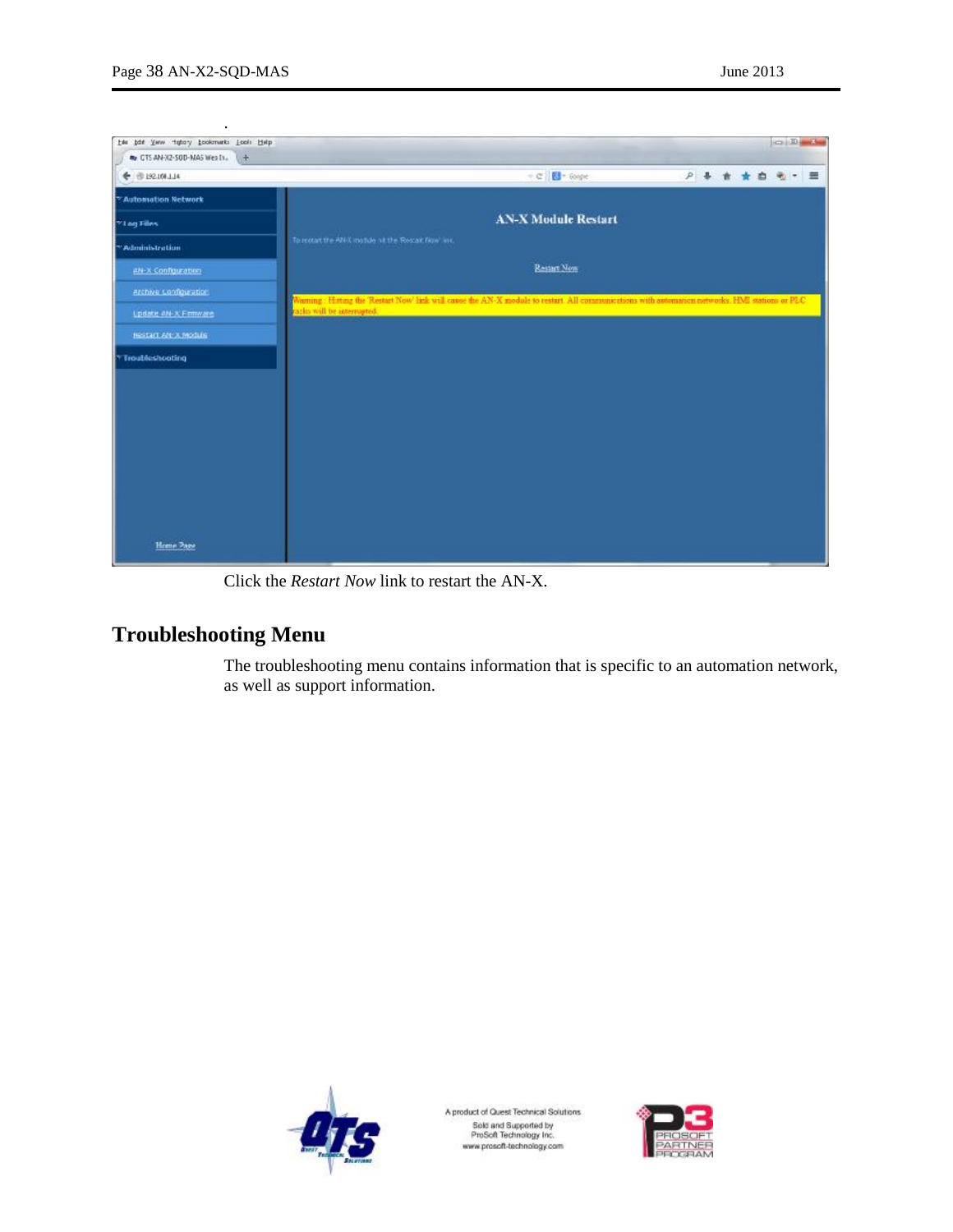# *Troubleshooting*

# **LEDs**

The AN-X2-SQD-MAS has LEDs that indicate the state of the Ethernet connection, the overall module state and the connection to the Remote I/O network.

# **Ethernet LEDs**

There are two LEDs that indicate the state of the Ethernet connection.

The upper, yellow LED, labelled 100, is on if the link is running at 100 Mbits/second and is off otherwise.

The lower green Link/Act LED is off if the link is inactive and is on if the link is active. If activity is detected, the link blinks at 30 ms intervals and continues blinking as long as activity is present.

If the AN-X2 is not connected to Ethernet, the 10/100 LED is on.

# **MS and NS LEDs: Startup**

The SYS or MS LED is used by the AN-X operating system and software to indicate the state of operations and errors. Errors or status indication in boot mode cause the LED to flash yellow. Otherwise, the LED flashes red.

The SYS or MS LED should be used in conjunction with the logs to locate the cause of problems.

In the following, red 3 means three red flashes followed by a pause, and so on.

| SYS (or MS) LED State | Possible cause                                                  |
|-----------------------|-----------------------------------------------------------------|
| Red 3                 | DHCP configuration failed                                       |
| Yellow 2              | microSD card not present                                        |
| Yellow 3              | AN-X2 Maintenance firmware file not found on microSD card       |
| Yellow 4              | config.txt file not found on microSD card or error parsing file |
| Yellow 5              | Production firmware filename was not specified in config.txt    |
| Yellow 6              | AN-X2 production firmware file not found on microSD card        |
| Yellow 7              | Production firmware file invalid or error programming to flash  |
| Yellow 8              | Daughterboard mismatch                                          |
| Flashing red/green    | Unscheduled messaging, addressing or connection problem         |
| Flashing red/off      | Configuration file problem                                      |



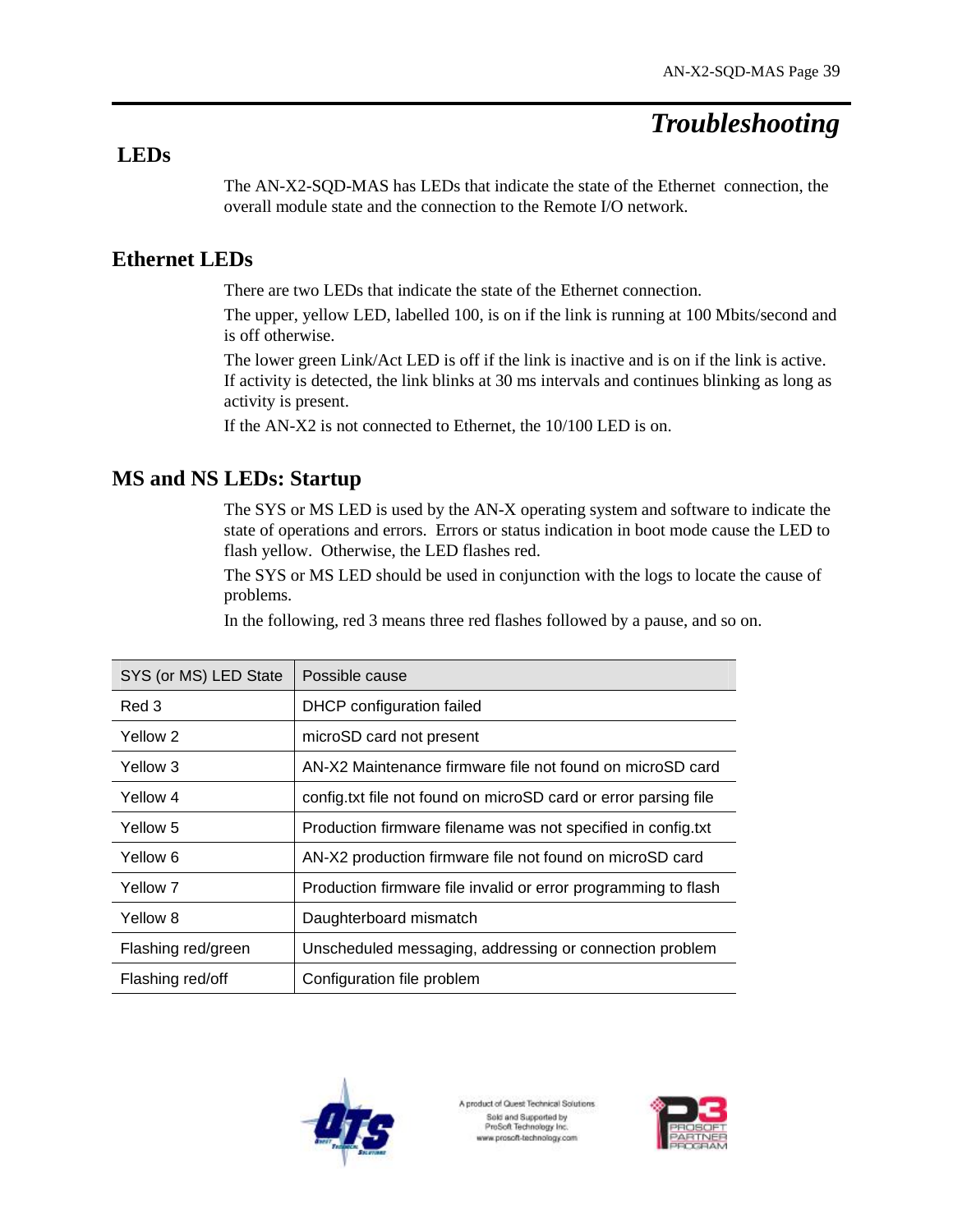#### **"Railroading" – SYS (or MS) and NET (or NS) LEDs**

AN-X alternates (railroads) flashing the SYS (or MS) and NET (or NS) LEDs to indicate its state.

It railroads the LEDs yellow while it is copying new maintenance or production firmware files from the microSD card to flash memory.

It railroads the LEDs green for 20 to 30 seconds as it starts production mode.

# **MS and NS LEDs: Runtime**

|                   | There are two possible runtime LED modes.                                                     |
|-------------------|-----------------------------------------------------------------------------------------------|
|                   | Standard mode is the new default mode and is compliant with the<br>Ethernet/IP specification. |
| <b>IMPORTANT!</b> | Debug mode provides more information about the state of the remote I/O<br>network.            |

To set debug mode, enter a line with the keyword LedModeDebug in the ControlLogix configuration file.

When you autoconfigure the AN-X, it sets debug mode in the file it creates.

| <b>IMPORTANT!</b> | The AN-X enters debug mode only if the ControlLogix configuration |
|-------------------|-------------------------------------------------------------------|
|                   | succeeds.                                                         |

#### **Standard Mode**

The MS and NS LEDs are used by the AN-X operating system and software to indicate the state of operations and errors.

In standard mode, the MS and NS LEDs should be used in conjunction with the logs to locate the cause of problems.

| Condition           | <b>LEDs</b>                       |
|---------------------|-----------------------------------|
| All OK              | MS Solid Green, NS Solid Green    |
| Missing connections | MS Solid Green, NS Flashing Green |
| Error event         | MS Solid Green, NS Pulses Red     |
| <b>Bad Config</b>   | MS Flash Red, NS Flash Green      |

Error Events:

- Connection Timeout

- Returned error to connection request



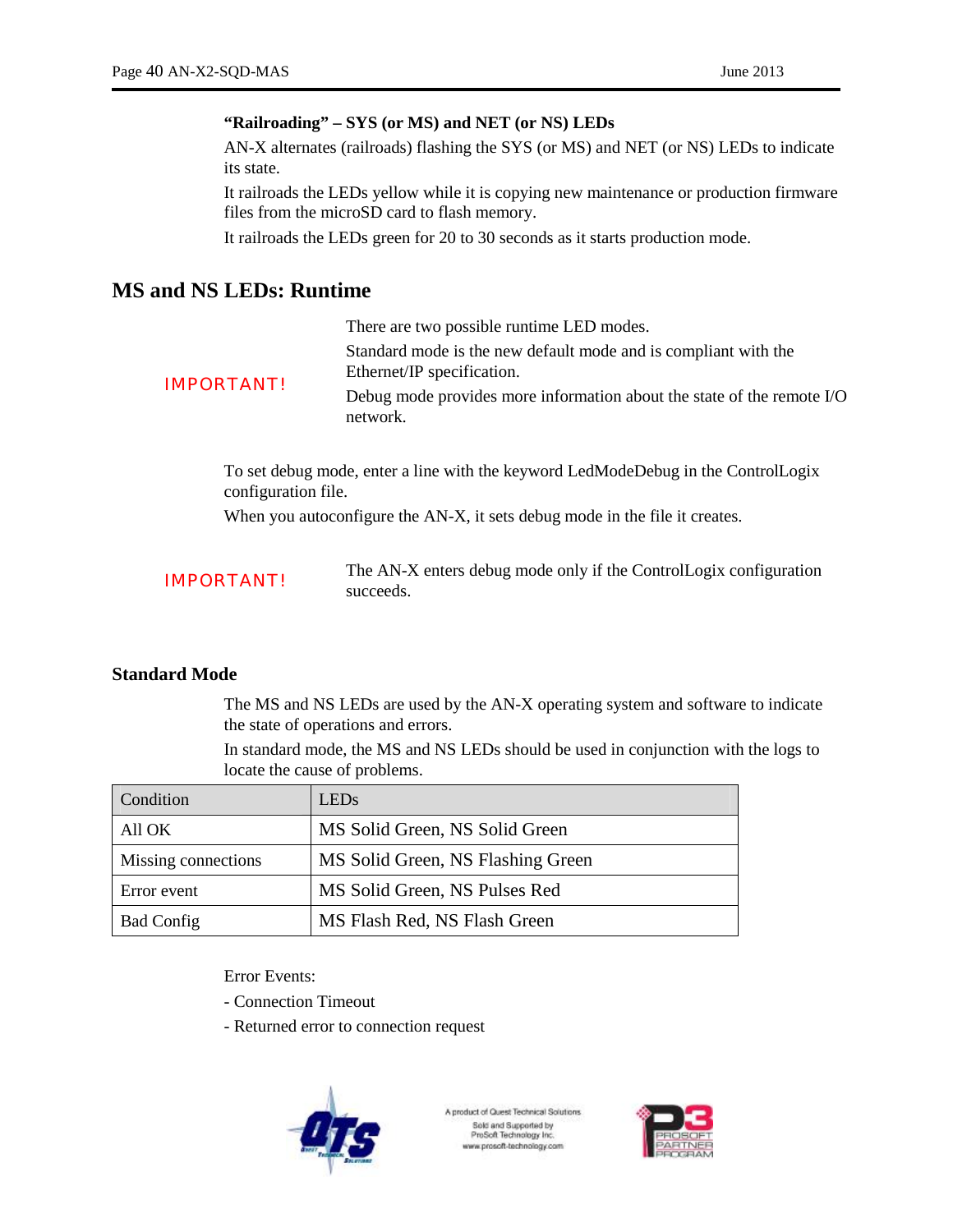# **Debug Mode**

### **SYS or MS LED**

The SYS or MS LED is used by the AN-X operating system and software to indicate the state of operations and errors. Errors or status indication in boot mode cause the LED to flash yellow. Otherwise, the LED flashes red.

The SYS or MS LED should be used in conjunction with the logs to locate the cause of problems.

### **NET or NS LED – Network Status**

The NET (or NS) LED shows the status of Remote I/O communication.

| Color                 | <b>Meaning</b>                                                                   |  |
|-----------------------|----------------------------------------------------------------------------------|--|
| Flashing or solid red | One or more configured Remote drops is not active on the<br>network              |  |
|                       | Network error (CRC, stop, abort, etc.)                                           |  |
| Yellow                | No configured Remote I/O and no Remote network activity                          |  |
| Green                 | All configured blocks are active on the Remote I/O network                       |  |
| Off                   | The AN-X2-SQD-MAS scans the network only when the<br>ControlLogix is in run mode |  |

# **Fatal Errors**

AN-X2 monitors its operation for "impossible" conditions and generates a fatal error if it detects one. It generates a fatal error code on the SYS (or MS) LED by flashing 8 bits followed by a pause. The least significant bit is first, with green for 1 and red for 0. If a fatal error occurs, record the SYS Or MS) LED sequence and contact technical support.



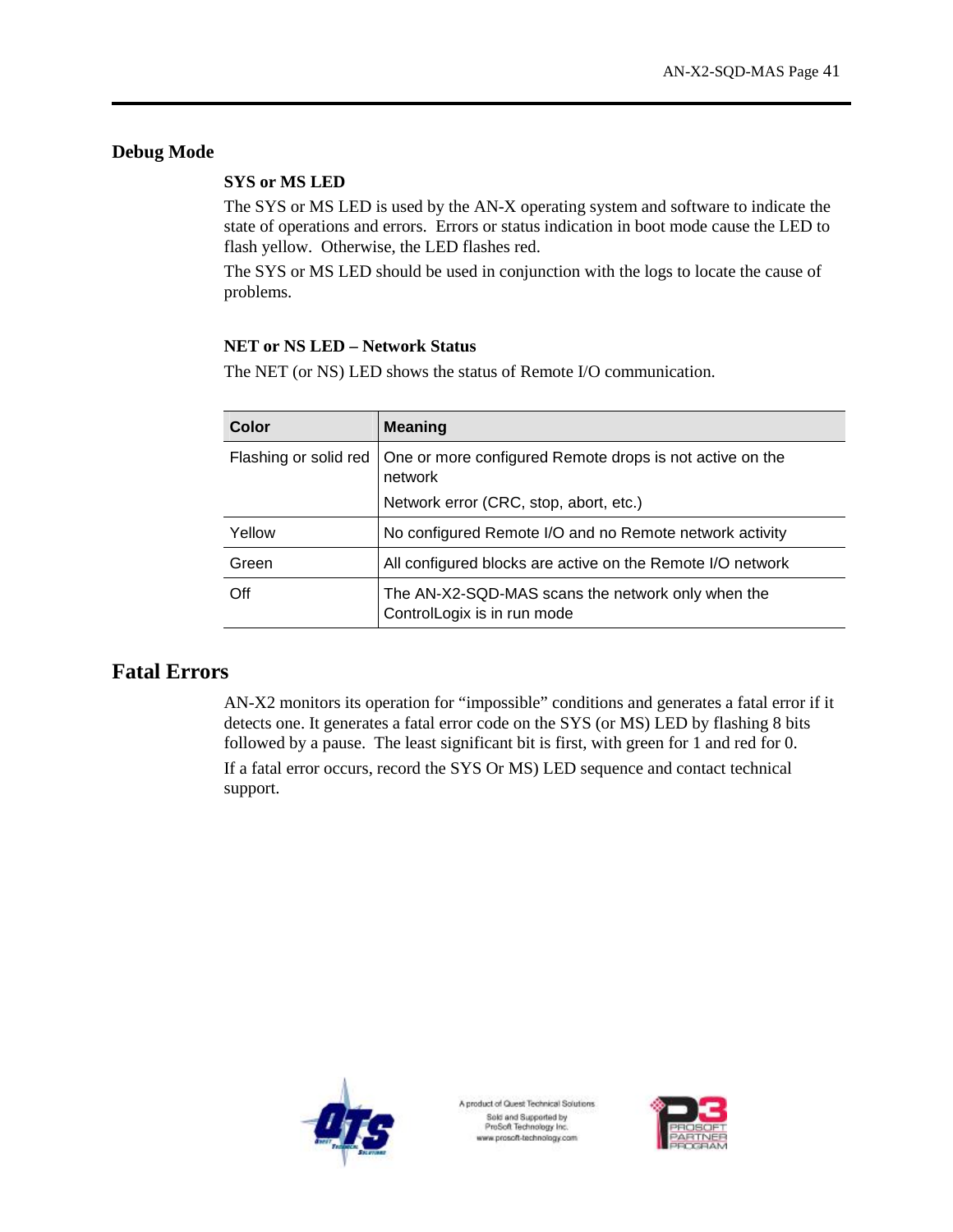# *Updating the Firmware*

The AN-X2 operating software consists of the maintenance firmware and the runtime firmware.

The maintenance firmware runs at startup. It performs diagnostics, updates any firmware that has been downloaded, and starts the runtime firmware.

The firmware files are supplied in files that begin with AN-X2 and have extension *qtf* . They are updated using the web interface. Run the command *Administration/Update AN-X Firmware* and select the file you wish to download.

WARNING! Do not download firmware to the AN-X while applications that use the AN-X are running.

The web page displays the download progress at the bottom left of the page. You must restart the AN-X2 to run the firmware that you downloaded.

| <b>WARNING!</b> | It is essential that you do not disrupt power while downloading<br>firmware, especially maintenance firmware, to the AN-X2 or while the<br>AN-X2 is restarting following a firmware download. |
|-----------------|-----------------------------------------------------------------------------------------------------------------------------------------------------------------------------------------------|
|                 | Interrupting power at some points in the update process could render the<br>AN-X inoperative and it would have to be returned to the factory for<br>reinitialization.                         |

The web interface displays the version of the firmware the AN-X2 is running on the tab at the top of the page.

You can also update the firmware by copying qtf files to the microSD card from a computer. If you do, make sure that there is only one version of each qtf file on the microSD card.



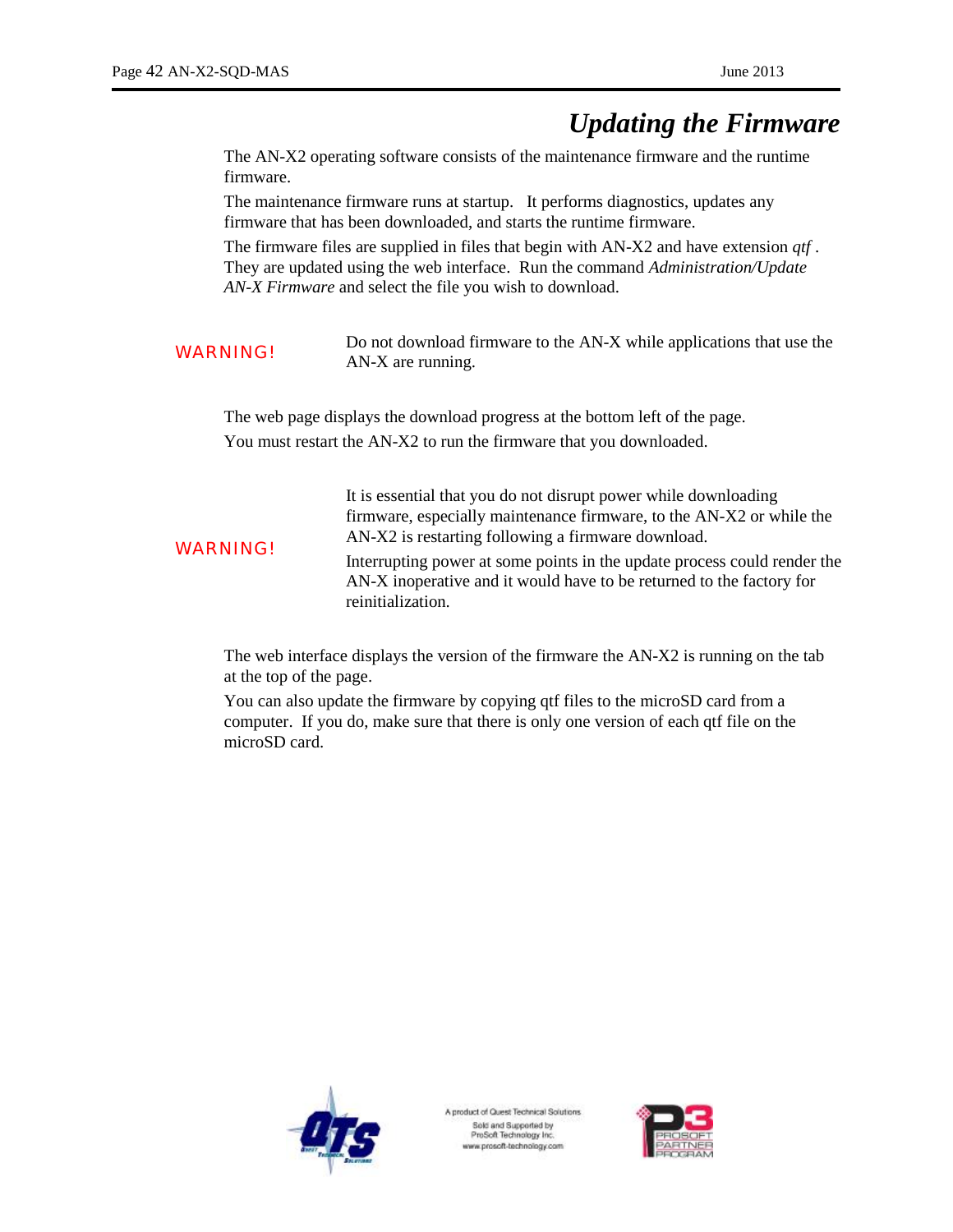# *Specifications*

| <b>Parameter</b>                 | <b>Specification</b>                                |
|----------------------------------|-----------------------------------------------------|
| <b>Function</b>                  | Bridge between Ethernet and Remote network          |
| <b>Typical Power Consumption</b> | 225 mA @ 12 VDC or 110 mA @ 24 VDC                  |
| Maximum Power dissipation        | 2.7W                                                |
| <b>Environmental Conditions:</b> |                                                     |
| <b>Operational Temperature</b>   | $0-50\textdegree C (32-122\textdegree F)$           |
| <b>Storage Temperature</b>       | $-40$ to 85 $\degree$ C ( $-40$ to 185 $\degree$ F) |
| <b>Relative Humidity</b>         | 5-95% without condensation                          |



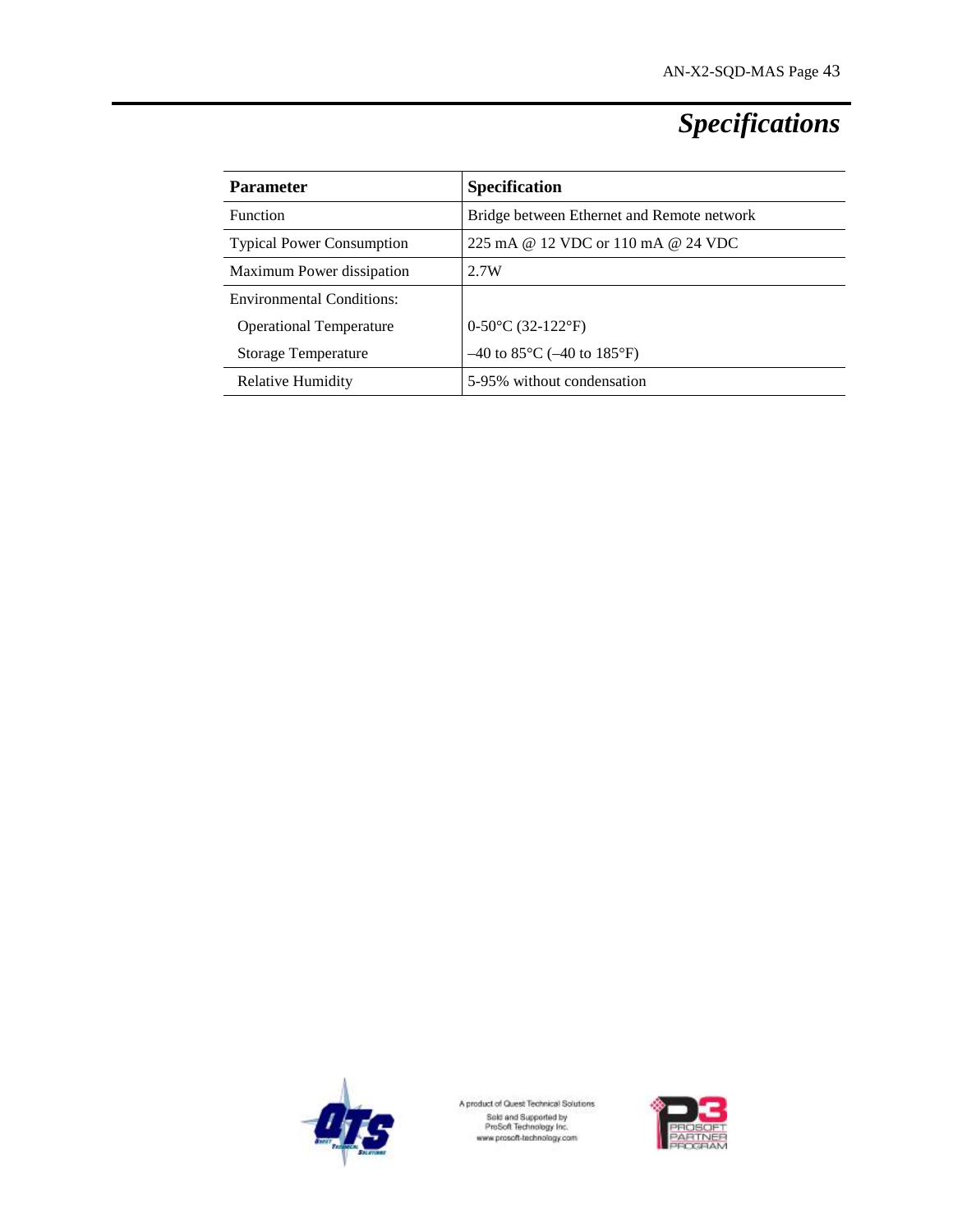# *Support*

#### **How to Contact Us: Sales and Support**

Sales and Technical Support for this product are provided by ProSoft Technology. Contact our worldwide Sales or Technical Support teams directly by phone or email:

#### **Asia Pacific**

Languages Spoken: Chinese, English +603.7724.2080, [support.AP@prosoft-technology.com](mailto:support.AP@prosoft-technology.com)

#### **Europe – Middle East – Africa**

Languages Spoken: French, English +33 (0) 5.34.36.87.20, [support.EMEA@prosoft-technology.com](mailto:support.EMEA@prosoft-technology.com)

#### **North America**

Languages Spoken: English, Spanish +1.661.716.5100, [support@prosoft-technology.com](mailto:support@prosoft-technology.com)

#### **Latin America (Brazil)**

Languages Spoken: Portuguese, English +55.11.5083.3776, [dalarcon@prosoft-technology.com](mailto:dalarcon@prosoft-technology.com)

#### **Latin America ( Spanish Speaking Countries)**

Languages Spoken: Spanish, English +52.222.399.6565, [victor@prosoft-technology.com](mailto:victor@prosoft-technology.com)